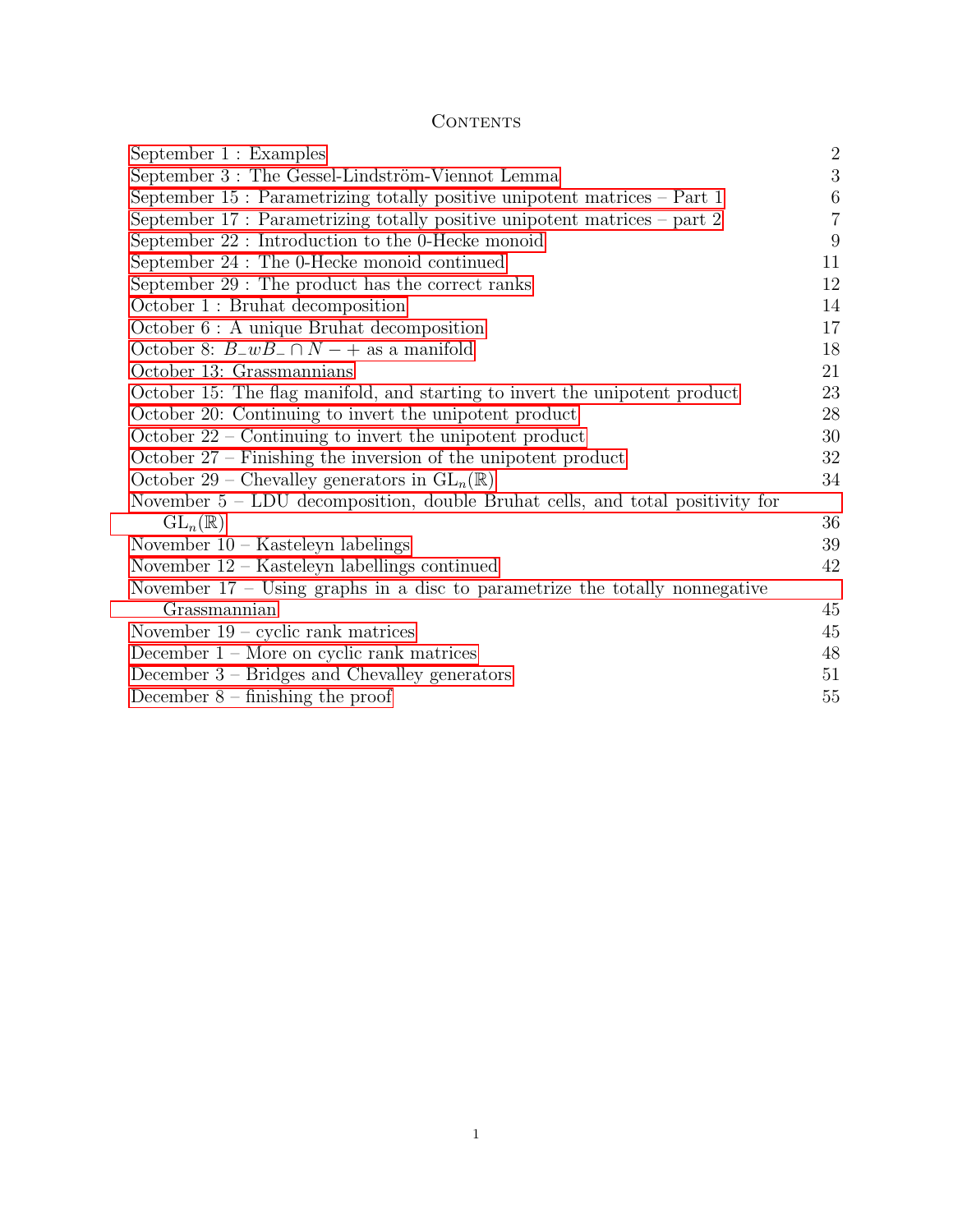#### <span id="page-1-0"></span>September 1 : Examples

We write  $[m] = \{1, 2, \ldots, m\}$ . Given an  $m \times n$  matrix M, and subsets  $I = \subseteq [m]$  and  $J \subseteq [n]$  with  $\#(I) = \#(J)$ , we define  $\Delta_J^I(M) = \det(M_{ij})_{i \in I, j \in J}$ , where we keep the elements of  $I$  and the elements of  $J$  in the same order. For example,

$$
\Delta_{25}^{13}(M) = \det \begin{bmatrix} M_{12} & M_{15} \\ M_{32} & M_{35} \end{bmatrix}.
$$

The  $\Delta_J^I(M)$  are called the **minors** of M.

We say that M is **totally positive** if all the  $\Delta_J^I(M)$  are positive, and **totally nonnegative** if all the  $\Delta_J^I(M)$  are nonnegative. We spent class working through two key examples:

**Example 1:** A 2 × 2 matrix  $\begin{bmatrix} w & x \\ y & z \end{bmatrix}$  is totally nonnegative if w, x, y, z and  $wz - xy$  are all nonnegative. We can break this space up into strata according to which of these are positive and which are zero:

0 dimensional strata:  $\begin{bmatrix} 0 & 0 \\ 0 & 0 \end{bmatrix}$ .

1 dimensional strata:  $\begin{bmatrix} * & 0 \\ 0 & 0 \end{bmatrix}$ ,  $\begin{bmatrix} 0 & * \\ 0 & 0 \end{bmatrix}$ ,  $\begin{bmatrix} 0 & 0 \\ 0 & * \end{bmatrix}$ ,  $\begin{bmatrix} 0 & 0 \\ 0 & * \end{bmatrix}$ .

2 dimensional strata:  $\begin{bmatrix} * & * \\ 0 & 0 \end{bmatrix}$ ,  $\begin{bmatrix} 0 & * \\ 0 & * \end{bmatrix}$ ,  $\begin{bmatrix} 0 & 0 \\ * & * \end{bmatrix}$ ,  $\begin{bmatrix} * & 0 \\ * & 0 \end{bmatrix}$ ,  $\begin{bmatrix} * & 0 \\ 0 & * \end{bmatrix}$ .

- 3 dimensional strata:  $\begin{bmatrix} * & * \\ 0 & * \end{bmatrix}$ ,  $\begin{bmatrix} * & 0 \\ * & * \end{bmatrix}$ ,  $\begin{bmatrix} {w \ x \\ y \ z \end{bmatrix}$ :  $wz = xy$ .
- 4 dimensional strata:  $\{ \begin{bmatrix} w & x \\ y & z \end{bmatrix} : wz > xy \}.$

In order to visualize this, we intersect with the hyperplane  $w + x + y + z = 1$  to cut all the dimensions by 1. The 2-dimensional strata are thus cut down to line segments, and the first two of the 3-dimensional strata are cut down to triangles. These two triangles fit together as shown below:



The closure of the remaining 3-dimensional stratum cuts the hyperplane in what is topologically a square; we can parametrize it as

$$
\left\{ \begin{bmatrix} tu & t(1-u) \\ (1-t)u & (1-t)(1-u) \end{bmatrix} : 0 \le t, u \le 1 \right\}.
$$

The boundary of this square is glued to the four edges surrounding the two triangles, forming a sphere. The largest stratum fulls in the interior of the sphere.

**Example 2:** A matrix  $\begin{bmatrix} 1 & x & z \\ 0 & 1 & y \\ 0 & 0 & 1 \end{bmatrix}$  is totally nonnegative if and only if  $0 \le x, y, z$  and  $xy \ge z$ . The strata of this space are

0-dimensional strata:  $\begin{bmatrix} 1 & 0 & 0 \\ 1 & 0 & 0 \\ 1 & 0 & 0 \end{bmatrix}$ 

1-dimensional strata:  $\begin{bmatrix} 1 & * & 0 \\ 1 & 0 & 0 \\ 1 & 0 & 0 \end{bmatrix}$ 

2-dimensional strata:  $\begin{bmatrix} 1 & * & 0 \\ & 1 & * & * \\ & & 1 & 1 \end{bmatrix}$ 

# 3-dimensional strata:  $\begin{bmatrix} 1 & x & z \\ 0 & 1 & y \\ 0 & 0 & 1 \end{bmatrix}$ :  $xy > z > 0$ ,  $x, y > 0$ . 1 x z

i

 $\Bigg], \, \Bigg[ \begin{smallmatrix} 1 & 0 & 0 \\ & 1 & * \\ & & 1 \end{smallmatrix}$ 

 $\bar{\begin{bmatrix} 1 & x & x\bar{y} \\ 1 & y \end{bmatrix}$ 1 y 1 i

i

If we slice with  $x + y + z = 1$ , we get the equations  $x + y \le 1$ ,  $xy + x + y \ge 1$ , which we plot below: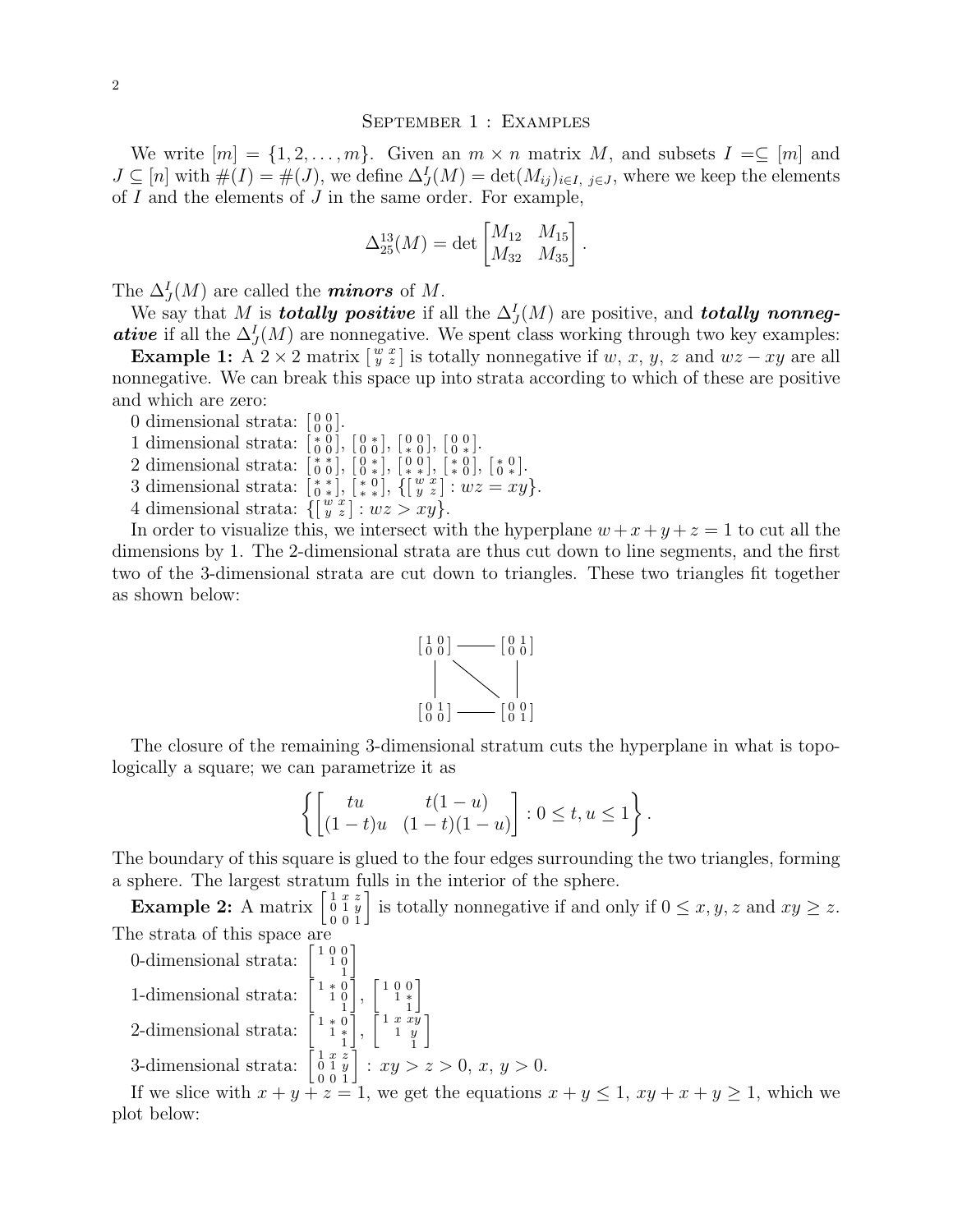

Here are some things to notice:

- Each stratum, topologically, is an open ball. The closure of each stratum is a closed ball. In other words, these spaces are regular CW complexes.
- Algebraically, each stratum is rational. In fact, each stratum can be parametrized polynomially by  $\mathbb{R}_{>0}^d$  for the appropriate d.

#### <span id="page-2-0"></span>SEPTEMBER 3 : THE GESSEL-LINDSTRÖM-VIENNOT LEMMA

We would like to find parametrizations of the various spaces of totally nonnegative matrices we have seen. One way to do this is to multiply simpler totally positive matrices, since you will verify on Problem Set 1 that the product of two totally nonnegative matrices is totally nonnegative. For example, we claim without proof that

$$
\begin{bmatrix} 1 & x & 0 \\ & 1 & 0 \\ & & 1 \end{bmatrix} \begin{bmatrix} 1 & 0 & 0 \\ & 1 & y \\ & & 1 \end{bmatrix} \begin{bmatrix} 1 & z & 0 \\ & 1 & 0 \\ & & 1 \end{bmatrix} \qquad x, y, z > 0
$$

is a bijective parametrization from  $\mathbb{R}^3_{>0}$  to the space of 3 × 3 matrices of the form  $\begin{bmatrix} 1 & * & * \\ 1 & * & * \\ 1 & 1 & * \end{bmatrix}$ i with all minors positive, except those that are forced to be zero by the upper triangularity.

A second way to do this, which we will explore today, is using directed graphs. Let G be a finite acyclic directed graph. Let  $S$  and  $T$  be two subsets of the vertices – sources and targets – and define a matrix  $M(G)$  whose rows are indexed by S and whose columns are indexed by  $T$ , by

$$
M(G)_{st} = \#\{\text{directed paths from } s \text{ to } t\}.
$$

Better that that, let's attach a weight  $w(e)$  to each edge. For a directed path  $\gamma = ($   $\bullet \stackrel{e_1}{\longrightarrow}$  $\bullet \xrightarrow{e_2} \bullet \cdots \xrightarrow{e_k} \bullet$ , we set  $w(\gamma) = \prod_{j=1}^k w(e_j)$ . Then we define

$$
M(G)_{st} = \sum_{s \stackrel{\gamma}{\sim} t} w(\gamma).
$$

So our previous formula is the case of taking all weights  $w(e)$  equal to 1.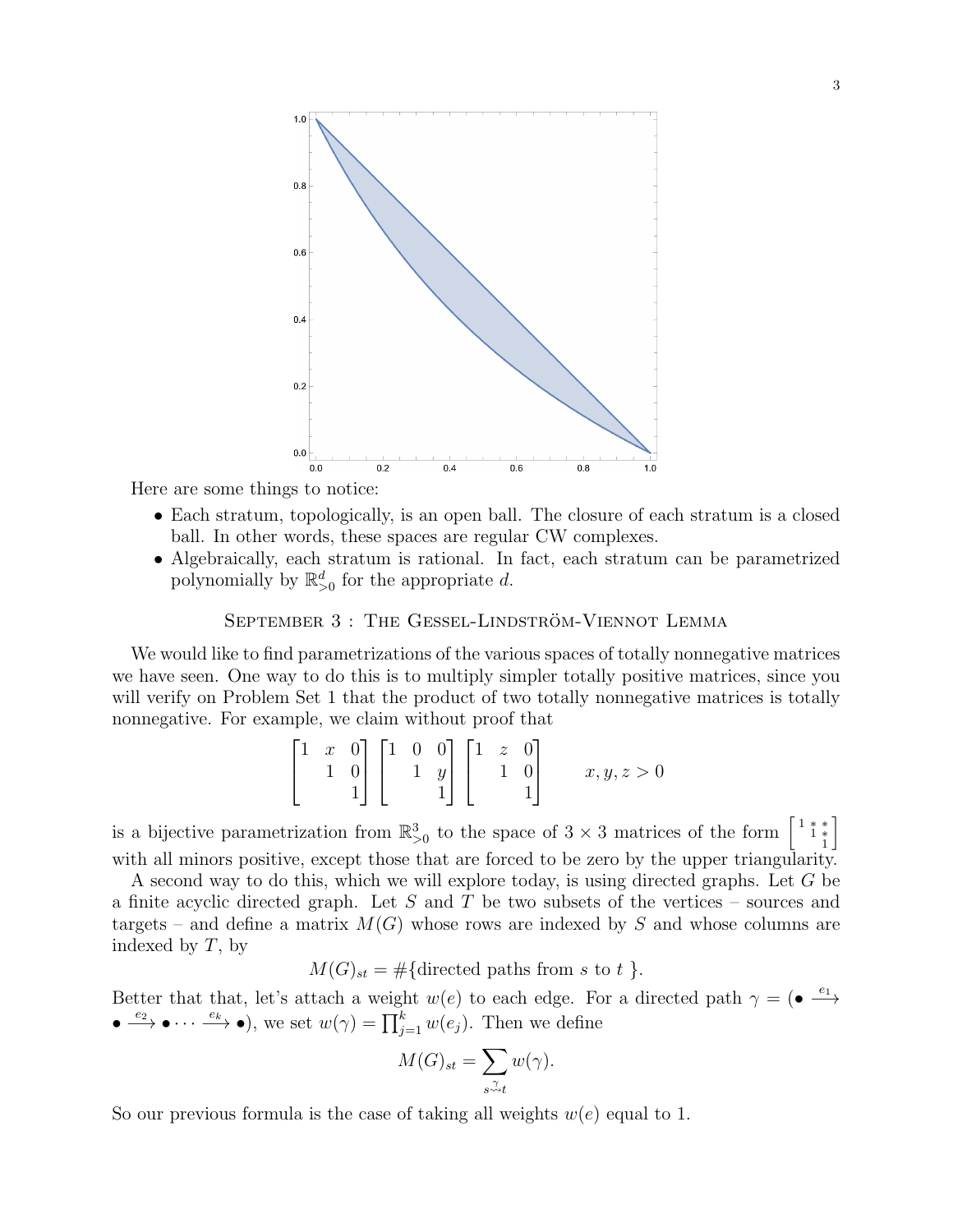Note that our sum is finite because the graph is acyclic.

Example. Let G be



Here the unlabeled edges have weight 1. Then  $M(G)$  is

$$
\begin{bmatrix} 1+xy & x \\ y & 1 \end{bmatrix}.
$$

When the weights  $w(e)$  are positive, each matrix entry is clearly positive. We want more than this; we want to get all the matrix minors to be positive. We can achieve this using:

**Theorem** (Gessel-Lindström-Viennot). Let  $S = \{s_1, s_2, \ldots, s_k\}$  and  $T = \{t_1, t_2, \ldots, t_k\}.$ Suppose that  $G$  is a planar graph and that  $S$  and  $T$  occur on the boundary of the outer face, in order  $s_1, s_2, \ldots, s_k, t_k, \ldots, t_2, t_1$ . Then

$$
\Delta_J^I(M) = \sum\nolimits_{s_1 \overset{\gamma_1}{\sim} t_1, s_2 \overset{\gamma_2}{\sim} t_2, \cdots, s_k \overset{\gamma_k}{\sim} t_k, \gamma_j \text{ are vertex disjoint } w(\gamma_1)w(\gamma_2) \cdots w(\gamma_k)
$$

where the sum is over k-tuples of vertex disjoint paths  $(\gamma_1, \gamma_2, \cdots, \gamma_k)$  where  $\gamma_r$  is a path from  $s_r$  to  $t_r$ .

The diagram below shows the required geometry of the graph G, and the connectivity of the paths.



Proof. If we expand the determinant directly, we get

$$
\Delta_J^I(M) = \sum_{\sigma \in S_k} (-1)^{\sigma} \sum\nolimits_{s_1 \stackrel{\beta_1}{\leadsto} t_{\sigma(1)}, s_2 \stackrel{\beta_2}{\leadsto} t_{\sigma(2)}, \dots, s_k \stackrel{\beta_k}{\leadsto} t_{\sigma(k)}} w(\beta_1) w(\beta_2) \cdots w(\beta_k).
$$

Here the outer sum is over the symmetric group  $S_k$ , and we are **not** imposing that the paths are vertex disjoint.

We want to show that all terms which come from paths that are not vertex disjoint cancel each other. In other words, consider the set of k-tuples of paths  $(\beta_1, \beta_2, \ldots, \beta_k)$  from S to T which are **not** vertex disjoint. We want to construct a bijection from this set to itself which will switch the sign of the permutation.

There are lots of ways to do this; here is one. Choose a total ordering on the vertices of  $G$ , so that u comes before v if we have an edge  $u \longrightarrow v$ . Given a k-tuple  $(\beta_1, \beta_2, \ldots, \beta_k)$ , let v be the first vertex on more than one path. Since it is the first such vertex, the incoming edges to v are distinct. Choose a total order of the edges, and let  $e$  and  $f$  be the first two edges of  $\bigcup \beta_j$  coming into v; let them be on paths  $\beta_i$  and  $\beta_j$ . Make new paths  $\beta'_k$  by switching paths  $\beta_i$  and  $\beta_j$  before vertex v. This switches the sign of the permutation  $\sigma$ .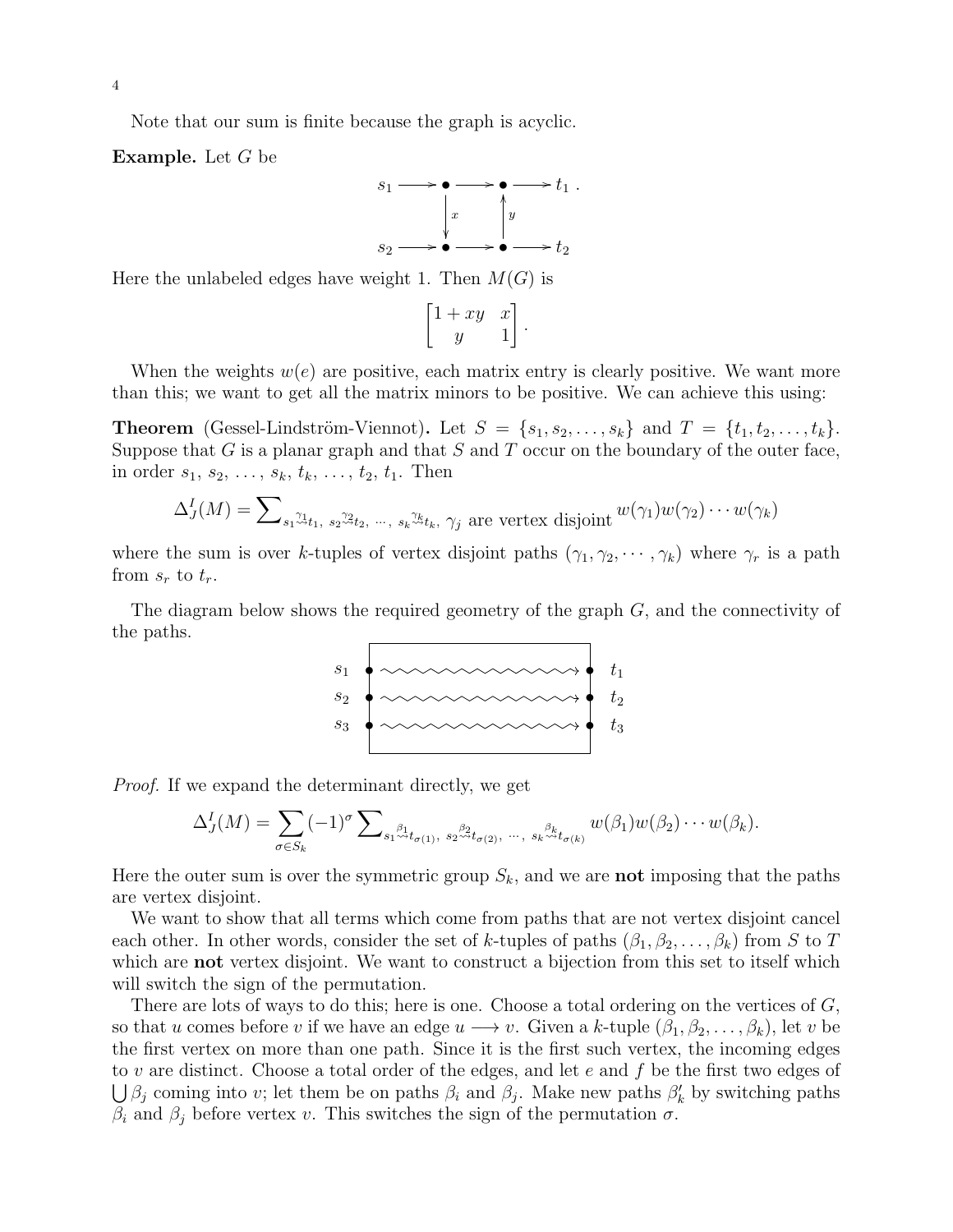We have thus cancelled all  $k$ -tuples of crossing paths, and we have

$$
\Delta_J^I(M) = \sum_{\sigma \in S_k} (-1)^\sigma \sum_{s_1 \stackrel{\gamma_1}{\leadsto} t_{\sigma(1)}, \dots, s_k \stackrel{\gamma_k}{\leadsto} t_{\sigma(k)}, \gamma_j \text{ are vertex disjoint } w(\gamma_1)w(\gamma_2)\cdots w(\gamma_k).
$$

But now our assumptions on the topology of  $G$  imply that the only connectivity we can have with disjoint paths is  $s_i \to t_i$ , so this simplifies to

$$
\Delta_J^I(M) = \sum\nolimits_{s_1 \stackrel{\gamma_1}{\sim} t_1, \ s_2 \stackrel{\gamma_2}{\sim} t_2, \ \cdots, \ s_k \stackrel{\gamma_k}{\sim} t_k, \ \gamma_j \text{ are vertex disjoint}} w(\gamma_1)w(\gamma_2)\cdots w(\gamma_k) \qquad \Box
$$

**Corollary.** Let the graph  $G$  be as in the Gessel-Lindström-Viennot lemma and assume that all of the weights  $w(e)$  are positive. Then the matrix  $M(G)$  is totally nonnegative.

We remark on how this construction relates to our earlier discussion of multiplying matrices: If we have a graph G with sources S and targets  $T$ , and another graph H with sources T and targets U, we can join them together to make a larger graph  $GH$  as shown:



Then  $M(GH) = M(G)M(J)$ .

*Proof.* Take  $s \in S$  and  $u \in U$ . Any path from s to u through GH must cross through exactly one of the elements of T. To the left of that crossing, it is a path from s to t through  $G$ ; to the right it is a path from t to u through H. And, consversely, given a path  $s \to t$  through G and a path  $t \to u$  through H, we can concatenate them to give a path  $s \to u$  through GH. So

$$
M(GH)_{su} = \sum_{t \in T} M(G)_{st} M(H)_{tu},
$$

which is the formula for matrix multiplication.  $\Box$ 

For example, the  $3 \times 3$  matrix product from the start of lecture can be understood as the graph



Our goal for the next week will be to generalize the claim from the start of lecture to the  $n \times n$  case. Namely, we will show that the graph below, with n horizontal lines, parametrizes  $n \times n$  upper triangular matrices with 1's on the diagonal and all the "obvious" minors positive.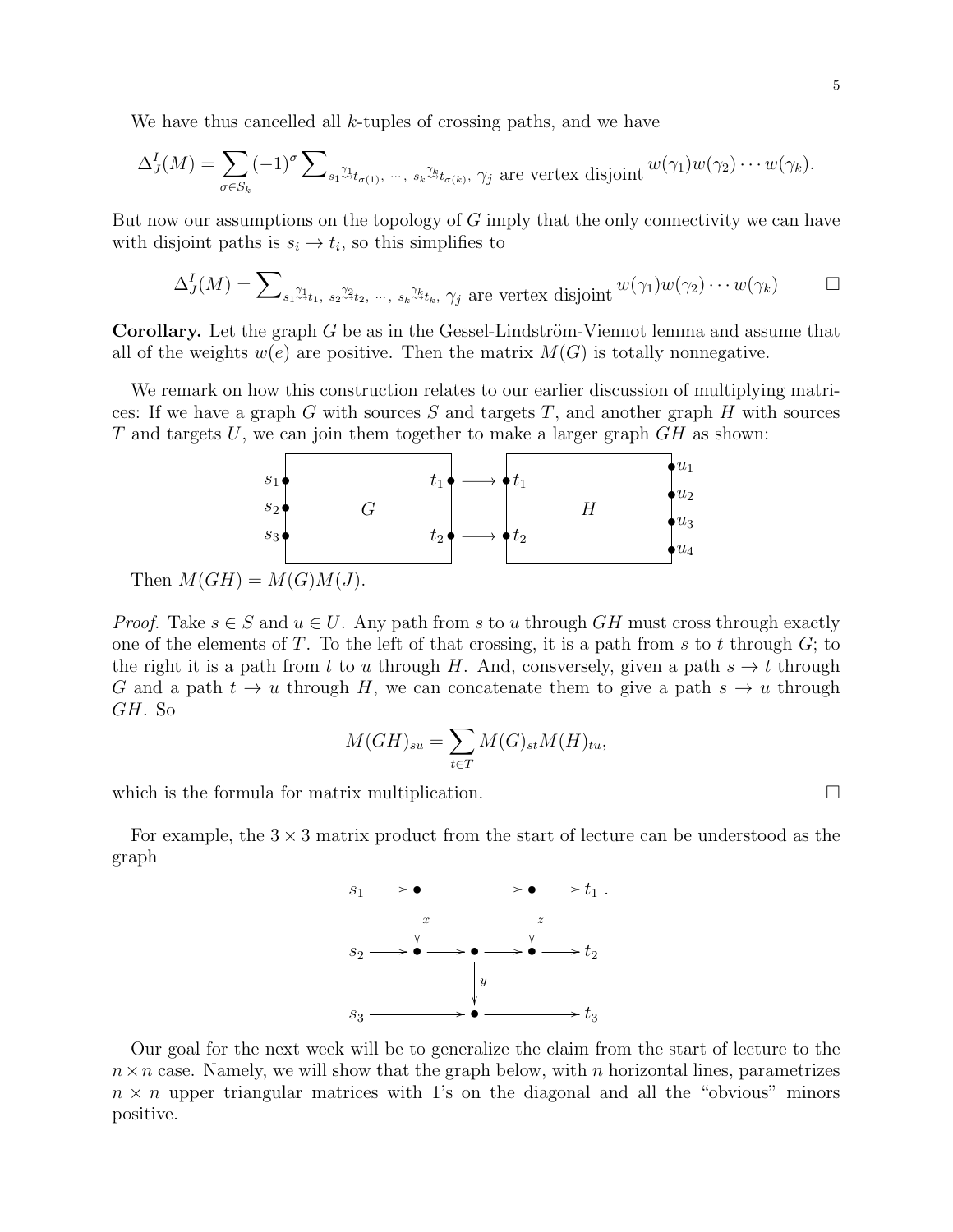

<span id="page-5-1"></span>FIGURE 1. The graph to parametrize upper triangular totally positive matrices

<span id="page-5-0"></span>September 15 : Parametrizing totally positive unipotent matrices – Part 1

Consider the  $n \times n$  unipotent upper triangular matrices, which are matrices of the form

$$
\begin{bmatrix} 1 & * & \cdots & * \\ & 1 & \cdots & * \\ & & \ddots & \vdots \\ & & & 1 \end{bmatrix}.
$$

Given  $I = \{i_1 < \cdots < i_k\}$  and  $J = \{j_1 < \cdots < j_k\}$ , we would like to know whether or not it is even possible for the minor  $\Delta_J^I(M)$  to be nonzero for some  $n \times n$  unipotent upper triangular matrix M.

First, suppose there is an index  $\ell$  such that  $j_{\ell} < i_{\ell}$ . Let M be an arbitrary unipotent upper triangular matrix. Upon inspection, we find that within the first  $\ell$  columns of  $(M_{ij})_{i\in I, i\in J}$ , nonzero entries can only appear in the first  $\ell - 1$  rows. This implies that first  $\ell$  columns of  $(M_{ij})_{i\in I, j\in J}$  are linearly dependent, so  $\det((M_{ij})_{i\in I, j\in J}) = \Delta^I_J(M) = 0$ .

On the other hand, if  $i_\ell \leq j_\ell$  for all  $1 \leq \ell \leq k$ , then we can choose M to be the unipotent upper triangular matrix satisfying

$$
M_{ij} = \begin{cases} 1, & \text{if } i = j \text{ or } (i, j) = (i_{\ell}, j_{\ell}) \text{ for some } 1 \le \ell \le k; \\ 0, & \text{otherwise.} \end{cases}
$$

Then  $(M_{ij})_{i\in I,j\in J}$  is a lower triangular matrix with 1's on its diagonal, so  $\Delta^I_J(M)=1$ .

This shows that the natural notion of total positivity for unipotent upper triangular matrices is given by the requirement  $\Delta_J^I(M) > 0$  for all  $I = \{i_1 < \cdots < i_k\}$  and  $J = \{j_1 <$  $\cdots < j_k$  satisfying  $i_\ell \leq j_\ell$  for all  $1 \leq \ell \leq k$ . Our goal is now to prove that these matrices are parameterized by weighted graphs as in Figure [1](#page-5-1) with positive real edge weights. More precisely, we have the following theorem.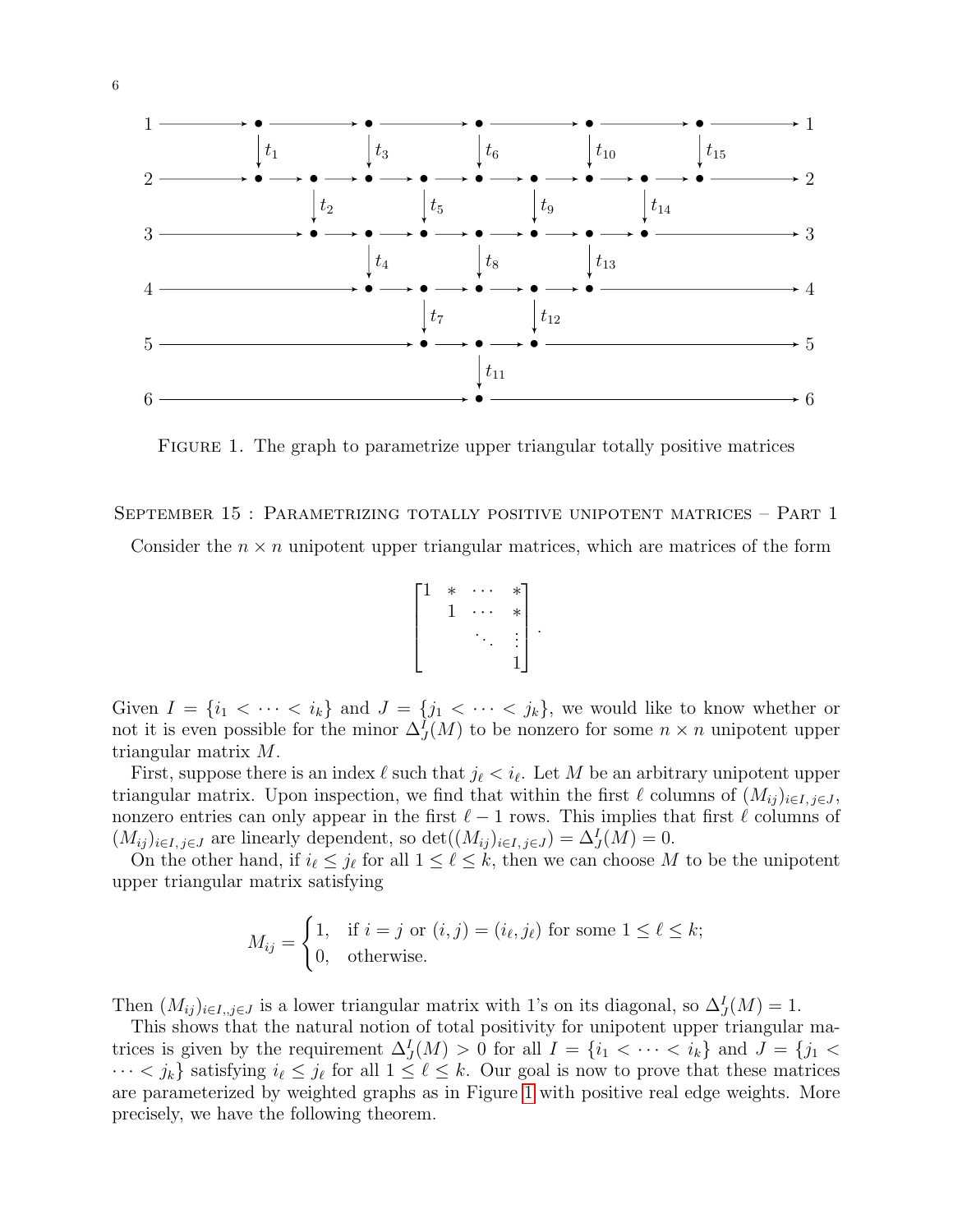**Theorem.** Let the weights of the above graph range over  $\mathbb{R}_{\geq 0}^{n \choose 2}$  $\frac{12}{20}$ . This gives a homeomorphism between  $\mathbb{R}_{>0}^{\binom{n}{2}}$  $\sum_{0}^{2}$  and the space of  $n \times n$  unipotent upper triangular matrices M for which  $\Delta_J^I(M) > 0$  whenever  $i_\ell \leq j_\ell$  for all  $1 \leq \ell \leq k$ .

Start of proof. We already know by the Gessel–Lindström–Vienot lemma that this map is well-defined in the sense that every matrix M in its image satisfies  $\Delta_J^I(M) > 0$  whenever  $i_{\ell} \leq j_{\ell}$  for all  $1 \leq \ell \leq k$ . In order to prove that it is a bijection, we construct its inverse explicitly.

Suppose M is such that  $\Delta_J^I(M) > 0$  whenever  $i_\ell \leq j_\ell$  for all  $1 \leq \ell \leq k$ . Choose  $k \in [n]$ and  $a \in [n-k]$ . Let  $i_{\ell} = a + \ell$  and  $j_{\ell} = n - k + \ell$  for all  $1 \leq \ell \leq k$ . There is only one collection of vertex-disjoint paths from the set  $I$  of sources to the set  $J$  of sinks, so the minor  $\Delta_J^I(M)$  is a monomial formed by taking the product of some of the edge weights  $t_r$ . We can now solve for each edge weight as a quotient of products of minors of M. For example, in the above graph (with  $n = 5$ ), we have

$$
\Delta_{456}^{345}(M) = t_{11}t_{12}t_{13} \text{ and } \Delta_{56}^{45}(M) = t_{11}t_{12},
$$

so  $t_{13} =$  $\Delta_{456}^{345}(M)$  $\Delta^{45}_{56}(M)$ . Similarly,

 $\Delta_{456}^{234}(M) = t_7t_8t_9t_{11}t_{12}t_{13}$  and  $\Delta_{56}^{34}(M) = t_7t_8t_{11}t_{12}$ ,

so  $t_9 =$  $\Delta^{234}_{456}(M)$  $\Delta^{34}_{56}(M) \cdot t_{13}$ =  $\Delta_{456}^{234}(M) \Delta_{56}^{45}(M)$  $\Delta^{34}_{56}(M) \Delta^{345}_{456}(M)$ . Every one of the minors involved in one of these expressions for an edge weight  $t_r$  has a column set of the form  $\{n-k+1,\ldots,n\}$  for some k. By our hypothesis on the positivity of the minors of M, the resulting edge weights  $t_r$  are all positive.

At this point, we have constructed smooth maps from  $\mathbb{R}^{n \choose 2}$  to the locus of totally positive unipotent matrices, and vice versa. And we have chosen our formula so that the composition  $\mathbb{R}^{n \choose 2} \longrightarrow$  (totally positive unipotent matrices)  $\longrightarrow \mathbb{R}^{n \choose 2}$  is the identity. To complete our proof, we must show that the composition in the other order is also the identity.  $\Box$ 

<span id="page-6-0"></span>September 17 : Parametrizing totally positive unipotent matrices – part 2

Last time we constructed a polynomial map f from  $\mathbb{R}_{\geq 0}^{n \choose 2}$  $\frac{12}{50}$  to the space of totally positive unipotent matrices.

Remark. This construction could be rephrased as follows. The map

 $\mathbb{R}_{>0}^{n \choose 2} \rightarrow$  {positive unipotent  $n \times n$  matrices}

gives rise to the following map of algebraic varieties

$$
\mathbb{G}_m^{n \choose 2} \to \mathrm{U}_n,
$$

where  $U_n$  is the unipotent radical of the group  $GL_n$ . (Both domain and range are algebraic groups, but this is not a map of algebraic groups.) This map could be seen as a torus chart for the group  $U_n$ . That is the first example of a cluster chart which would be discussed later in the course.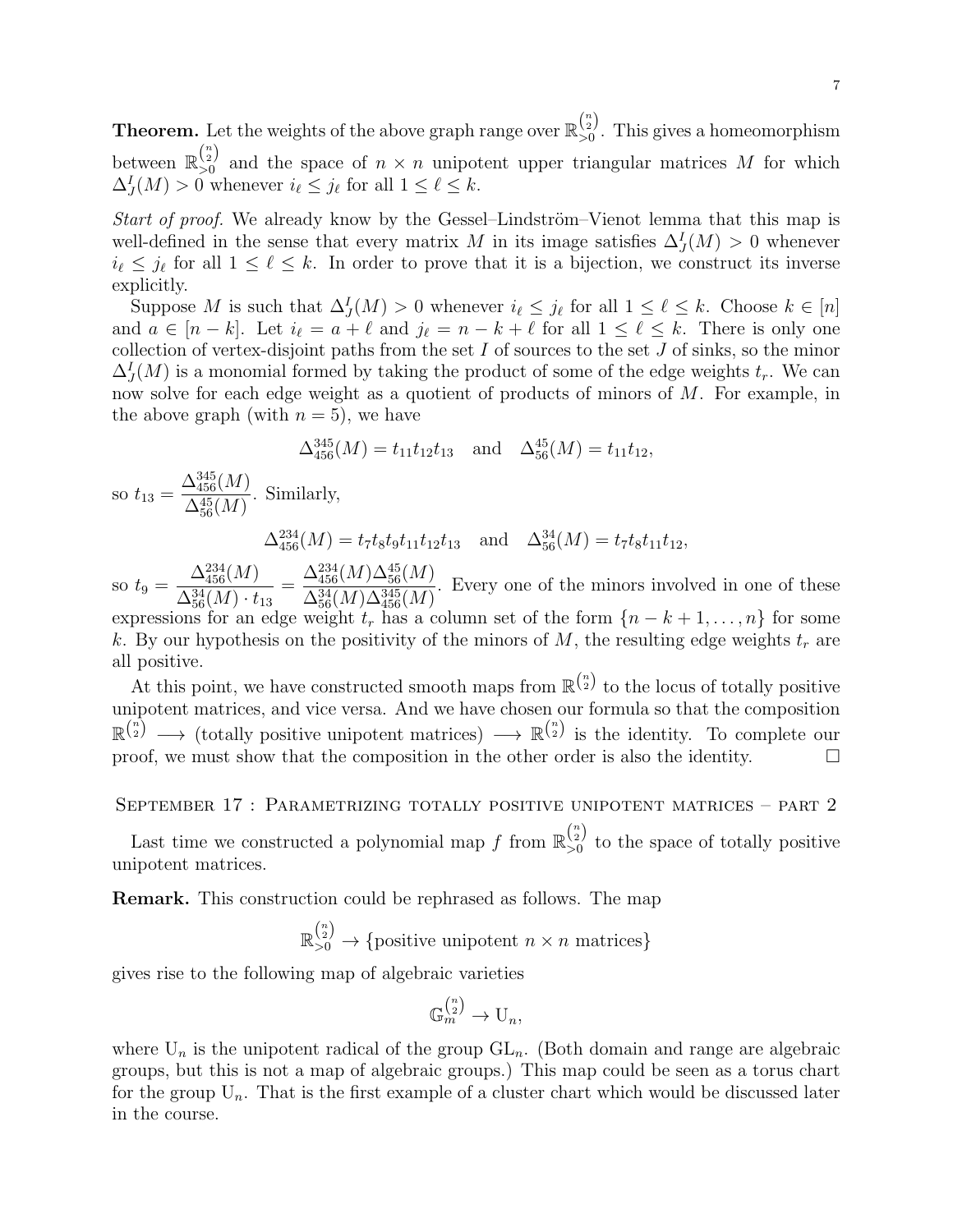Reminder about the previous lecture. To prove the theorem about isomorphism of two spaces we have constructed two maps:

- $f: \mathbb{R}_{>0}^{n \choose 2} \to$  {positive unipotent  $n \times n$  matrices} which assigns a positive matrix to every set of parameters  $t_{i_{i=1...{n \choose 2}}};$
- g: {positive unipotent  $n \times n$  matrices}  $\rightarrow \mathbb{R}_{\geq 0}^{n \choose 2}$  which gives a bunch of  $t_i$ 's from minors of a positive unipotent matrix.

We proved that  $g \circ f = id$ . Now, let us prove that  $f \circ g = id$ . We will give two conceptually different proofs of this fact below.

"Brute force". Consider an arbitrary positive unipotent matrix M. The matrix  $f \circ g(M)$ is also positive and unipotent. Also, all flush right minors  $\left\{ \Delta_{(n-k+1)...(n-k+1)}^{a(a+1)...(a+k-1)} \right\}$  $\binom{a(a+1)...(a+k-1)}{(n-k+1)...(n-1)n}$  of these two matrices coincide. So the following lemma proves that the matrices M and  $f \circ q(M)$  coincide, i.e., the equality  $f \circ q = id$  holds.

**Lemma.** A positive unipotent  $n \times n$ -matrix N can be recovered from the set of flush right minors  $\Big\{\Delta(N)_{(n-k+1)...(n+k-1)}^{a(a+1)...(a+k-1)}\Big\}$  $a(a+1)...(a+k-1)$ <br>  $(n-k+1)...(n-1)n$ .

*Proof.* We find entries  $N_{ij}$  iteratively going from  $n^{th}$  to  $2^{nd}$  column, and from lowest to highest entries within each column.

 $n^{th}$  column: the entries  $N_{1n}, \ldots, N_{n,n}$  coincide with the flush right minors  $\Delta(N)^{1}_{n}, \ldots, \Delta(N)^{n}_{n}$ .  $(n-1)^{st}$  column: to find the entry  $N_{(n-2)(n-1)}$  consider the minor  $\Delta(N)_{(n-1)n}^{(n-2)(n-1)}$  =  $N_{(n-2)(n-1)} \cdot N_{(n-1)n} - \ldots$  Next,  $N_{(n-3)(n-1)}$  can be found from the  $\Delta(N)_{(n-1)n}^{(n-3)(n-2)}$  =  $N_{(n-3)(n-1)} \cdot N_{(n-2)n} - \ldots$ 

In general, to find the  $N_{(n-i)(n-j)}$  entry we use the minor

$$
\Delta(N)_{(n-j)...(n-1)n}^{(n-i)...(n-i+j)} = N_{(n-i)(n-j)} \cdot \Delta(N)_{(n-j-1)...(n-1)n}^{(n-i-1)...(n-i-1+j)} - \dots
$$

We emphasize that the coefficient  $\Delta(N)_{(n-i-1)}^{(n-i-1)...(n-i-1+j)}$  $\frac{(n-i-1)...(n-i+1)}{(n-j-1)...(n-1)n}$  is positive, so we can divide by it, and the iterative scheme does give values of the entries  $N_{ij}$ .

"Dimension count". Firstly, both sets in question are open subsets of the space  $\mathbb{R}^{n \choose 2}$ . Here we use the fact that the space of unipotent matrices is isomorphic to  $\mathbb{R}^{n \choose 2}$ .

Secondly, from the equality  $g \circ f = id$  we see that the map f is injective. Also, from the same equality we see that the differential  $Df$  is injective. So the map f is an open immersion.

Finally, because  $g \circ f = id$  we see that  $f \circ g$  restricted to the image of f is id. We have now seen that  $q \circ f$  is id on an open set (namely, the image of f). Since  $q \circ f$  is real analytic (in fact, given by rational functions), checking the equality  $g \circ f = id$  on an open set shows it everywhere.

Reflection on the proof. We can see that we actually proved a flush right statement. Namely, we also proved that the space of all positive unipotent matrices coincides with the space of unipotent matrices with positive flush right minors.

In other words , we replaced the exponential number of conditions on minors to the polynomial number. Moreover, the later number is minimal, in the sense that it coincides with the dimension of the space.

Analogous phenomena hold in a much general situations with positive spaces.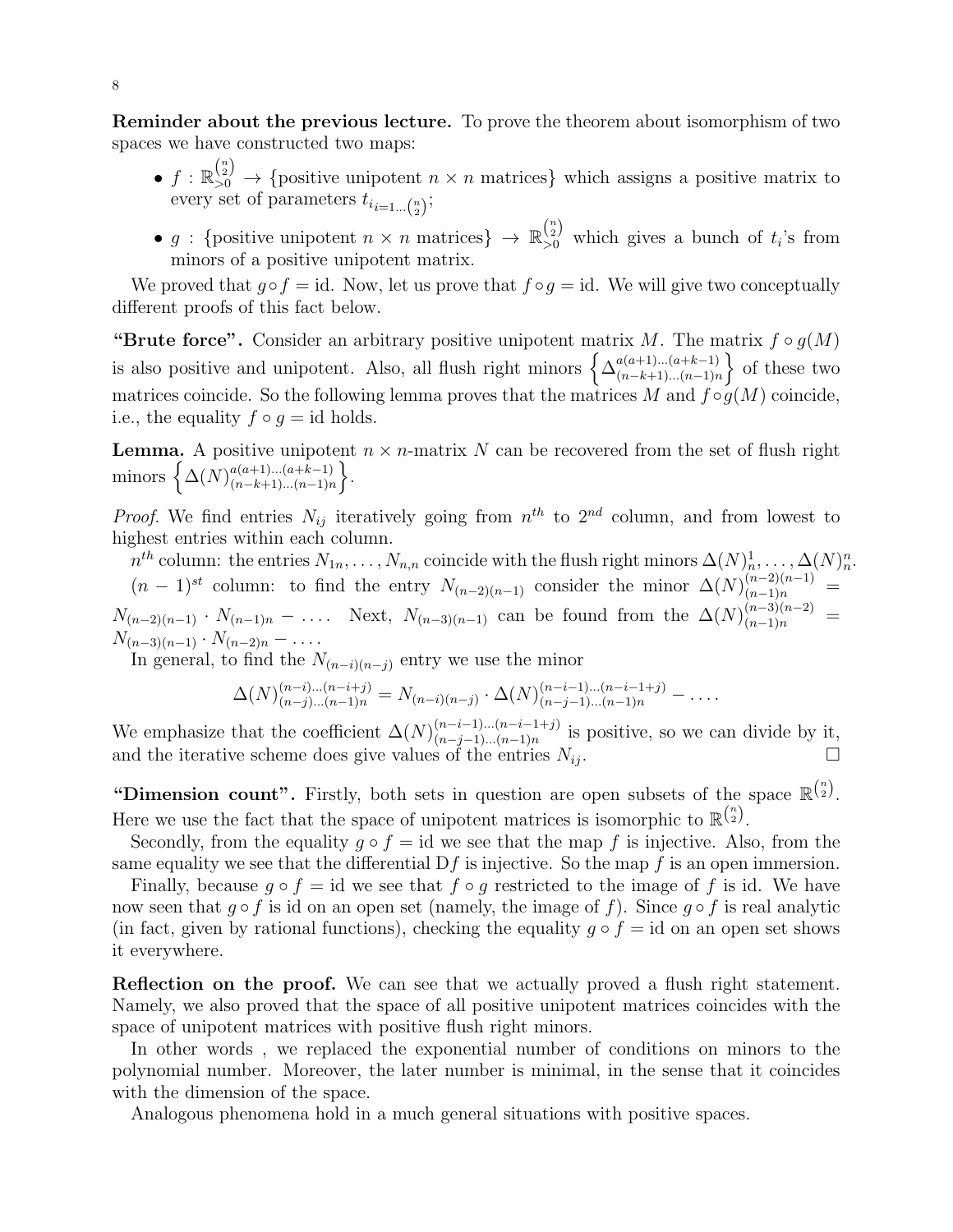#### <span id="page-8-0"></span>SEPTEMBER 22 : INTRODUCTION TO THE 0-HECKE MONOID

Up to this point, we've let the content appear from nowhere. Let's give some references before we go on. The first big result in this direction is usually known as Fekete's theorem:

**Theorem** (Fekete and Polya<sup>[1](#page-8-1)</sup>). An  $m \times n$  matrix is totally positive if both:

- $\bullet \: \Delta_I^{\{n-k,n-k+1,...,n\}} > 0$
- $\Delta^I_{\{n-k,n-k+1,\dots,n\}} > 0$

for all consecutive blocks  $I = \{a, a+1, \ldots, a+k\}$ 

The first source that does the unipotent case specifically is probably Lusztig "Total Positivity in Reductive Groups", 1994. Our approach is close to Berenstein, Fomin, and Zelevinsky, "Parametrizations of canonical bases and totally positive matrices", 1996.

**Products of Chevalley generartors.** Let  $x_i(t) = I + te_{i,i+1}$ , where  $e_{i,j} = e_i e_j$ . These are the upper triangular matricies with 1's along the diagonal, and t in the  $(i, i + 1)$ st entry. Since  $x_i(t)$  is totally nonnegative, for  $t > 0$ , any product of  $x_i(t)$ 's is totally nonnegative.

We have the following identities:

$$
x_i(\mathbb{R}_{>0})x_j(\mathbb{R}_{>0}) = x_j(\mathbb{R}_{>0})x_i(\mathbb{R}_{>0}), |i - j| \ge 2
$$
  

$$
x_i(\mathbb{R}_{>0})x_{i+1}(\mathbb{R}_{>0})x_i(\mathbb{R}_{>0}) = x_{i+1}(\mathbb{R}_{>0})x_i(\mathbb{R}_{>0})x_{i+1}(\mathbb{R}_{>0})
$$
  

$$
x_i(\mathbb{R}_{>0})x_i(\mathbb{R}_{>0}) = x_i(\mathbb{R}_{>0})
$$

In the following proofs, we will make great use of the identity

$$
e_{i,j}e_{k,l} = \delta_{j,k}e_{i,l}
$$

where  $\delta_{j,k}$  is the kronecker delta function, which is 1 if  $j = k$  and 0 otherwise.

For the first, we compute:

$$
(I + te_{i,i+1})(I + se_{j,j+1}) = I + te_{i,i+1} + se_{j,j+1} + 0 = (I + se_{j,j+1})(I + te_{i,i+1})
$$

Note we can invert this map easily, just read off the  $(i, i + 1)$  and  $(j, j + 1)$  entries to recover s and t.

For the second, we similarly find:

 $(I + se_{i,i+1})(I + te_{i+1,i+2})(I + ue_{i,i+1}) = I + (s+u)e_{i,i+1} + te_{i+1,i+2} + ste_{i,i+2}$ while:

$$
(I + pe_{i+1,i+2})(I + qe_{i,i+1})(I + re_{i+1,i+2}) = I + (p+r)e_{i+1,i+2} + qe_{i,i+1} + qre_{i,i+2}
$$

Observe that we can convert from one to the other by setting:

$$
p = tu/(s+u)
$$

$$
q = s+u
$$

$$
r = st/(s+u)
$$

<span id="page-8-1"></span><sup>1</sup>M. Fekete, G. Polya, Uber ein Problem von Laguerre, Rend. C.M. Palermo 34 (1912) 89–120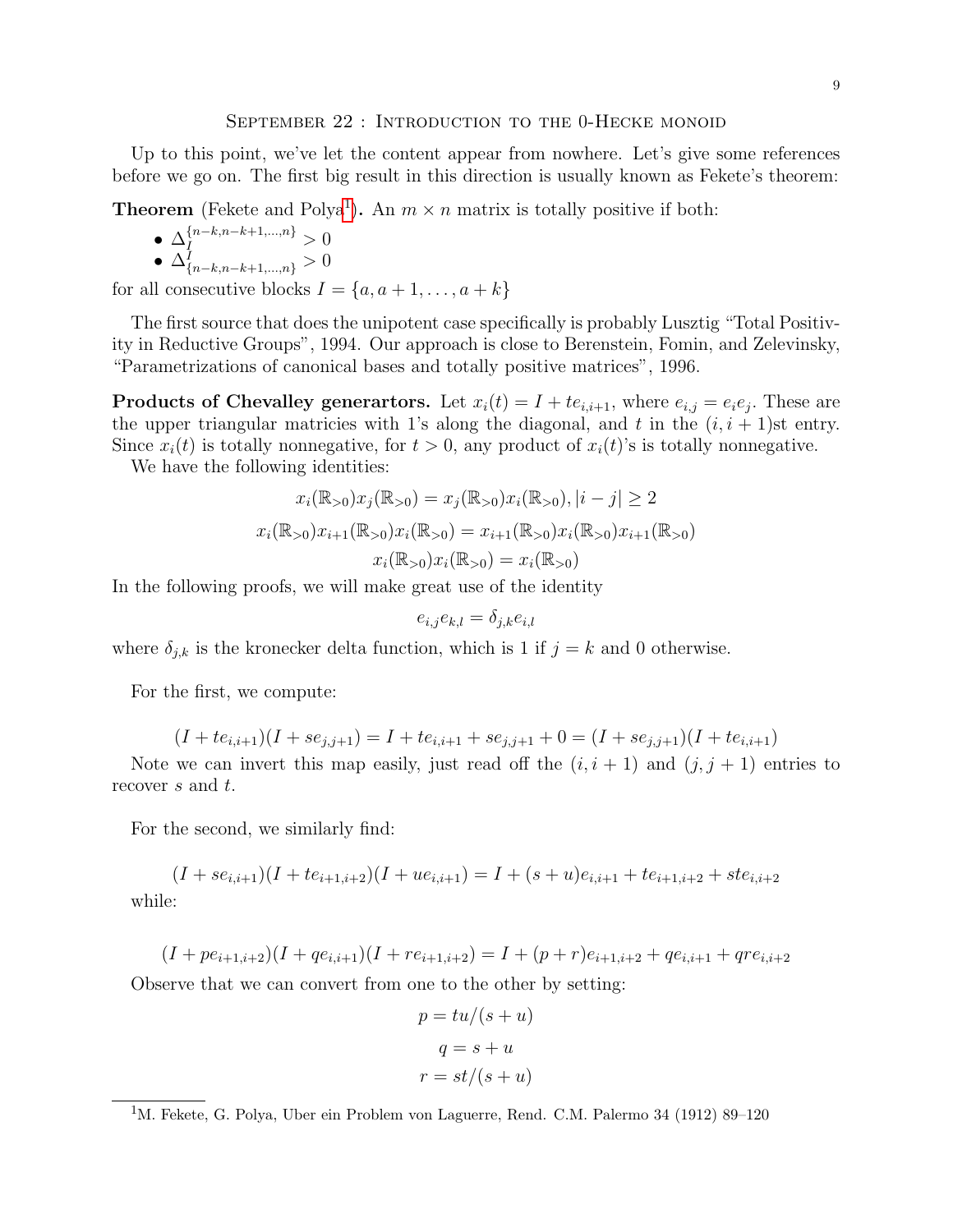We can also recover s, t and u from the matrix using the method from last week, it's exactly a  $3 \times 3$  upper triangular block.

To see the last:

$$
(I + te_{i,i+1})(I + se_{i,i+1}) = I + (s + t)e_{i,i+1}
$$

and we recall that every positive number is the sum of 2 positive numbers (and conversely).

**The 0-Hecke monoid.** We now turn to some combinatorial culture. The relations we've just seen for  $x_i$ 's are exactly those of the 0-Hecke monoid. If we fix n, the 0-Hecke monoid has  $n-1$  generators  $e_i$ , with relations:

$$
e_i e_j = e_j e_i \t |i - j| \ge 2
$$
  

$$
e_i e_{i+1} e_i = e_{i+1} e_i e_{i+1}
$$
  

$$
e_i^2 = e_i.
$$

So it follows from our computation above that, for each element  $e_{i_1}e_{i_2}\cdots e_{i_N}$  of the 0-Hecke monoid, there is unique subset of the totally nonnegative unipotent matrices which are parametrized by  $x_{i_1}(\mathbb{R}_{>0})x_{i_2}(\mathbb{R}_{>0})\cdots x_{i_N}(\mathbb{R}_{>0}).$ 

**Example.** Let  $n = 3$ . The 0-Hecke monoid has six elements: 1,  $e_1$ ,  $e_2$ ,  $e_1e_2$ ,  $e_2e_1$  and  $e_1e_2e_1 = e_2e_1e_2.$ 

This should seem familiar, we've recovered our stratification of upper triangular totally non negative matrices from the first class.

We now introduce related algebraic structures to these. Not because we will use them, but to ease us into the broader community.

First, one should recognize the similarity to the symmetric group, which has  $n-1$  generators  $s_i$  with relations

$$
s_i s_j = s_j s_i \t |i - j| \ge 2
$$
  

$$
s_i s_{i+1} s_i = s_{i+1} s_i s_{i+1}
$$
  

$$
s_i^2 = 1
$$

Note we've changed only the last relation, and suddenly it's a group! Then, the braid monoid, which is generated  $e_1, \ldots, e_{n-1}$  with relations

$$
e_i e_j = e_j e_i \t |i - j| \ge 2
$$
  

$$
e_i e_{i+1} e_i = e_{i+1} e_i e_{i+1}
$$

entirely omitting the last relation. One can also get the braid group by adjoining inverses. One can see how all of these monoids would have a strong relation to Tits' lemma as we saw it in the homework. The relations we leave untouched are exactly the transformations that go between reduced words.

Finally, we mention that the 0 in 0-Hecke is not decorative. In general there is a q-Hecke algebra (or just Hecke algebra) with relations

$$
e_i e_j = e_j e_i. (|i - j| \ge 2
$$

$$
e_i e_{i+1} e_i = e_{i+1} e_i e_{i+1}
$$

$$
e_i^2 = (1 - q) e_i + q
$$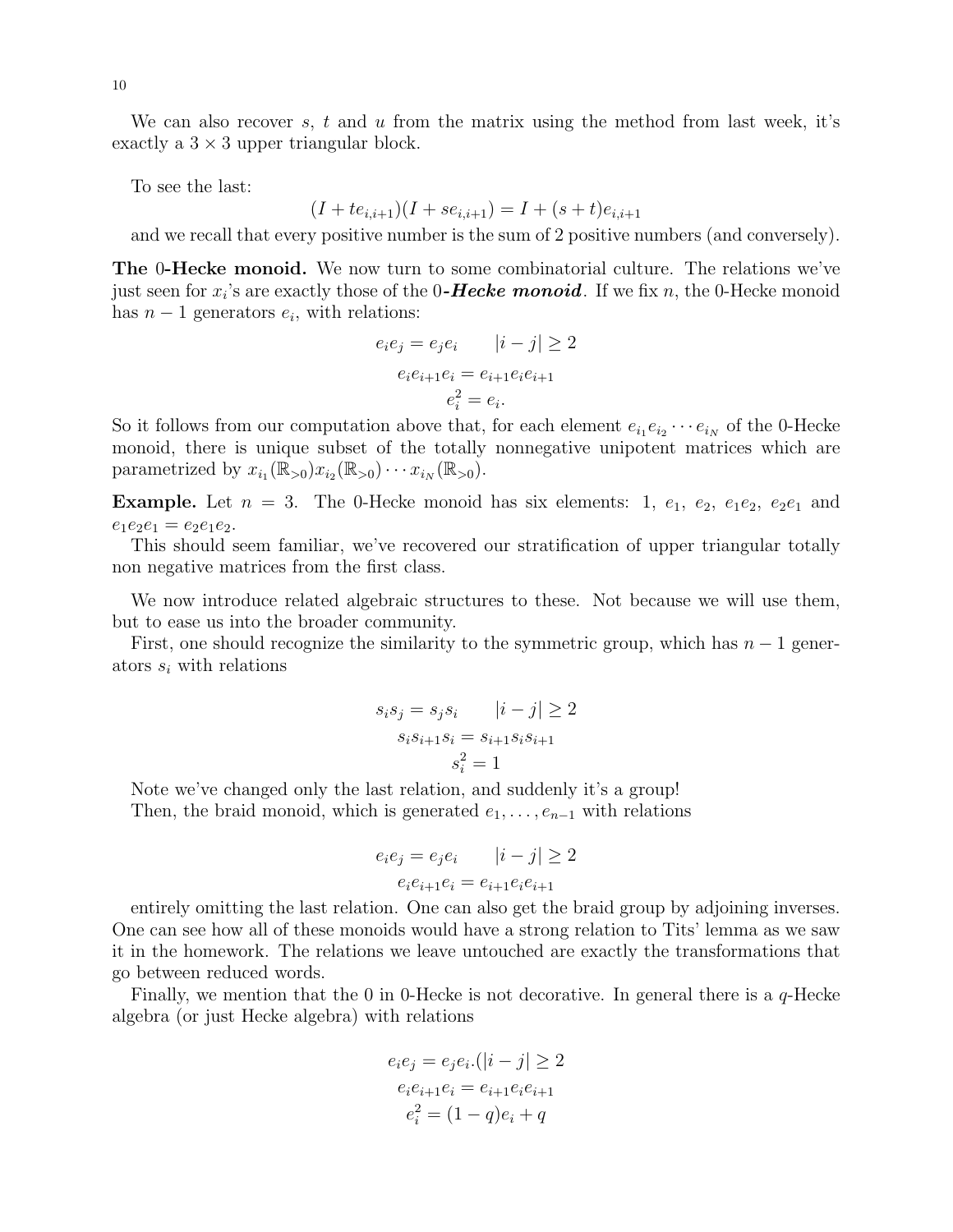where  $q$  is a commuting indeterminant. Note that the 1-Hecke monoid is in fact the symmetric group algebra! One is free to leave q as a commuting indeterminant, or to assign it a value from a ring.

Exercise. Verify that the two 2 dimensional subsets have disjoint images.

Next time we will discuss the size of the 0-Hecke monoid. The homeworks have already given us a strong hint that words in the monoid correspond to reduced words in the symmetric group.

### <span id="page-10-0"></span>September 24 : The 0-Hecke monoid continued

Continuing the previous lecture, we are aiming to prove the following theorem.

**Theorem.** There is a natural bijection between the 0-Hecke monoid,  $H_n$ , and the symmetric group  $S_n$ . Namely, given  $w \in S_n$ , if  $s_{i_1} s_{i_2} \cdots s_{i_N}$  is a reduced word for w, then we biject it to  $e_{i_1}e_{i_2}\cdots e_{i_N}$  in  $H_n$ .

By the Tits Lemma, the map  $S_n \to H_n$  in the Theorem statement is well defined. Denote this map by  $\phi$ .

Let us prove surjectivity of the map  $\phi$ :

**Lemma.** For any word  $e_{i_1}e_{i_2}\ldots e_{i_N}$  in  $\mathcal{H}_n^{(0)}$ , there exists  $e_{j_1}e_{j_2}\ldots e_{j_M}$  with the same product but reduced corresponding word  $s_{j_1} s_{j_2} \dots s_{j_M}$  in  $S_n$ .

*Proof.* Induction on N. Base case  $N = 0$  is clear.

Take our word  $e_{i_1}e_{i_2}\ldots e_{i_N}$ . By induction we can assume that  $s_{i_1}s_{i_2}\ldots s_{i_{N-1}}$  is reduced. Let  $w = s_{i_1} s_{i_2} \dots s_{i_{N-1}}$  and  $i := i_N$ .

We have two possible cases:

- $w \cdot s_i$  is reduced, then we are done.
- $w \cdot s_i$  is not reduced. In this case,  $\ell(w \cdot s_i) = \ell(w)-1$ , or, equivalently,  $w(i) > w(i+1)$ . By one of the HW problems, w has a reduced word  $s_{j_1} s_{j_2} \dots s_{j_{N-1}}$  with  $j_{n-1} = i$ . Therefore

$$
e_{i_1}e_{i_2}\dots e_{i_N}=e_{i_1}e_{i_2}\dots e_{i_{N-2}}e_ie_i=e_{i_1}e_{i_2}\dots e_{i_{N-2}}e_i.
$$

This word is a shorter word, to which we can apply the induction process.  $\Box$ 

Let us construct the inverse map for  $\phi$ . For this, we introduce the action of  $H_n$  on  $S_n$  by

$$
e_i \circ w = \begin{cases} s_i w & \ell(s_i w) > \ell(w) \\ w & \ell(s_i w) < \ell(w). \end{cases}
$$

To prove that this gives an actual action, we need only check the correctness of the relations between the generators.

**Lemma.** The map  $\psi : H_n \to S_n$  which is given by  $\psi(x) := x \circ id$  is inverse for  $\phi$ .

The Theorem follows from two previous lemmata.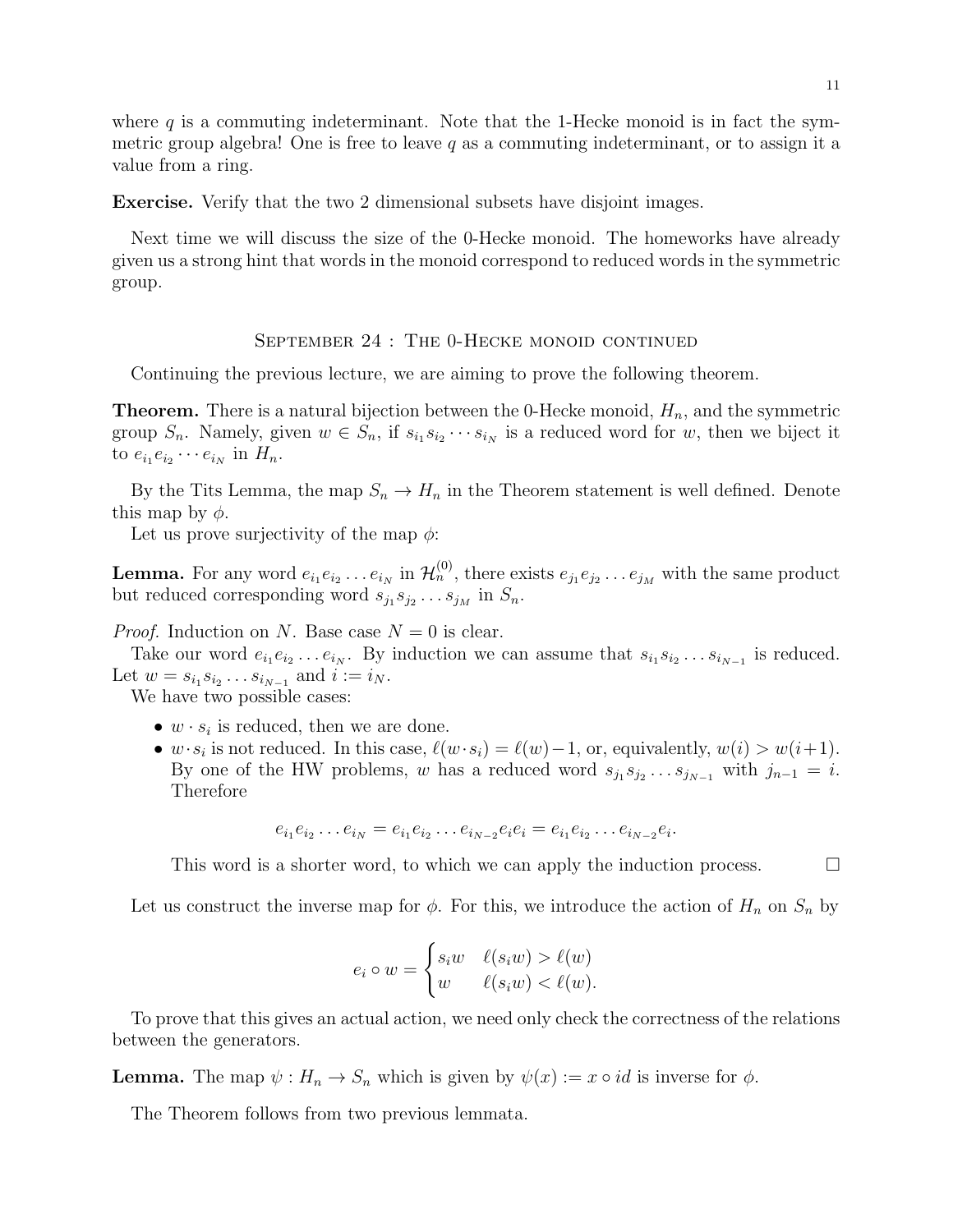0-Hecke Monoid and Totally Non-Negative Matrices. The original motivation to consider the 0-Hecke monoid is that for every element  $e_{i_1} \dots e_{i_N}$  we get a subset of totally nonnegative matrices, as the image of the  $x_{i_1}(\mathbb{R}_{>0})\dots x_{i_N}(\mathbb{R}_{>0})$ , and this subset in independent of the choice of word.

Each such subset we can identify by the value of the rank matrix  $(r_{ij})_{1\leq i,j\leq n+1}$ . We recall (see Problem 4 of HW1) that for every upper-right matrix we can consider a matrix with the  $(i, n+1-j)$ -entry equal to rank of the submatrix formed out of first i rows and last j columns.

Entries of rank matrices satisfy some natural inequalities. Let us pronounce the most sophisticated one: the rank matrix cannot have a submatrix fo the form

$$
\begin{pmatrix} r+1 & r \\ r+1 & r+1 \end{pmatrix}
$$
 for some  $r \in \mathbb{Z}$ .

The following sets of matrices are equal:

- those which occur as ranks of upper-right submatrices;
- those matrices obeying the listed inequalities between ranks;
- the matrices that occur as ranks of submatrices of permutation matrices.

Our next goal is to prove the following proposition.

**Proposition.** The totally non-negative unipotent matrices whose rank matrices match  $w$ are parametrized bijectively using a reduced word for w.

Context from Algebraic Groups. Bruhat decomposition in the theory of algebraic groups is analogous to the previous proposition. Recall that if  $B_+$  is a Borel subgroup of  $GL_n$  (e.g., the group of upper-right matrices), and  $B_-\$  is an opposite Borel subgroup (lower-left matrices respectively). Then we have the decomposition

$$
GL_n = \bigsqcup_{w \in S_n} B_{-}wB_{-}.
$$

<span id="page-11-0"></span>SEPTEMBER 29 : THE PRODUCT HAS THE CORRECT RANKS

The result we're aiming for over the next few classes is the following.

**Theorem.** Given  $w \in S_n$ , the set of  $n \times n$  totally nonnegative unipotent upper triangular matrices, the ranks of whose upper-right submatrices match those of  $w$ , is homeomorphic to  $\mathbb{R}^{\ell(w)}$  $_{>0}^{\ell(w)}$ . A parameterization is given by

$$
(t_1,\ldots,t_N)\mapsto x_{i_1}(t_1)\cdots x_{i_N}(t_N),
$$

where  $s_{i_1} \cdots s_{i_N}$  is a reduced word for w.

We've already done some work toward this result: we showed that these  $S_n$  rank conditions stratify the matrices we're interested in, and we've also shown that the map in the theorem is well-defined, i.e., that  $x_{i_1}(t_1)\cdots x_{i_N}(t_N)$  doesn't depend on the reduced word for w.

For the next few classes, we have three main goals toward this result.

**Goal 1.** Check that the matrix  $x_{i_1}(t_1)\cdots x_{i_N}(t_N)$  has the right ranks corresponding to w. Once we learn about Bruhat decompositions, this will be the check that the image of the map in the theorem lies in  $N_+ \cap B_-wB_-$ .

Goal 2. Build the inverse to the map in the theorem. We will learn about flag manifolds, Grassmannians, etc. on our way to doing this.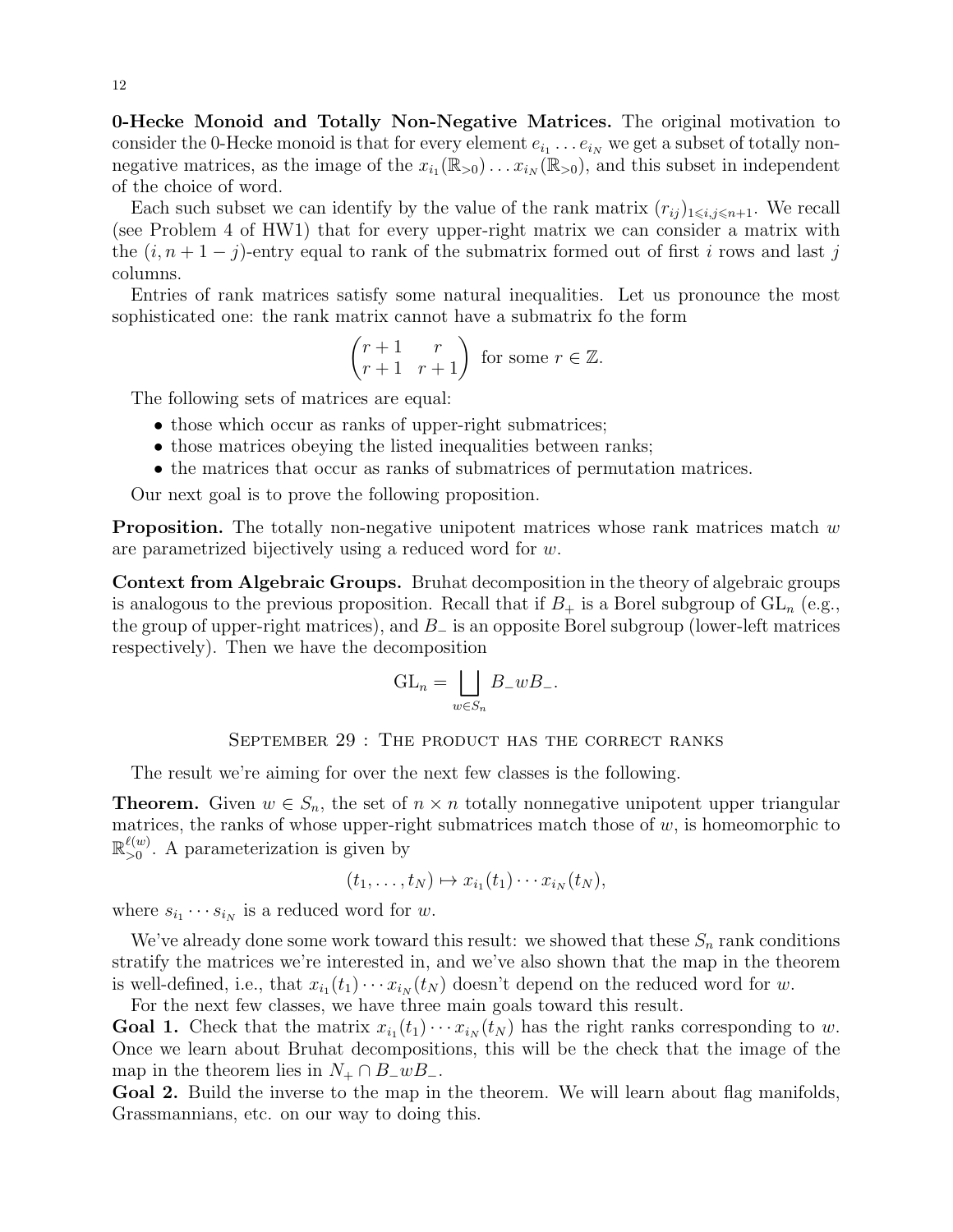**Goal 3.** Check that  $N_+ \cap B_-wB_-$  is a manifold of dimension  $\ell(w)$ .

Today, we started on Goal 1. As a warm-up, we considered the following situation. Let M be a  $k \times n$  matrix of rank k. Denote the  $j^{th}$  column of M by  $M_j$ . Let  $1 \le q_1 < q_2 < \cdots <$  $q_k \leq n$  be the unique indices such that  $M_{q_j}$  is not in the span of  $M_{q_{j+1}}, \ldots, M_{q_k}$ . (These are the "right-hand pivot columns" of reduced row echelon form.)

We will abbreviate  $\Delta_J^{[k]}(M)$  by  $\Delta_J(M)$ .

**Problem 1.** Show that  $\Delta_{q_1\cdots q_k}(M) \neq 0$ . Show that if  $1 \leq r_1 < r_2 < \cdots < r_k \leq n$  are such that  $\Delta_{r_1\cdots r_k}(M) \neq 0$ , then  $r_j \leq q_j$  for each j.

Solution. The dimension of the span  $\langle M_{q_1}, \ldots, M_{q_k} \rangle$  is k by definition of the  $q_j$ . Thus these columns are linearly independent, and so  $\Delta_{q_1\cdots q_k}(M) \neq 0$ . In general, the columns  $M_a$  for  $a > q_j$  are in the span of  $M_{q_{j+1}}, \ldots, M_{q_k}$ . Therefore, if j is maximal such that  $r_j > q_j$ , the column  $M_{r_j}$  is in the span of the columns  $M_{r_{j+1}} = M_{q_{j+1}}, \ldots, M_{r_k} = M_{q_k}$ , and thus  $\Delta_{r_1\cdots r_k}(M)=0.$ 

**Problem 2.** Show that  $\text{rank}(M_{a(a+1)...n}) = \#(\{a, a+1, ..., n\} \cap Q)$ , where  $Q = \{q_1, ..., q_k\}.$ Solution. Again, this follows from the statement that the columns  $M_a$  for  $a > q_i$  are in the span of  $M_{q_{j+1}}, \ldots, M_{q_k}$ , since these columns are independent.

Next we move to a situation closer to the one we're ultimately interested in.

**Problem 3.** Let M be a totally nonnegative  $k \times n$  matrix of rank k with right-hand pivot set Q. Let  $t > 0$ . Show that the right-hand pivot set of  $M \cdot x_i(t)$  is

$$
\begin{cases} (Q \cup \{i+1\}) \setminus \{i\} & \text{if } i \in Q, i+1 \notin Q \\ Q & \text{otherwise} \end{cases}
$$

.

Solution. Let  $M' = M \cdot x_i(t)$ , and let  $M'_j$  denote the j<sup>th</sup> column of M'. Right multiplication by  $x_i(t)$  is a column operation; specifically,  $M'_j = M_j$  for  $j \neq i + 1$ , and  $M'_{i+1} = M_{i+1} + tM_i$ . It's relatively easy to verify the formula in all cases but one, namely when  $i \notin Q$  and  $i+1 \in Q$ . In this case, the only potential issue is that  $M'_{i+1}$  is no longer independent of  $M'_{q_j}$ for  $q_i > i + 1$ . However, we have that

$$
\Delta_Q(M') = \Delta_Q(M) + t\Delta_{(Q \setminus \{i+1\}) \cup \{i\}}(M)
$$

by multilinearity of the determinant. The term  $\Delta_{\mathcal{Q}}(M)$  is positive, since the columns of M in  $Q$  are independent, and  $M$  is totally nonnegative. Similarly, the second term is nonnegative, by positivity of t and nonnegativity of M. Therefore, we see that the columns of  $M'$  in  $Q$ are indeed independent.

Now let  $i_1 \cdots i_N$  be a word from the alphabet  $\{1, 2, \ldots, n-1\}$ , and let  $t_1, \ldots, t_N > 0$ .

**Problem 4.** Let M be the top k rows of  $x_{i_1}(t_1)\cdots x_{i_N}(t_N)$ . Show that the right-hand pivot set of M is  $[k] \cdot e_{i_1} \cdots e_{i_N}$ , where  $\cdot$  denotes the action of the 0-Hecke monoid on subsets of [*n*] of size  $k$ .

Solution. Let I be the  $k \times n$  matrix whose leftmost  $k \times k$  submatrix is the identity matrix and all of whose other entries are 0. Clearly we have that the right-hand pivot set of  $I$  is [k]. Therefore, by induction, it suffices to show: for any  $k \times n$  totally nonnegative matrix A of rank k with right-hand pivot set Q, the right-hand pivot set of  $A \cdot x_i(t_i)$  is  $Q \cdot e_i$ . This is exactly the content of Problem 3.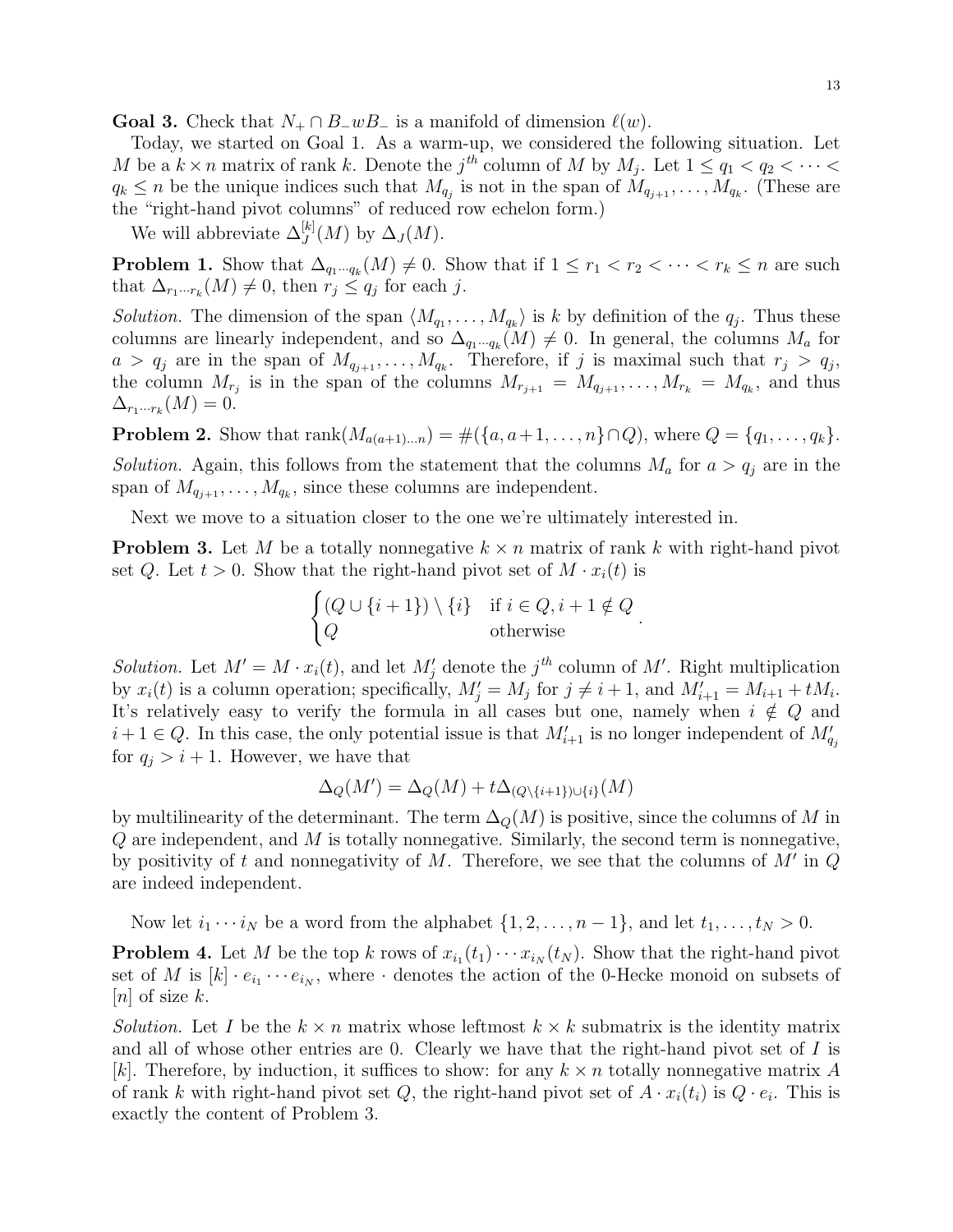This gives us enough information to compute the rank matrix of the product  $x_{i_1}(t_1)\cdots x_{i_N}(t_N)$ . It remains to see that the result of this computation matches the permutation  $w$ . We'll finish this next time.

### <span id="page-13-0"></span>OCTOBER 1 : BRUHAT DECOMPOSITION

We start by finishing off our first goal from the previous class, which is to prove:

**Proposition.** Let  $e_{i_1} \cdots e_{i_N}$  be an element of the 0-Hecke monoid, corresponding to the permutation  $w \in S_n$ . Then the ranks of the upper right submatrices of  $x_{i_1}(t_1) \cdots x_{i_N}(t_N)$ , for  $t_1, \ldots, t_N \subset \mathbb{R}_{>0}$ , are the same as those of the permutation matrix of w.

In order to find the upper right ranks of our matrix, it is equivalent to find the right-hand pivot set of its first k rows for each k. We concluded the last class by showing that that pivot set is  $[k] \cdot e_{i_1} \cdots e_{i_N}$ , using the action of the 0-Hecke monoid on subsets of  $[n]$ . It thus remains to show:

**Proposition.** The top k rows of the permutation matrix w have pivot set  $[k] \cdot e_{i_1} \cdots e_{i_N}$ .

*Proof.* By induction on N. The base case  $N = 0$  just reduces to looking at the identity matrix. Now suppose the proposition is true for w' corresponding to  $e_{i_1} \cdots e_{i_{N-1}}$ . We then want to show that when we act on w' on the right by the generator  $e_i := e_{i_N}$  of the Hecke monoid, giving  $w$ , the effect on the pivot set of the first  $k$  rows is likewise given by the action of  $e_i$ . Importantly, since we're working with submatrices of a permutation matrix, the pivot set will just be the set of columns which contain 1.

This breaks into 6 cases, based on whether  $w'(i) < w'(i+1)$  (case 1) or  $w'(i+1) > w'(i)$ (case 2), as well as whether row k lies above (case a), between (case b), or below (case c) rows  $w'(i)$  and  $w'(i + 1)$ . Fortunately, most of them are easy:

- (1a), (2a) If rows  $w'(i)$  and  $w'(i + 1)$  both lie below row k, then neither i nor  $i + 1$  is in the pivot set, and this remains true after we apply  $e_i$ . This is consistent with the fact that the action of  $e_i$  does not affect a set containing neither i nor  $i + 1$ .
- (1c), (2c) If rows  $w'(i)$  and  $w'(i+1)$  both lie at or above row k, then both i and  $i+1$  are in the pivot set, and this remains true after we apply  $e_i$ . This is consistent with the fact that the action of  $e_i$  does not affect a set containing both i and  $i + 1$ .
	- (1b) If  $w'(i) \leq k < w'(i + 1)$ , then i is in the pivot set and  $i + 1$  is not. Applying  $e_i$ exchanges columns i and  $i + 1$ , which removes i from the pivot set and puts  $i + 1$  in. This is consistent with the action of  $e_i$  on the set.
	- (2b) If  $w'(i + 1) \leq k < w'(i)$ , then  $i + 1$  is in the pivot set and i is not. Because  $w'(i+1) < w'(i)$ , applying  $e_i$  does not affect w', which is consistent with the action of  $e_i$  on the set.

This finishes the induction step of our proof.

Now that we've finished our first goal, we introduce the Bruhat decomposition. We let  $B_+ \subset GL_n$  be the subgroup of upper triangular matrices, and  $B_-$  the subgroup of lower triangular matrices. We let  $N_+ \subset B_+$  and  $N_- \subset B_-$  be the subgroups of such matrices with 1's on the diagonal.

Theorem (Bruhat decomposition).

$$
\mathrm{GL}_n = \bigsqcup_{w \in S_n} B_- w B_+
$$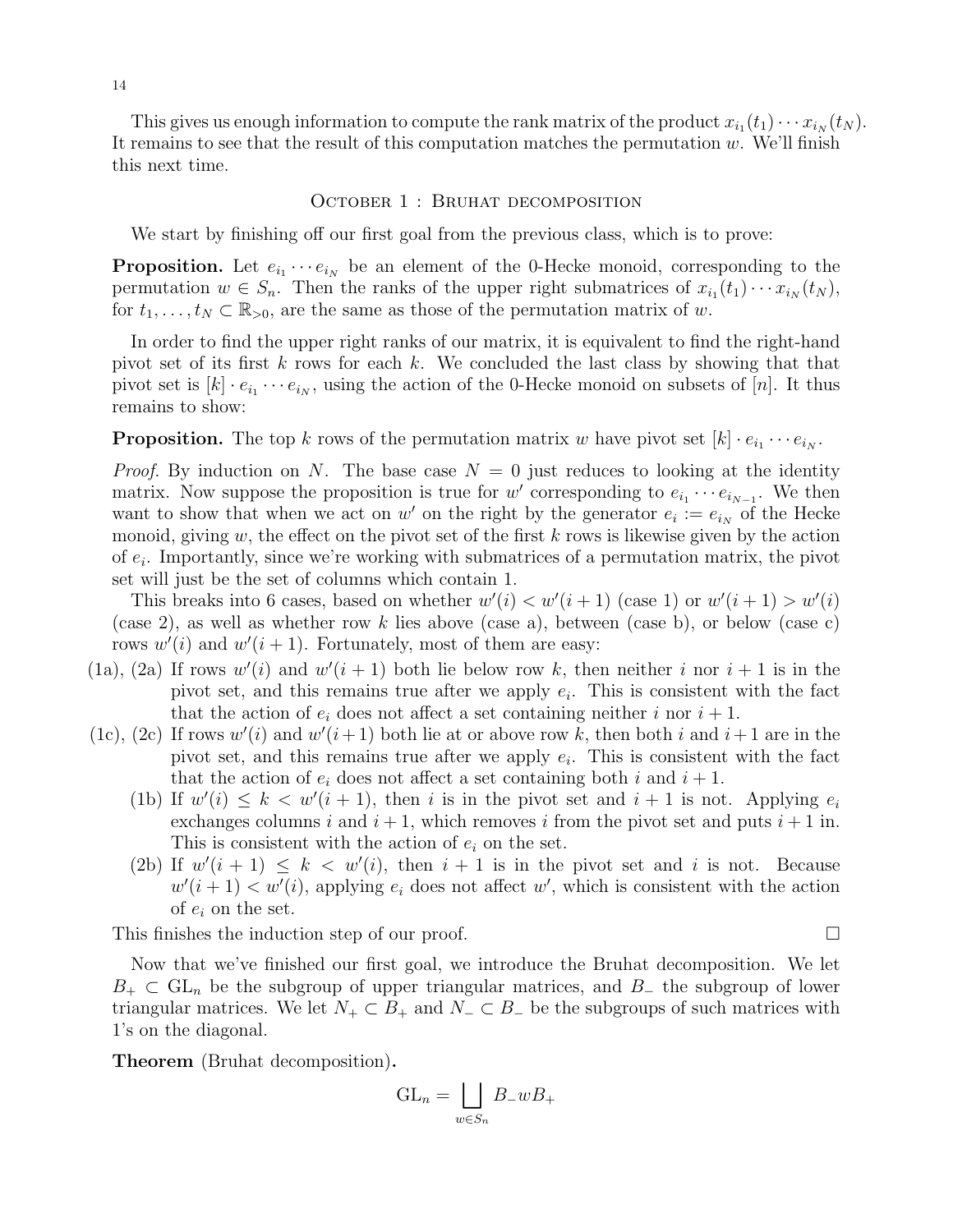Additionally, given a matrix  $M \in GL_n$ , it belongs in the subset given by the w with the same upper left ranks.

The formula is still true if we replace the  $B_-\,$  on the left by  $B_+\,$  and/or the  $B_+\,$  on the right by B−. The former swap replaces "upper" by "lower" in the second statement of the theorem, and the latter replaces "left" by "right".

It will be easier for us to do this by induction by also considering partial permutation matrices, which need not be square. These are matrices which have at most one 1 in each row and column, with all other entries 0. We write  $PP_{mn}$  to denote the set of  $m \times n$  partial permutation matrices. With this in place, we can actually prove a more general version of the decomposition:

$$
Mat_{m \times n} = \bigsqcup_{\pi \in PP_{mn}} B_{-}(m) \pi B_{+}(n)
$$

where  $B_-(m)$  and  $B_+(n)$  are the subgroups of  $m \times m$  and  $n \times n$  matrices respectively.

To prove the decomposition, we first justify the second part of the theorem statement by showing that multiplication on the left by an element of B<sup>−</sup> does not change the ranks of upper left submatrices., and neither does multiplication on the right by an element of B+. Specifically, multiplying on the left by an element of B<sup>−</sup> adds multiples of higher rows to lower ones, which does not change the space spanned by any set of consecutive rows starting from the top. Likewise, multiplying on the right by an element of  $B_+$  adds multiples of columns to further right ones, which does not change the space spanned by any set of consecutive columns starting from the left.

Next, we show that we can write any  $m \times n$  matrix X as  $b_-\pi b_+$  for  $b_-\in B_-, \pi \in PP_{mn}$ , and  $b_+ \in B_+$ , and that this  $\pi$  is unique. We proceed by induction on m. The base case of a  $0 \times n$  matrix is trivial, since there is only one  $0 \times n$  matrix.

Now consider  $X$ . By the inductive hypothesis, we can multiply on the right by an element of B<sub>−</sub> and on the left by an element of  $B_+$  and produce a partial permutation matrix with an extra row added at the bottom, such as the example shown here:

$$
\begin{pmatrix}\n0 & 1 & 0 & 0 & 0 \\
1 & 0 & 0 & 0 & 0 \\
0 & 0 & 0 & 1 & 0 \\
\ast & \ast & \ast & \ast & \ast\n\end{pmatrix}
$$

For each column of the partial permutation matrix which contains 1, we can add a multiple of the row containing that 1 to the bottom row and cancel out its entry in that column:

$$
\begin{pmatrix}\n0 & 1 & 0 & 0 & 0 \\
1 & 0 & 0 & 0 & 0 \\
0 & 0 & 0 & 1 & 0 \\
0 & 0 & * & 0 & * \n\end{pmatrix}
$$

Importantly, all of these operations correspond to multiplying on the left by elements of B−.

Then, we can add a multiple of the first column which contains a nonzero entry in the bottom row to each other column which contains a nonzero entry in the bottom row and zero those entries out. These operations correspond to multiplying on the right by elements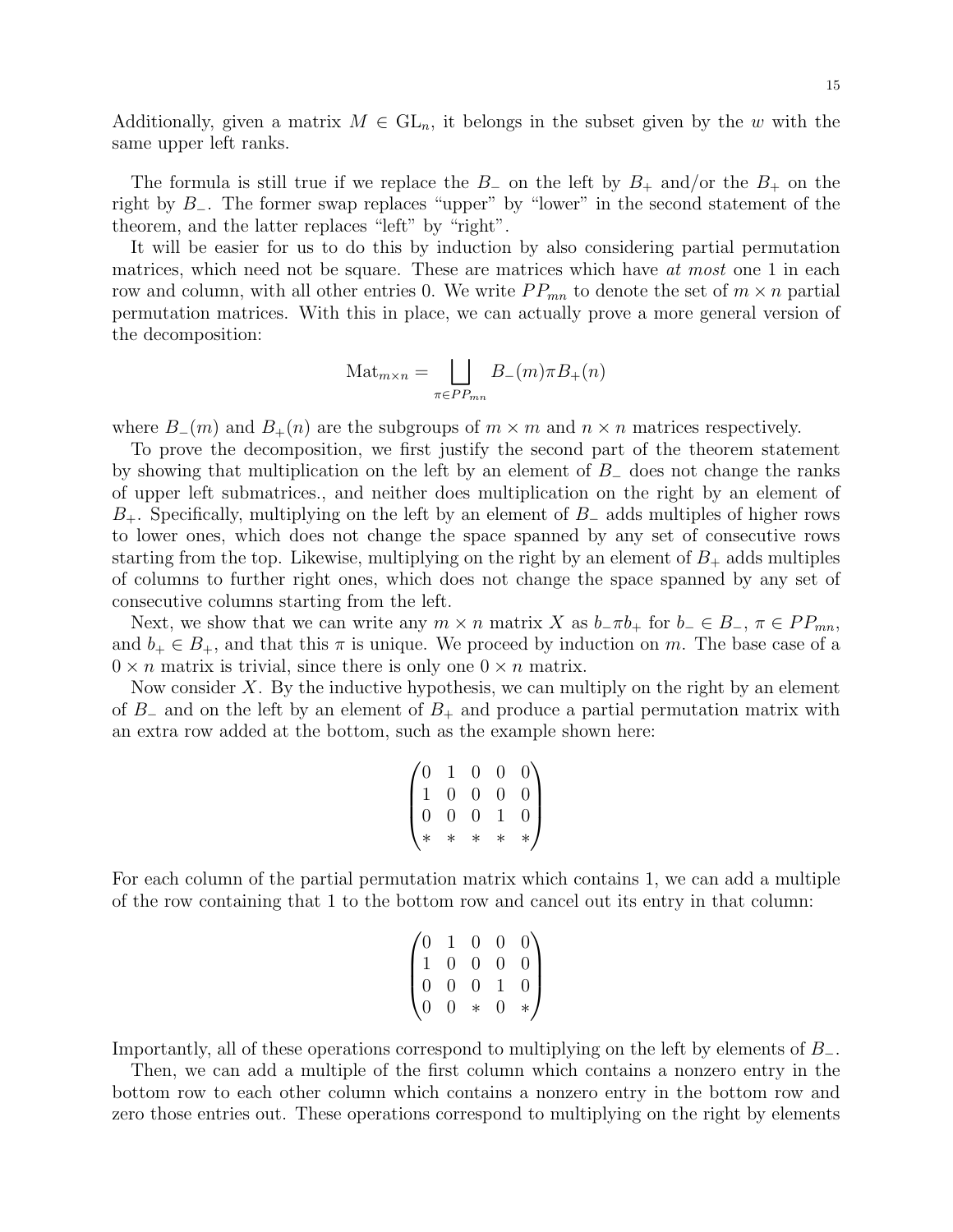of  $B_{+}$ . Then, after a final scaling, we obtain a partial permutation matrix:

$$
\begin{pmatrix}\n0 & 1 & 0 & 0 & 0 \\
1 & 0 & 0 & 0 & 0 \\
0 & 0 & 0 & 1 & 0 \\
0 & 0 & 1 & 0 & 0\n\end{pmatrix}
$$

Now, since we know that multiplication by  $B_-\,$  on the left and  $B_+\,$  on the right preserves upper left ranks, this partial permutation matrix will have the same such ranks. This also shows us that the partial permutation matrix we obtain in this way is unique.

With this, we have proven the Bruhat decomposition.

Remark. As far as David Speyer knows, the original source for the rank matrix approach to Bruhat decomposition is surprisingly late: "Flags, Schubert polynomials, degeneracy loci, and determinantal formulas", William Fulton, 1992. Another good source is Chapters 14 and 15 of Cominatorial Commutative Algebra, by Ezra Miller and Bernd Sturmfels.

**Remark.** We can think of  $B_+(m)$  as the subgroup of matrices which preserve the flag

$$
F_1 := \begin{pmatrix} * \\ 0 \\ \vdots \\ 0 \\ 0 \end{pmatrix} \subset F_2 := \begin{pmatrix} * \\ * \\ \vdots \\ 0 \\ 0 \end{pmatrix} \subset \cdots \subset F_{m-1} := \begin{pmatrix} * \\ * \\ \vdots \\ * \\ 0 \end{pmatrix} \subset F_m := \begin{pmatrix} * \\ * \\ \vdots \\ * \\ * \end{pmatrix}
$$

and likewise as  $B_-(n)$  as the subgroup of matrices which preserve the flag

$$
G_1 := \begin{pmatrix} 0 \\ 0 \\ \vdots \\ 0 \\ * \end{pmatrix} \subset G_2 := \begin{pmatrix} 0 \\ 0 \\ \vdots \\ * \\ * \end{pmatrix} \subset \cdots \subset G_{n-1} := \begin{pmatrix} 0 \\ * \\ \vdots \\ * \\ * \end{pmatrix} \subset G_n := \begin{pmatrix} * \\ * \\ \vdots \\ * \\ * \end{pmatrix}
$$

If we view a matrix M as an element of  $Hom(\mathbb{C}^n,\mathbb{C}^m)$ , then the upper left submatrix corresponds to the induced map  $G_j \to \mathbb{C}^m/F_{m-i}$ . This more coordinate-agnostic interpretation is useful in the more general context of vector bundles, which is the main topic of Fulton's "Flags, Schubert polynomials, degeneracy loci, and determinantal formulas", cited above.

Looking forward, we note that, while the permutation w or partial permutation  $\pi$  in the Bruhat decomposition is unique, the full decomposition  $b_+wb_+$  is not. For example, we can actually always obtain a decomposition of the form  $N_-WB_+$ , by factoring out the diagonal entries of the  $B_-\,$  matrix as a diagonal matrix and commuting it through W to the other side. In fact, we'll be able to fix this next time with the following:

**Theorem.** Each matrix in  $B_{w}B_{+}$  has a unique factorization of each of the following forms:

$$
B_{-}w(w^{-1}N_{+}w \cap N_{+})
$$
  

$$
(N_{-} \cap wN_{-}w^{-1})(B_{-}w \cap wB_{+})(w^{-1}N_{+}w \cap N_{+})
$$
  

$$
(N_{-} \cap wN_{-}w^{-1})wB_{+}
$$

We finish by looking at the extreme cases of this. When  $w = id$ , the top and bottom lines give unique factorizations of form  $B_N_+$  and  $N_B_+$ —this is precisely LU decomposition.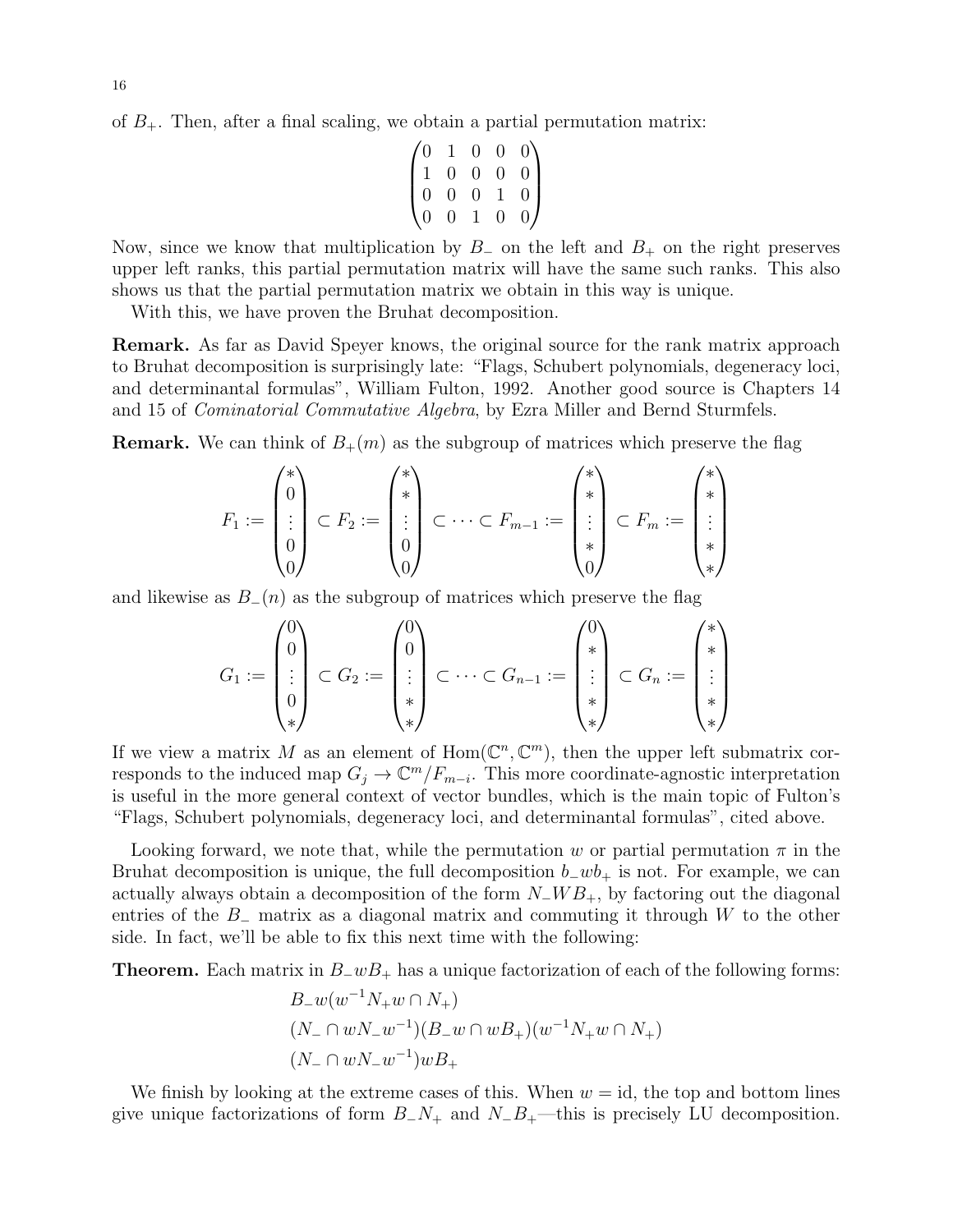The middle line gives a unique factorization of the form  $N_T N_+$ , where T consists of the diagonal matrices, the intersection  $B_-\cap B_+$ —this is the LDU decomposition.

On the other hand, if  $w = w_0$  is the longest word, which corresponds to the matrix

$$
\begin{pmatrix}\n0 & \cdots & 0 & 1 \\
0 & \cdots & 1 & 0 \\
\vdots & \ddots & \vdots & \vdots \\
1 & \cdots & 0 & 0\n\end{pmatrix}
$$

then we have  $w_0 N_- w_0^{-1} = N_+$ , which makes the first factor in the second expression  $N_- \cap$  $N_{+} = \{\text{id}\}.$  The last factor likewise only includes the identity. Then  $B_{-}w_0$  and  $w_0B_{+}$  both give the set of matrices of the form

$$
\begin{pmatrix} 0 & \cdots & 0 & * \\ 0 & \cdots & * & * \\ \vdots & \ddots & \vdots & \vdots \\ * & \cdots & * & * \end{pmatrix}
$$

This is consistent with the fact that  $B_{-}w_{0}B_{+}$  consists of the matrices with the same upper left ranks as  $w_0$ .

## <span id="page-16-0"></span>October 6 : A unique Bruhat decomposition

As we stated at the end of last time, while the permutation or partial permutation in the Bruhat decomposition is unique, the full decomposition  $X = b_+ w b_+$  is generally not. We now discuss getting a unique representation. For simplicity, we switch back to the case of permutation matrices.

Here is where we are going:

**Theorem.** Each matrix in  $B_{-}wB_{+}$  has a unique representation in the forms

 $B_{-}w(w^{-1}N_{+}w\cap N_{+})=(N_{-}\cap wN_{-}w^{-1})(B_{-}w\cap wB_{+})(w^{-1}N_{+}w\cap N_{+})=(N_{-}\cap wN_{-}w^{-1})wB_{+}.$ Let  $\Phi_+ = \{(i, j) : 1 \le i < j \le n\}$ . For any  $X \subseteq \Phi_+$ , let  $N_+(X) = \{g \in N_+ : g_{ij} =$ 

0 for  $(i, j) \notin X$ . **Problem 1.** Show that  $N_+ \cap wN_+w^{-1}$  is  $N_+(X)$  for a certain set X, and describe X explicitly. Show that  $\#X = \binom{n}{2}$  $\binom{n}{2} - \ell(w).$ 

Solution. The nonzero entries of elements of  $N_+$  are those indexed by  $\Phi_+$ . For any matrix M, it is easy to see that  $(wMw^{-1})_{ij} = M_{w^{-1}(i)w^{-1}(j)}$ , so that the nonzero entries of elements of  $wN_+w^{-1}$  are those indexed by  $w\Phi_+ = \{(w(i), w(j)) : 1 \leq i < j \leq n\}$ . Thus we see that  $N_+$  ∩  $wN_+w^{-1}$  is  $N_+(X)$  for  $X = \Phi_+ \cap w\Phi_+ = \{(i,j) : 1 \le i < j \le n, 1 \le w^{-1}(i)$  $w^{-1}(j) \leq n$ , which is complement of the set of inversions of  $w^{-1}$  in  $\Phi_{+}$ , and so we also have  $\#X = \binom{n}{2}$  $\binom{n}{2} - \ell(w^{-1}) = \binom{n}{2}$  $\binom{n}{2} - \ell(w).$ 

**Problem 2.** For any subset X of  $\Phi_+$ , show that every element of  $N_+$  has a unique factorization of the form  $N_{+}(X)N_{+}(\Phi_{+}\setminus X)$ .

Solution. As an example, consider the  $n = 4$  case with  $X = \{(1, 2), (1, 4), (2, 3)\}\.$  We have

$$
\begin{bmatrix} 1 & a & 0 & b \\ & 1 & c & 0 \\ & & 1 & 0 \\ & & & 1 \end{bmatrix} \begin{bmatrix} 1 & 0 & x & 0 \\ & 1 & 0 & y \\ & & 1 & z \\ & & & 1 \end{bmatrix} = \begin{bmatrix} 1 & a & x & ay+b \\ & 1 & c & y+cz \\ & & 1 & z \\ & & & 1 \end{bmatrix},
$$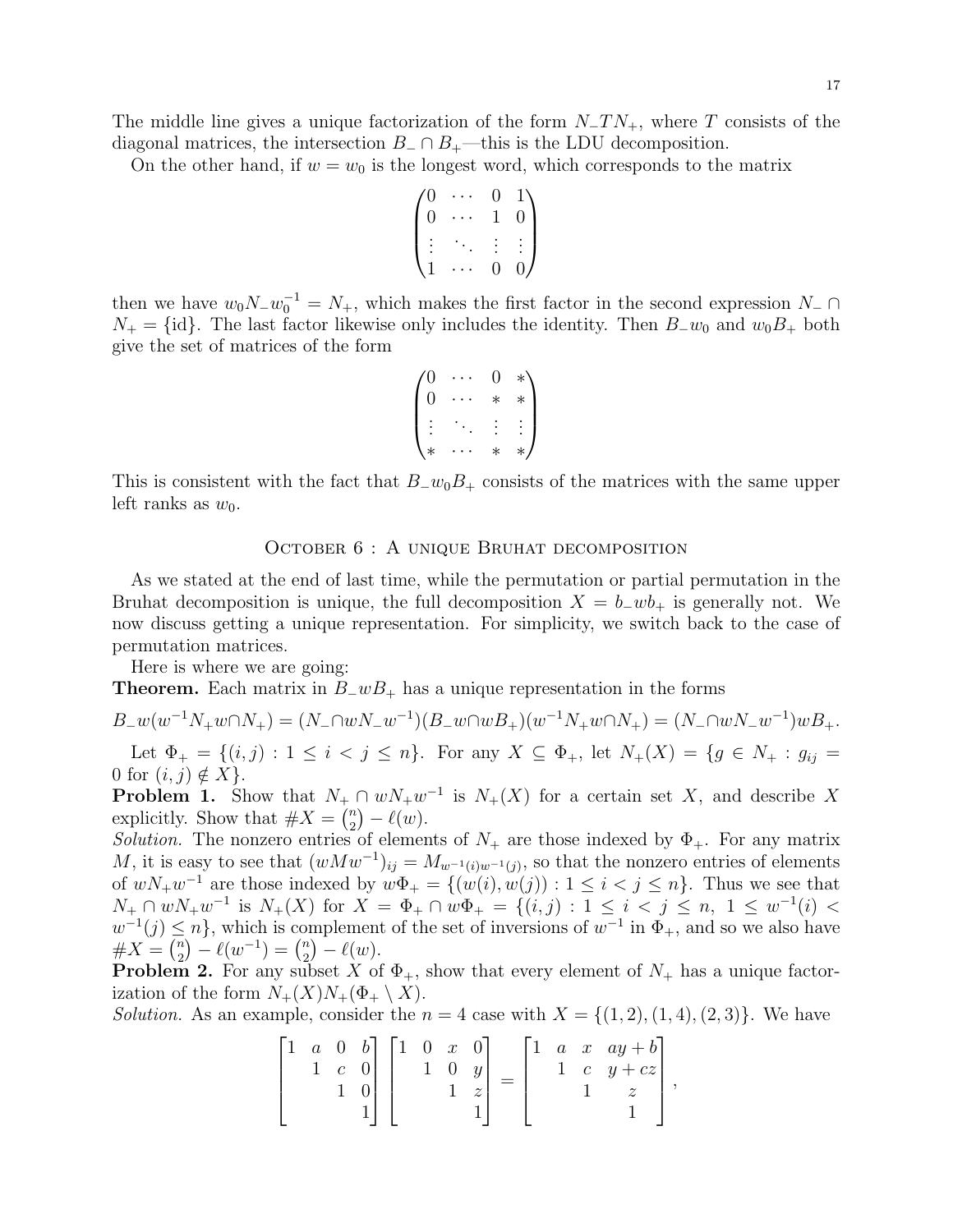and it is easy to see the statement is true in this case. Moreover, one can see how this might generalize: the  $(i, i+1)$  entry of the product is simply the  $(i, i+1)$  entry of whichever factor is nonzero in that spot. Then, the  $(i, i + 2)$  entry is, up to addition of a polynomial in the entries already considered, the  $(i, i + 2)$  entry of whichever factor is nonzero in that spot. It is not hard to see that this pattern continues, and the pattern makes the result clear. **Problem 3.** Show that every element of  $N_{+}$  has a unique factorization in the form

$$
(N_+ \cap w^{-1}N_-w)(N_+ \cap w^{-1}N_+w).
$$

Solution. By the same reasoning as in Problem 1, the left-hand term is  $N_{+}(X)$ , where X is the set of inversions of  $w^{-1}$ , and the right-hand term is  $N_+(\Phi_+ \setminus X)$ . Thus this follows from Problem 2.

**Problem 4.** Show that every element of  $B_+$  has a unique factorization in the form

$$
(B_+ \cap w^{-1}B_- w)(N_+ \cap w^{-1}N_+ w).
$$

*Solution*. We have that  $B_+ \cap w^{-1}B_-w = D(N_+ \cap w^{-1}N_-w)$ , where  $D \subset GL_n$  is the subgroup of diagonal matrices, and similarly,  $B_+ = DN_+$ . The factorization of  $B_+$  in the form  $DN_+$ is clearly unique, and thus so is the factorization in question.

Problem 5. Show that, if any of the unique factorization claims in the theorem is true, then they all are true.

*Solution*. We have unique factorization of the form  $B_+ = (B_+ \cap w^{-1}B_- w)(N_+ \cap w^{-1}N_+ w)$ , and by transposing, we get unique factorization of the form  $B_- = (N_- \cap wN_-w^{-1})(B_- \cap w)$  $wB_+w^{-1}$ ). Now the equivalence of the unique factorization claims is a matter of moving the w around and using these two unique factorizations above.

**Problem 6.** Show that every matrix in  $B_{w}B_{+}$  has at least one factorization as in the theorem.

Solution. We have factorizations of the form  $B_+ = (B_+ \cap w^{-1} B_- w)(N_+ \cap w^{-1} N_+ w)$  and  $B_- =$  $(N_-\cap wN_-w^{-1})(B_-\cap wB_+w^{-1})$ . We also have that  $(B_-w\cap wB_+)\subseteq (B_-\cap wB_+w^{-1})w(B_+\cap wB_+)$  $w^{-1}B_{-}w = (B_{-}w \cap wB_{+})(B_{+} \cap w^{-1}B_{-}w)$ , since  $(B_{+} \cap w^{-1}B_{-}w)$  contains the identity matrix. Therefore, by factoring  $B_-\$  and  $B_+\$  in  $B_-\omega B_+\$  as above, we have factorizations of the form  $(N_-\cap wN_-w^{-1})(B_-w\cap wB_+)(w^{-1}N_+w\cap N_+)$  as in the theorem.

# <span id="page-17-0"></span>OCTOBER 8:  $B_{-}wB_{-} \cap N$  – + as a manifold

**Proposition** (Exercise 7.6). Every matrix in  $B_wB_+$  has at least one factorization in each of the forms:

$$
B_{-}w(w^{-1}N_{+}w\cap N_{+})=(N_{-}\cap wN_{-}w^{-1})(B_{-}w\cap wB_{+})(w^{-1}N_{+}w\cap N_{+})=(N_{-}\cap wN_{-}w^{-1})wB_{+}
$$

*Proof.* By exercise 7.5, it suffices to show that every matrix in  $B_{-}wB_{+}$  can be factored into the middle form  $(N_-\cap wN_-w^{-1})(B_-w\cap wB_+)(w^{-1}N_+w\cap N_+)$ . From exercise 7.4 we know there are factorizations:

$$
B_{-} = (N_{-} \cap wN_{-}w^{-1})(B_{-} \cap wB_{+}w^{-1})
$$
  

$$
B_{+} = (B_{+} \cap w^{-1}B_{-}w)(N_{+} \cap w^{-1}N_{+}w)
$$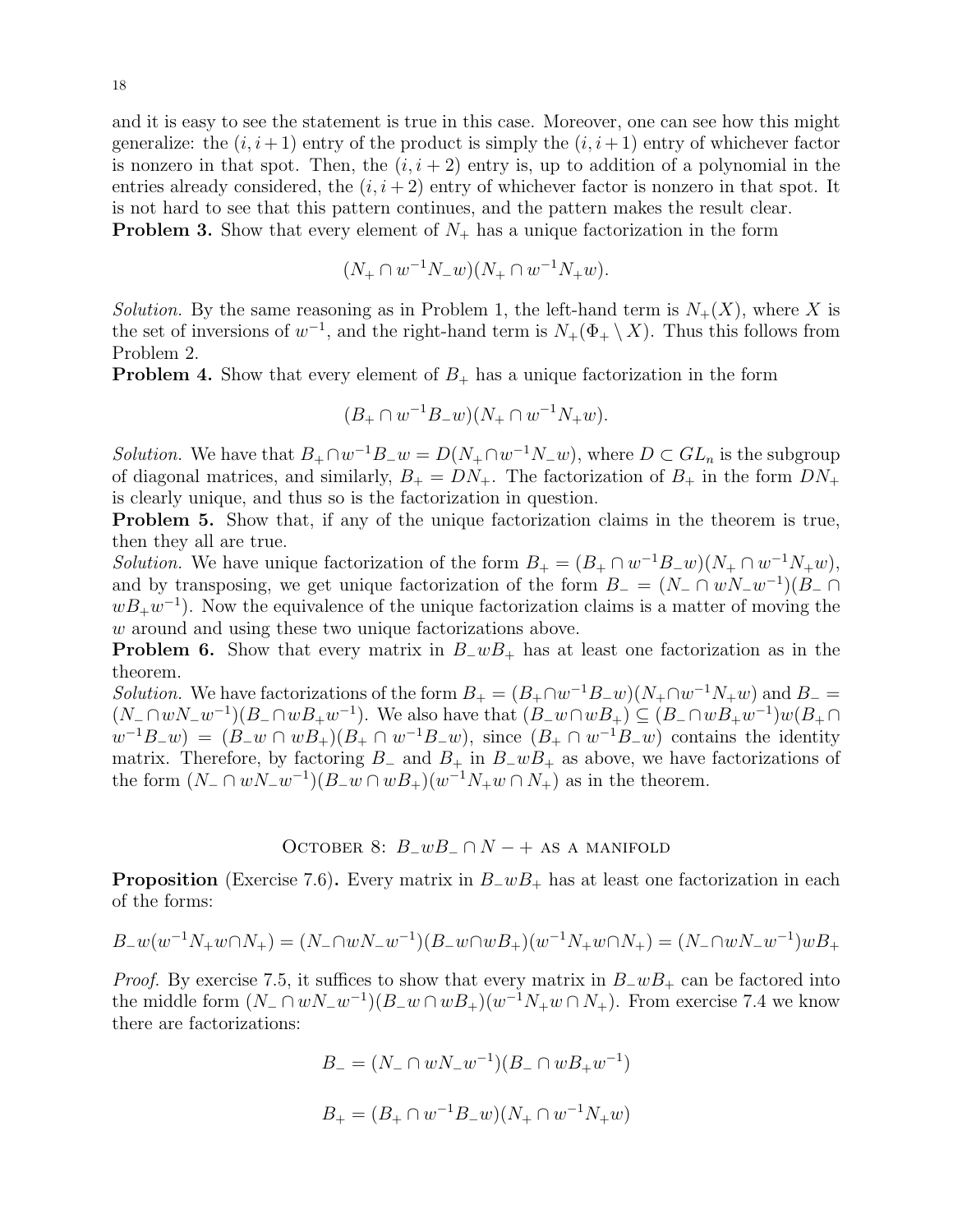Therefore,

$$
B_{-} w B_{+} = (N_{-} \cap w N_{-} w^{-1})(B_{-} \cap w B_{+} w^{-1}) w (B_{+} \cap w^{-1} B_{-} w)(N_{+} \cap w^{-1} N_{+} w)
$$
  

$$
w (w^{-1} B_{-} w \cap B_{+})(B_{+} \cap w^{-1} B_{-} w)
$$

Now the middle part picked out by 3 is the product of the subgroup (the intersection of two subgroups is a subgroup)  $B_+ \cap w^{-1}B_-w$  with itself, which gives us back the whole subgroup  $B_+ \cap w^{-1}B_-w$ , Passing in the multiplication by w, the middle term picked out by 3 becomes  $B_$ w∩  $wB_+$ . Thus,

$$
B_{-}wB_{+} = (N_{-} \cap wN_{-}w^{-1})\overbrace{(B_{-}w \cap wB_{+})}^{3}(w^{-1}N_{+}w \cap N_{+})
$$
 as desired.

**Proposition** (Exercise 7.7). Every matrix in  $B_{-}wB_{+}$  has at most one factorization in the form:

$$
B_{-}w(w^{-1}N_{+}w\cap N_{+}) = (N_{-}\cap wN_{-}w^{-1})(B_{-}w\cap wB_{+})(w^{-1}N_{+}w\cap N_{+}) = (N_{-}\cap wN_{-}w^{-1})wB_{+}
$$

Proof. We will use the factorization on the left hand side. First note that we already know that the permutation  $w$  is determined by the rank function of the matrix. So if given two factorizations of the same matrix in this form, we must have:

$$
g_1 w h_1 = g_2 w h_2
$$

for some  $g_1, g_2 \in B_-, h_1, h_2 \in (w^{-1}N_+w \cap N_+)$  and some permutation matrix w.  $B_-$  and  $N_+$  are subgroups of the group of all matrices, so  $g_i^{-1} \in B_-$  and  $h_i^{-1} \in N_+$ . Thus,

$$
g_2^{-1}g_1 = wh_2h_1^{-1}w^{-1}
$$

The left side of the equation lies in the subgroup  $B_$ . On the right side,  $h_2h_1^{-1}$  lies in  $N_+ \cap$  $w^{-1}N_+w$ . It follows that  $wh_2h_1^{-1}w^{-1} \in wN_+w^{-1} \cap N_+ \subseteq N_+$ . Therefore,  $g_2^{-1}g_1, wh_2h_1^{-1}w^{-1} \in$  $N_+ \cap B_- = \{e\}$ , so  $g_2^{-1}g_1 = wh_2h_1^{-1}w^{-1} = e$  which implies  $g_1 = g_2$  and  $h_1 = h_2$ .

By exercise 7.5, this proves uniqueness for all the factorizations listed in the equality.  $\Box$ 

We now move on to proving that  $N_+ \cap B_-wB_-$  is a manifold.

**Problem.** Let w be the permutation matrix 51423, i.e. the matrix  $\begin{bmatrix} e_5 & e_1 & e_4 & e_2 & e_3 \end{bmatrix}$ . What is  $N_{-}w \cap wN_{+}$ ? What open subset of it is  $N_{+}B_{-} \cap N_{-}w \cap wN_{+}$ ?

*Proof.* We will compute  $N_{-}w \cap wN_{+}$  in two different ways. For the first method, we will just compute it directly:

$$
N_{-}w = \begin{bmatrix} 1 & 0 & 0 & 0 & 0 \\ * & 1 & 0 & 0 & 0 \\ * & * & 1 & 0 & 0 \\ * & * & * & 1 & 0 \\ * & * & * & * & 1 \end{bmatrix} \begin{bmatrix} 1 \\ 1 \\ 1 \\ 1 \end{bmatrix} = \begin{bmatrix} 0 & 1 & 0 & 0 & 0 \\ 0 & * & 0 & 1 & 0 \\ 0 & * & 0 & * & 1 \\ 0 & * & 1 & * & * \\ 1 & * & * & * & * \end{bmatrix}
$$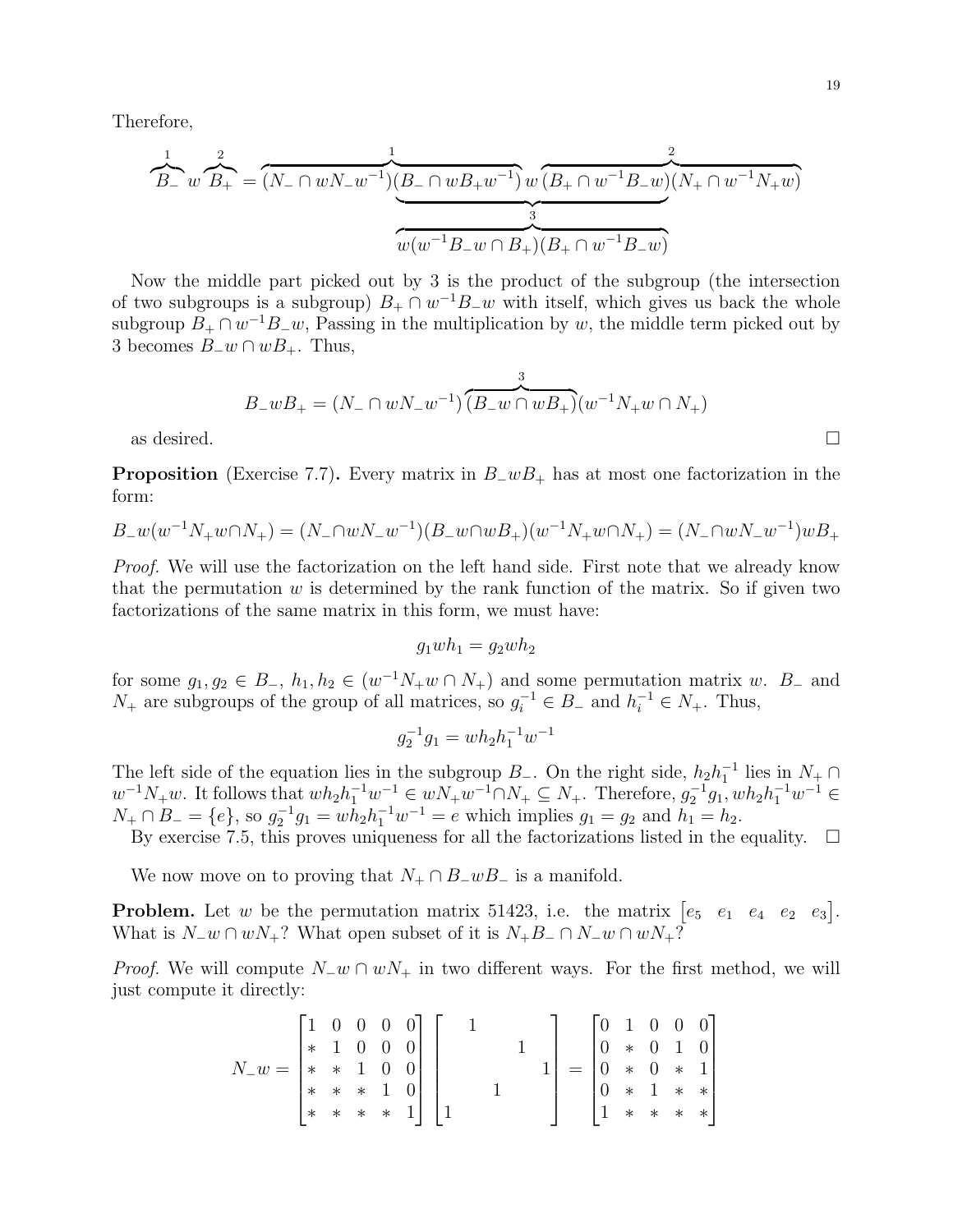$$
wN_+ = \begin{bmatrix} 1 & 1 & 1 \\ & & 1 & 1 \\ & & & 1 & 1 \\ 1 & & & & 1 \end{bmatrix} \begin{bmatrix} 1 & * & * & * & * \\ 0 & 1 & * & * & * \\ 0 & 0 & 1 & * & * \\ 0 & 0 & 0 & 1 & * \\ 0 & 0 & 0 & 0 & 1 \end{bmatrix} = \begin{bmatrix} 0 & 1 & * & * & * \\ 0 & 0 & 0 & 1 & * \\ 0 & 0 & 0 & 0 & 1 \\ 0 & 0 & 1 & * & * \\ 1 & * & * & * & * \end{bmatrix}
$$

1

 $\mathbf{I}$  $\vert$  $\overline{1}$  $\overline{1}$  $\overline{1}$ 

.

and taking the intersection, we get

$$
N_{-}w \cap wN_{+} = \begin{bmatrix} 0 & 1 & 0 & 0 & 0 \\ 0 & 0 & 0 & 1 & 0 \\ 0 & 0 & 0 & 0 & 1 \\ 0 & 0 & 1 & * & * \\ 1 & * & * & * & * \end{bmatrix}
$$

For the second method, we rewrite our desired intersection as  $w(w^{-1}N_{-}w \cap N_{+})$ .

Now we recall that previously, we had shown that the very similar looking set  $wN_+w^{-1} \cap N_+$ could be written as  $N_{+}(X)$ , where X was the complement of the inversion set of  $w^{-1}$ . We will apply a very similar argument to our intersection, to get a very similar result. Since  $(w^{-1}Mw)_{ij} = M_{w(i),w(j)}$ , the "free" non-zero entries of elements of  $w^{-1}N_{-}w$  are those indexed by  $\{(w^{-1}(i), w^{-1}(j)) | 1 \leq j \leq i \leq n\}$ , i.e. the set  $\{(i, j) | 1 \leq w(j) \leq w(i) \leq n\}$ . Upon intersection with  $N_+$ , our "free" non-zero entries of  $w^{-1}N_-w \cap N_+$  are

$$
X = \{(i, j) \mid 1 \le w(j) < w(i) \le n, \ 1 \le i < j \le n\},\
$$

i.e. exactly the inversion set of w. In our case, this is  $X = \{12, 13, 14, 15, 34, 35\}$ . Then we have that

$$
N_{-}w \cap wN_{+} = wN_{+}(X) = \begin{bmatrix} 1 & 1 & 1 \\ 1 & 1 & 1 \\ 1 & 1 & 1 \\ 1 & 1 & 1 \\ 1 & 1 & 1 \end{bmatrix} \begin{bmatrix} 1 & * & * & * & * \\ 0 & 1 & 0 & 0 & 0 \\ 0 & 0 & 1 & * & * \\ 0 & 0 & 0 & 1 & 0 \\ 0 & 0 & 0 & 0 & 1 \\ 0 & 0 & 0 & 0 & 1 \end{bmatrix} = \begin{bmatrix} 0 & 1 & 0 & 0 & 0 \\ 0 & 0 & 0 & 1 & 0 \\ 0 & 0 & 0 & 0 & 1 \\ 0 & 0 & 1 & * & * \\ 1 & * & * & * & * \end{bmatrix}
$$

So either way we get the same answer. Now, we should compute the open subset  $N_+B_-\cap$  $N_{-}w \cap wN_{+}$ . Thinking of  $N_{+}B_{-}$  as  $N_{+}\pi B_{-}$  where  $\pi$  is the identity permuation, since  $N_{+}$  is acting on the right it does upwards row operations, and B<sup>−</sup> acting on the left does leftward column operations. So  $N_{+}B_{-}$  is those matrices whose lower right ranks agree with the identity, i.e. the lower right submatrices are all full rank. Since it suffices to consider the square matrices, this means we are looking at the set

$$
\left\{ M = \begin{bmatrix} 0 & 1 & 0 & 0 & 0 \\ 0 & 0 & 0 & 1 & 0 \\ 0 & 0 & 0 & 0 & 1 \\ 0 & 0 & 1 & a & b \\ 1 & c & d & e & f \end{bmatrix} \middle| \begin{array}{c} \Delta_5^5(M) \neq 0, \ \Delta_{45}^{45}(M) \neq 0, \ \Delta_{345}^{345}(M) \neq 0, \\ \Delta_{2345}^{2345}(M) \neq 0, \ \Delta_{12345}^{12345}(M) \neq 0 \end{array} \right\}
$$

Simplifying these determinants, we get

$$
\begin{Bmatrix}\n0 & 1 & 0 & 0 & 0 \\
0 & 0 & 0 & 1 & 0 \\
0 & 0 & 0 & 0 & 1 \\
0 & 0 & 1 & a & b \\
1 & c & d & e & f\n\end{Bmatrix}\n\begin{bmatrix}\nd \neq 0, \ af \neq be, \ e \neq ad, \ c \neq 0 \\
d \neq 0, \ af \neq be\n\end{bmatrix}
$$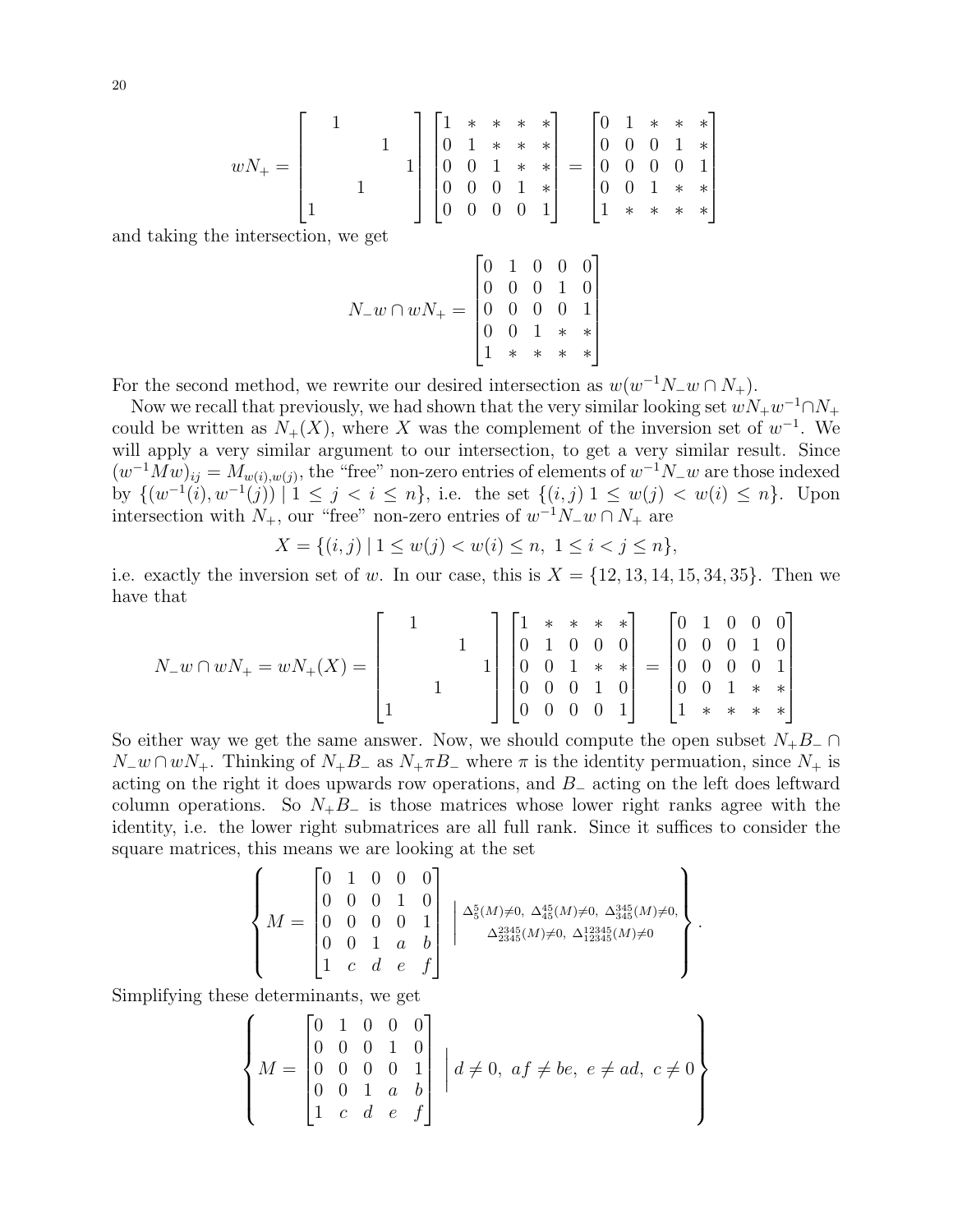as our open subset.

Now that we have finished the warmup problem, we will head towards showing that  $N_+ \cap$ B\_wB\_ is a manifold of dimension  $\ell(w)$ . To do this, we will progressively rewrite  $N_+ \cap$  $B_{\perp}wB_{\perp}$ , and our end goal is something which is more obviously an open subset of the correct dimensional space. To that end, here is our first rewriting:

**Problem.** Show that  $N_+ \cap B_- w B_- \cong (N_+ B_- \cap B_- w B_-)/B_-$ .

Given a coset  $mB_$ , where  $m \in N_+B_-\cap B_-wB_-$ , we want to show that this coset contains exactly one element of  $N_+ \cap B_-wB_-$ . Existence is easy: since  $m \in N_+B_-$ , we can write  $m = nb$  for  $n \in N_+$  and  $b \in B_-.$  Then  $mb^{-1} = n \in N_+$ , and is still in  $B_-\omega B_-$ . For uniqueness, suppose that there are  $b_1, b_2 \in B_-\$  such that  $mb_1, mb_2 \in N_+$ . Then we can write  $mb_1 = n_1$  and  $mb_2 = n_2$  for  $n_1, n_2 \in N_+$ , so that  $n_2b_2^{-1} = m = n_1b_1^{-1}$ . Now we rearrange so that  $n_1^{-1}n_2 = b_1^{-1}b_2$ , and since  $N_+$  and  $B_-$  are subgroups, this product must be in  $N_+ \cap B_ = {I}.$ 

We now have a bijection between these sets, which in fact comes from the natural smooth map  $N_+ \cap B_-wB_- \longrightarrow N_+B_- \cap B_-wB_- \longrightarrow (N_+B_- \cap B_-wB_-)/B_-$ . Some methods were proposed for showing that this map is a homeomorphism. One option would be to show that this is an open map, since any open continuous bijection is a homeomorphism. Since this is a smooth map, another option is to explicitly write it out with coordinates in charts, and take derivatives.

## <span id="page-20-0"></span>October 13: Grassmannians

Finishing up the previous class. Recall that we constructed a bijection from  $N_+ \cap$  $B_{-}wB_{-}$  to  $(N_{+}B_{-} \cap B_{-}wB_{-})/B_{-}$ . Furthermore, the fact that this map is smooth/algebraic follows from the fact that multiplication of matrices is smooth/algebraic, and these properties continue to hold under functorial constructions like products and quotients. To show that the map is an isomorphism in the smooth/algebraic category, the only thing left to show is that the inverse is smooth. There are two ways to do this.

- The inverse map is obtained from the LU factorization of a matrix. One can check by hand that this is a smooth/algebraic map.
- One can also compute the derivative of the multiplication map, which is the inverse of the factorization map. If the derivative is invertible, the inverse function theorem provides a local smooth inverse, which must be the global inverse as well.

Problem (Problem 8.2 from the worksheet). Show that

$$
(N_{+}B_{-} \cap B_{-}wB_{-})/B_{-} \cong N_{+}B_{-} \cap (N_{-}w \cap wN_{+})
$$

The uniqueness statement of Bruhat decomposition let us factorize any element  $b_{-}wb'_{-}$  in the following two ways.

$$
b_{-}wb'_{-} = n_{-}wb_{-}
$$

$$
= wn_{+}b_{-}
$$

This means any element of  $(B_{-}wB_{-})/B_{-}$  can be uniquely written as  $n_{-}w$  and  $wn_{+}$ , i.e. as an element of  $N_{-}w \cap wN_{+}$ . Taking intersection with  $N_{+}B_{-}$  on both sides, we get the isomorphism claimed in the problem.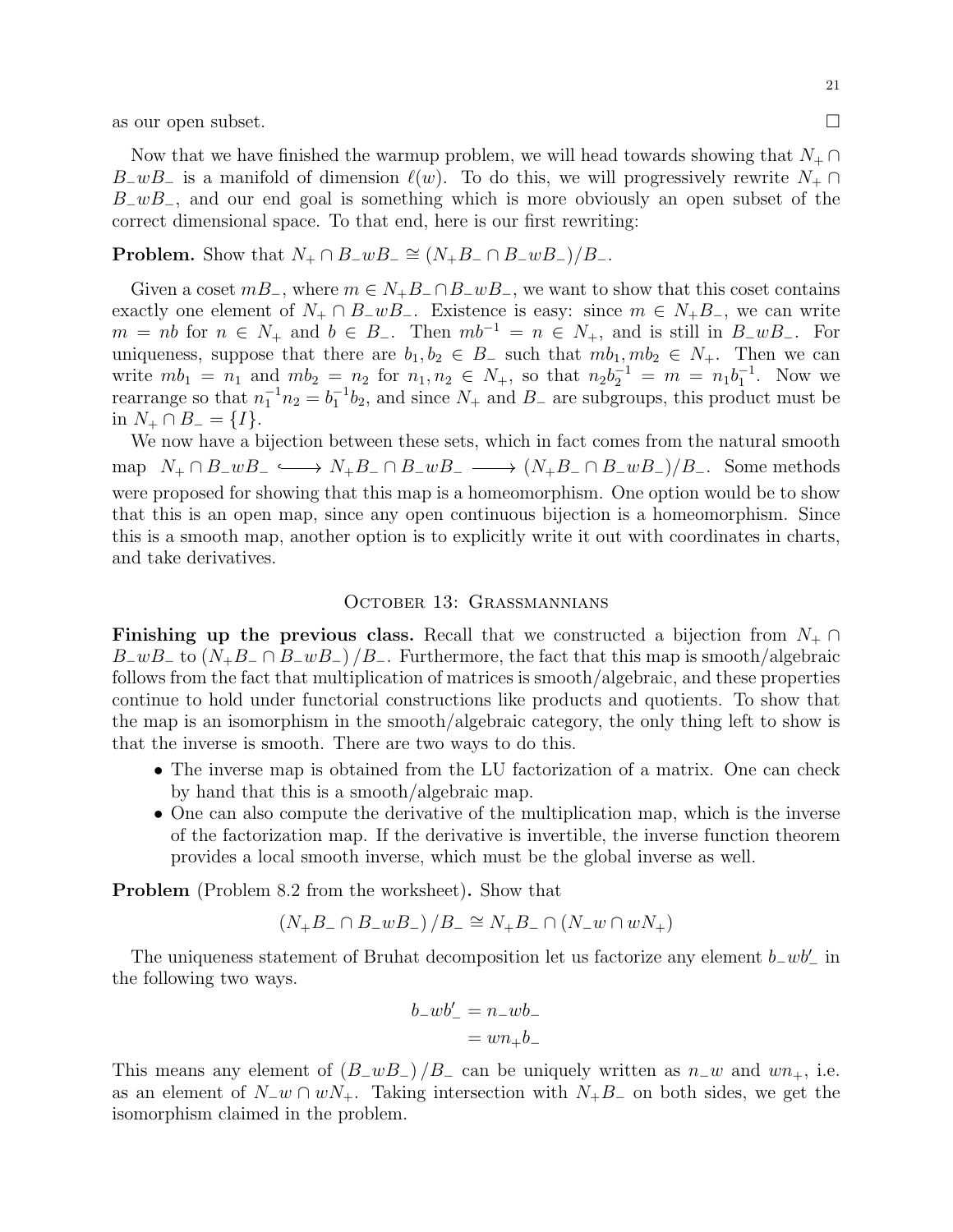**Problem** (Problem 8.3 from the worksheet). Show that  $N_+B_-\cap (N_-w\cap wN_+)$  is an open subset of  $\hat{N}_-w \cap wN_+$ , and  $N_-w \cap wN_+ \cong \mathbb{R}^{\ell(w)}$ .

Recall that  $N_{+}B_{-}$  is an open subset of maximal dimension, which means its intersection with  $N_w \cap wN_+$  will be an open subset of the latter subspace. The dimension of  $N_w \cap wN_+$ is equal to  $\mathbb{R}^{\ell(w)}$  following the discussion in a prior class.

We now switch to discussing Grassmannians:

**Definition.** The Grassmanian  $G(k, n)$  is the set of k-dimensional subspaces of  $\mathbb{F}^n$  (where  $\mathbb{F}$ ) is a field<sup>[2](#page-21-0)</sup>). Alternatively, it's the set of orbits of maximal rank  $k \times n$  matrices under left multiplication by elements of  $GL(k)$ .

**Topologizing**  $G(k, n)$ . Observe that the second definition tells us any  $k \times n$  matrix where some  $k \times k$  minor is non-zero corresponds to an element of  $G(k, n)$ . By multiplying on the left by an appropriate element of  $GL(k)$ , we can ensure that the non-vanishing minor is actually the identity matrix. This lets us freely vary the other entries of the matrix, giving a locally bijective map from  $G(k, n)$  to  $\mathbb{R}^{k(n-k)}$ . We can do this for all  $\binom{n}{k}$  $\binom{n}{k}$  minors, and as a result, cover  $G(k, n)$  with these coordinate patches. This turns  $G(k, n)$  into an  $k(n-k)$ -dimensional manifold/scheme (as long as we verify that the transition maps are smooth/algebraic).

Another way to put additional geometric structure on  $G(k, n)$  is to map it injectively into a closed subspace of  $\mathbb{RP}^{n \choose k-1}$ . Given a matrix representative of an element in  $G(k,n)$ , we map it to the vector of its  $k \times k$  minors. The induced left action of  $g \in GL(k)$  on this space is multiplication by  $det(q)$ . Also, the image misses 0, which means we get a well defined map, which we'll call P, from  $G(n, k)$  to  $\mathbb{RP}^{n \choose k-1}$ . We need to verify the following two facts.

- $\bullet$  P is injective.
- The image of  $P$  is closed.

Note that to verify that the map is injective, it will suffice to show that it's injective when restricted to each coordinate chart corresponding to non-vanishing of some  $k \times k$  minor. For if it were the case that  $P(x) = P(y)$  for some x and y not in the same coordinate chart, that would mean some  $k \times k$  minor vanished for x but not y, or vice versa. But that would mean that their images under  $P$  were not equal. Without loss of generality, we can assume we're in the coordinate chart corresponding to the non-vanishing of the left-most  $k \times k$  minor. Let  $[v] \in \mathbb{RP}^{(n-1)}$  be the image of a point in the coordinate chart. We know that the first  $k \times k$  block is the identity; to determine the value of the  $ij^{\text{th}}$  entry  $a_{ij}$ , compute the minor of the first k columns and the j<sup>th</sup> column, except the i<sup>th</sup> column. This minor will be  $(-1)^{i}a_{ij}$ , since all but one of the columns have ones on the diagonals. Reading off the corresponding coordinate of v tells us the value of  $a_{ij}$ , showing that this map is invertible, and thus injective.

To show that the image of P is closed, observe that the image can locally be described as the graph of a continuous function: the input being the coordinates which directly give you the values of  $a_{ij}$ , the output being all the other coordinates, and the continuous function being the one that maps a matrix to all of its minors.

This shows that the map  $P$  is injective, and its image is closed. This embedding is known as the Plücker embedding, and the corresponding coordinates are known as Plücker coordinates.

<span id="page-21-0"></span><sup>&</sup>lt;sup>2</sup>For this course, we'll work with  $\mathbb{F} = \mathbb{R}$ .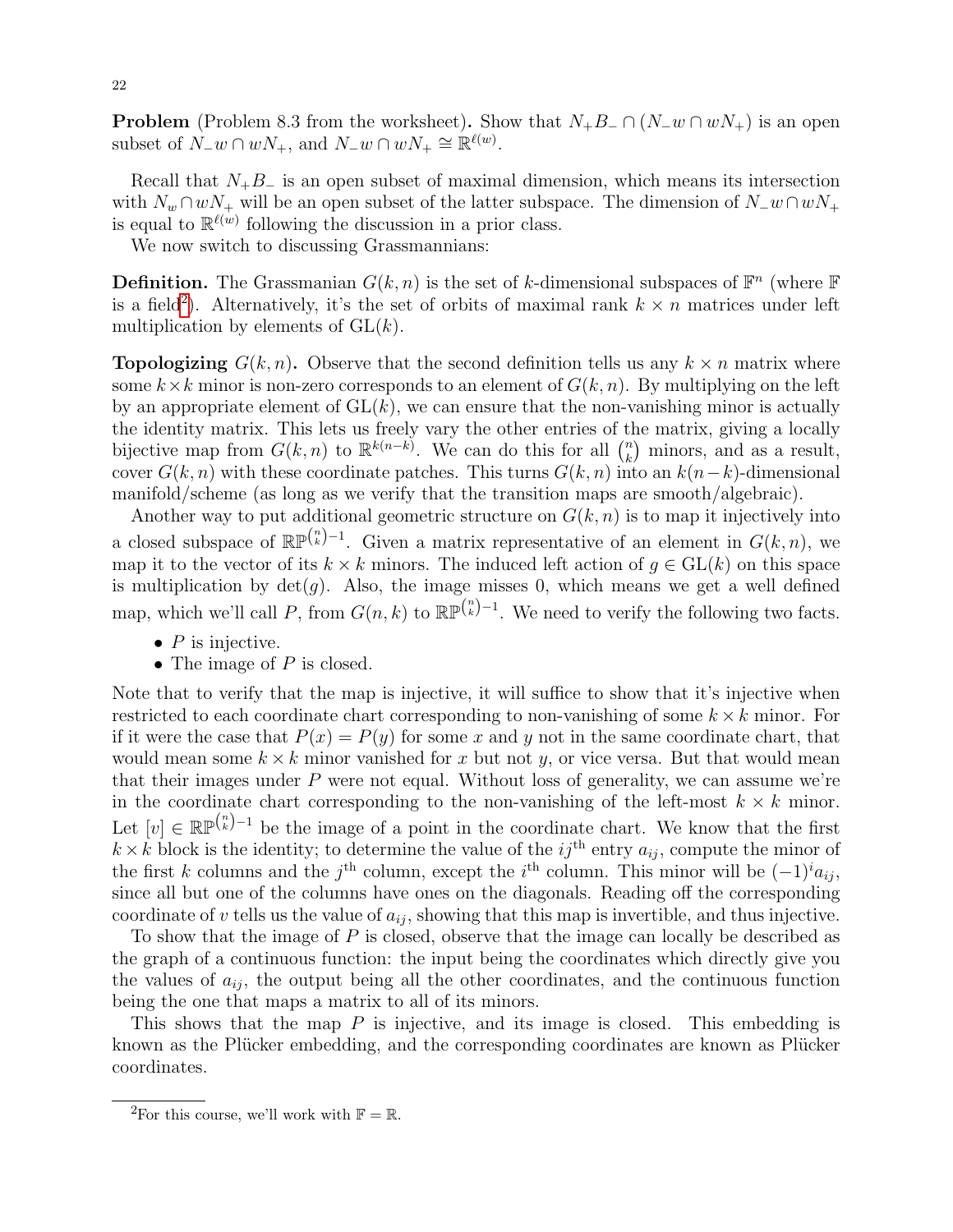**Stratifying**  $G(k, n)$ . For every rank  $k \times n$  matrix M, there exists a unique size k subset  $I_M$  of  $[n]$ , called the pivot set, such that M can be put into reduced row-echelon form where only the columns from  $I_M$  have ones on the diagonal, and zeroes elsewhere. Observe that in the reduced row echelon form, the only non-zero entries other than the pivot columns are allowed to the right of the ones in their rows. What this means is that if  $I_M$  is not  $\{1, 2, \ldots, k\}$ , the number of non-zero entries will be less than  $k(n - k)$ . This process breaks up  $G(k, n)$  into a disjoint union of strata.

$$
G(k,n) = \bigsqcup_{\substack{I \subset [n] \\ \#(I) = k}} \mathbb{R}^{\# \{(i,j)|i < j, \ i \in I, \ j \in [n] \setminus I\}}
$$

# <span id="page-22-0"></span>October 15: The flag manifold, and starting to invert the unipotent **PRODUCT**

Today we defined the **Flag manifold** abstractly as

$$
\mathcal{F}\ell_n = \{\text{chains } F_1 \subseteq F_2 \subseteq \cdots \subseteq F_{n-1} \subseteq \mathbb{R}^n \mid F_i \text{ is an } i\text{-dimensional subspace}\} \subseteq \prod_{k=1}^{n-1} G(k,n)
$$

which is a closed submanifold/subvariety of the product of Grassmannians written above.

One way to describe the flag variety is by iteratively picking a basis for  $\mathbb{R}^n$ , where the first basis vector is a basis for  $F_1$ , and then the next comes from extending the basis to  $F_2$ , and so on. However, this is not a unique representation—we could rescale the first vector, and more generally we could replace the kth vector by any linear combination of the first  $k$ . If we put the vectors together into the columns of a  $n \times n$  matrix, then our possibilities for the same flag are exactly described by acting on the right by  $B_{+}$ .

More precisely,  $g \in GL_n/B_+$  (resp.  $B_-$ ) corresponds to the Flag variety obtained by taking  $F_k$  to be the span of the leftmost k columns of g (resp. rightmost k columns). If we quotient on the left side instead, using  $g \in B_+ \backslash \mathrm{GL}_n$  (resp.  $B_-$ ), then  $F_k$  is the span of the topmost  $k$  rows of  $g$  (resp. bottom  $k$  rows).

We can cover  $GL_n/B_-$  with n! charts, each isomorphic to  $\mathbb{R}^{n \choose 2}$  as follows. Starting with  $g \in GL_n$ , we will use leftward column operations to reduce g to a unique representative with 1's in the position of a permutation matrix  $w$  and 0's to the left of the prescribed 1's.

Explicitly,  $q \in GL_n$  is invertible, so its rightmost column in non-zero, so its rightmost column has at least one non-zero entry. Pick a non-zero entry and rescale it to 1; then use leftward column operations to reduce the other entries of  $g$  in that row to 0. Column operations do not change the rank of a matrix, so we may repeat the process with the second from rightmost column, and so on until  $q$  is in the desired form. Note that leftward column operations are given by right multiplication by an element of  $B_$ , so we are reducing g to another representative of the same coset in  $GL_n/B_-.$ 

**Example** (Caution). In class we discussed possibly choosing w before reducing q, by taking the 1's to be in positions where  $g$  is non-zero. This is not always possible. Take

$$
w = \begin{bmatrix} 1 \\ 1 \end{bmatrix} \quad \text{and} \quad g = \begin{bmatrix} 0 & 1 & 1 \\ 1 & 1 & 1 \\ 1 & 0 & 1 \end{bmatrix} \rightarrow \begin{bmatrix} 0 & 0 & 1 \\ 1 & 0 & 1 \\ 1 & -1 & 1 \end{bmatrix}
$$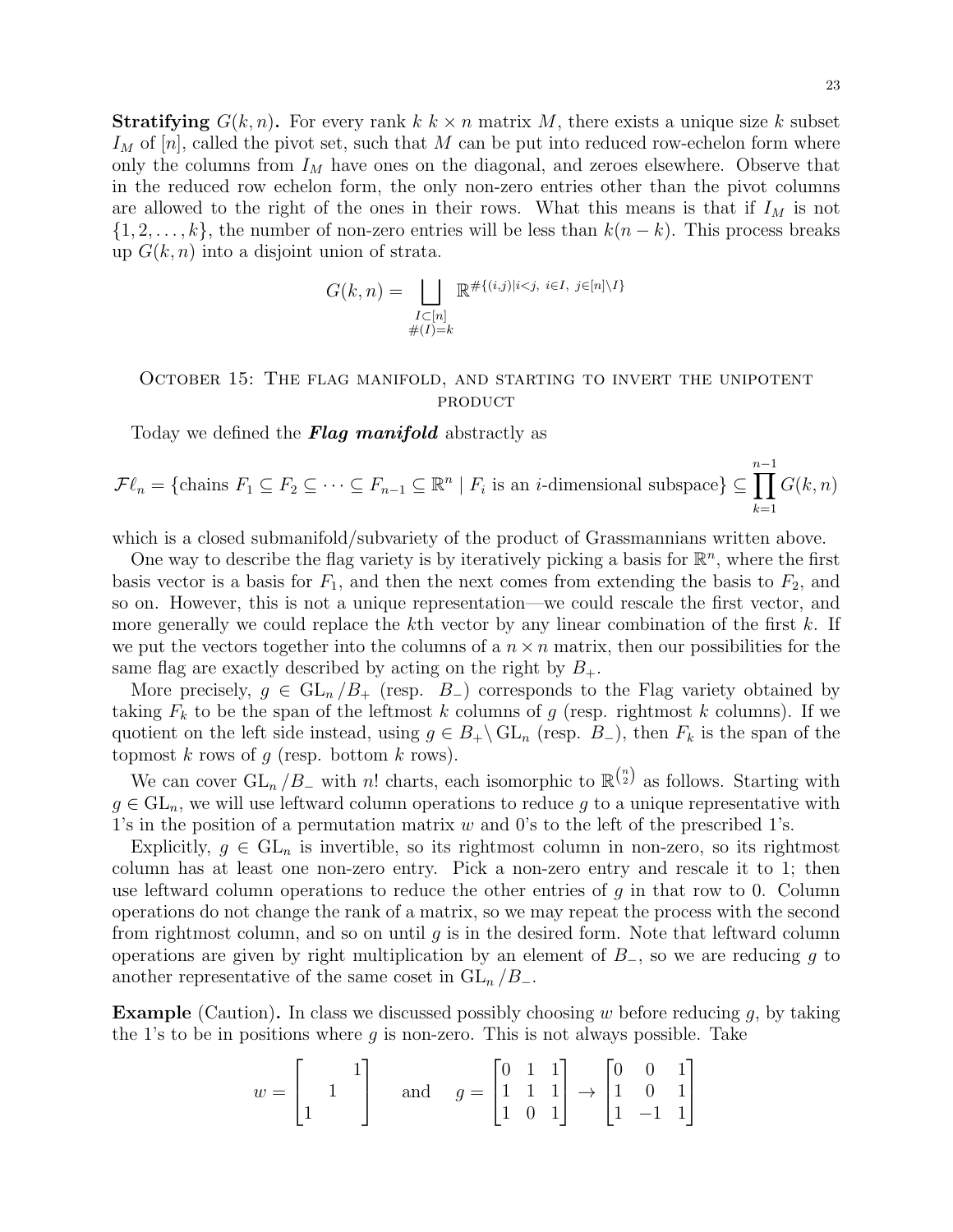In the first step, our leftward row operations eliminate the 1 in position  $(2, 2)$ , forcing us to take  $(3, 2)$  as the position with a 1 in the second column, instead of  $(2, 2)$  as prescribed by w. Therefore, we must instead produce w as a result of the operations on  $q$ .

Thus, we may choose a unique representative  $g \in GL_n/B_+$  up to choice of w. For a fixed w, these representatives correspond to matrices with  $\binom{n}{2}$  $n_2$ ) undetermined entries (those to the right of the prescribed 1's). To map this into  $\mathbb{R}^{k(n-k)}$ , take the rightmost column for  $k = 1$ . After that, use a leftward row operation to reduce the rightmost column, and then send the remaining non-zero entries of the rightmost two columns  $\mathbb{R}^{2(n-2)}$ , and continue in this manner to obtain the map  $\mathbb{R}^{n \choose 2} \hookrightarrow \prod_{k=1}^{n-1} \mathbb{R}^{k(n-k)}$ . This gives a closed embedding of  $\mathcal{F}\ell_n$  into  $\prod_{k=1}^{n-1} \mathbb{R}^{k(n-k)} \subset \prod_{k=1}^{n-1} G(k,n)$  indexed by  $\sigma([n-k+1,n-k+2,\ldots,n])$  in position k (recall that the Plücker coordinates for  $G(k, n)$  are indexed by subsets of [n] of size k).

**Example.** Consider the chart in  $GL_4/B_$  consisting of matrices of the form

$$
\begin{bmatrix} 1 & u & v & w \\ 0 & 1 & x & y \\ 0 & 0 & 1 & z \\ 0 & 0 & 0 & 1 \end{bmatrix}
$$

.

The first component,  $F_1$ , of the flag is spanned by  $\begin{bmatrix} w \\ \frac{y}{2} \end{bmatrix}$ , so it gives the point  $(w, y, z)$  in the chart of  $G(1,4)$  corresponding to lines of the form  $\begin{bmatrix} * & * \\ * & * \\ 1 & * \end{bmatrix}$ . The second component,  $F_2$ , of the flag is the image of  $\begin{bmatrix} v & w \\ x & y \\ 1 & z \end{bmatrix}$  $\left[\begin{array}{c} v\ w\ x\ y\ 1\ z\ 0\ 1\ \end{array}\right].$ , so the minor of the last two rows is nonzero. So it is in the chart of  $G(2,4)$  corresponding to planes of the form  $\begin{bmatrix} * & * \\ 1 & 0 \\ 0 & 1 \end{bmatrix}$ . Explicitly, we can rewrite this plane as  $\begin{bmatrix} v & w-vz \\ x & y-xz \\ 1 & 0 \end{bmatrix}$  $\begin{bmatrix} v & w-vz \\ x & y-xz \\ 0 & 1 \end{bmatrix}$ . Similarly, the image of  $\begin{bmatrix} u & v & w \\ 1 & x & y \\ 0 & 1 & z \\ 0 & 0 & 1 \end{bmatrix}$  $\left[\begin{smallmatrix} u&v&w\ 1&x&y\ 0&1&z\ 0&0&1 \end{smallmatrix}\right].$ is the same as that of  $\int_{1}^{u} \int_{0}^{v-ux} w-uy-vz+uxz$  $\left[ \begin{array}{ccc} u&v-ux&w-uy-vz+uxz\ 1&0&0\ 0&1&0\ 0&0&1 \end{array} \right].$ . In short, we have computed that the point  $(u, v, w, x, y, z)$  in this chart  $\mathbb{R}^{4 \choose 2} \subset \mathcal{F}\ell_4$  maps to the point  $(w, y, z) \times (v, w - vz, x, y - xz) \times (u, v - ux, w - uy - vz + uxz)$ 4 in  $\mathbb{R}^{1(4-1)} \times \mathbb{R}^{2(4-2)} \times \mathbb{R}^{(3(4-3)} \subset G(1,4) \times G(2,4) \times G(3,4).$ 

In addition to covering  $\mathcal{F}\ell_n$  with n! open charts, we can also stratify  $\mathcal{F}\ell_n$  into n! affine spaces, using our Bruhat decompositions. We have

$$
GL_n = \bigsqcup_{w \in S_n} B_{-}wB_{-} = \bigsqcup_{w \in S_n} (wN_+ \cap N_-w)B_{-}
$$

and, therefore,

$$
\mathcal{F}\ell_n = \bigsqcup_{w \in S_n} B_{-}wB_{-}/B_{-} \cong \bigsqcup_{w \in S_n} (wN_+ \cap N_-w).
$$

The affine sets here are called **Schubert cells**.

As a side note, let's count the number of points in  $\mathcal{F}\ell_n(\mathbb{F}_q)$ . Using the quotient description, we have

$$
\#\mathcal{F}\ell_n(\mathbb{F}_q) = \frac{\#GL_n(\mathbb{F}_q)}{\#B_-(\mathbb{F}_q)} = \frac{\prod_{k=1}^{n-1}(q^n - q^k)}{(q-1)^n q^{\binom{n}{2}}} = \prod_{k=0}^{n-1} (1 + q + \dots + q^j).
$$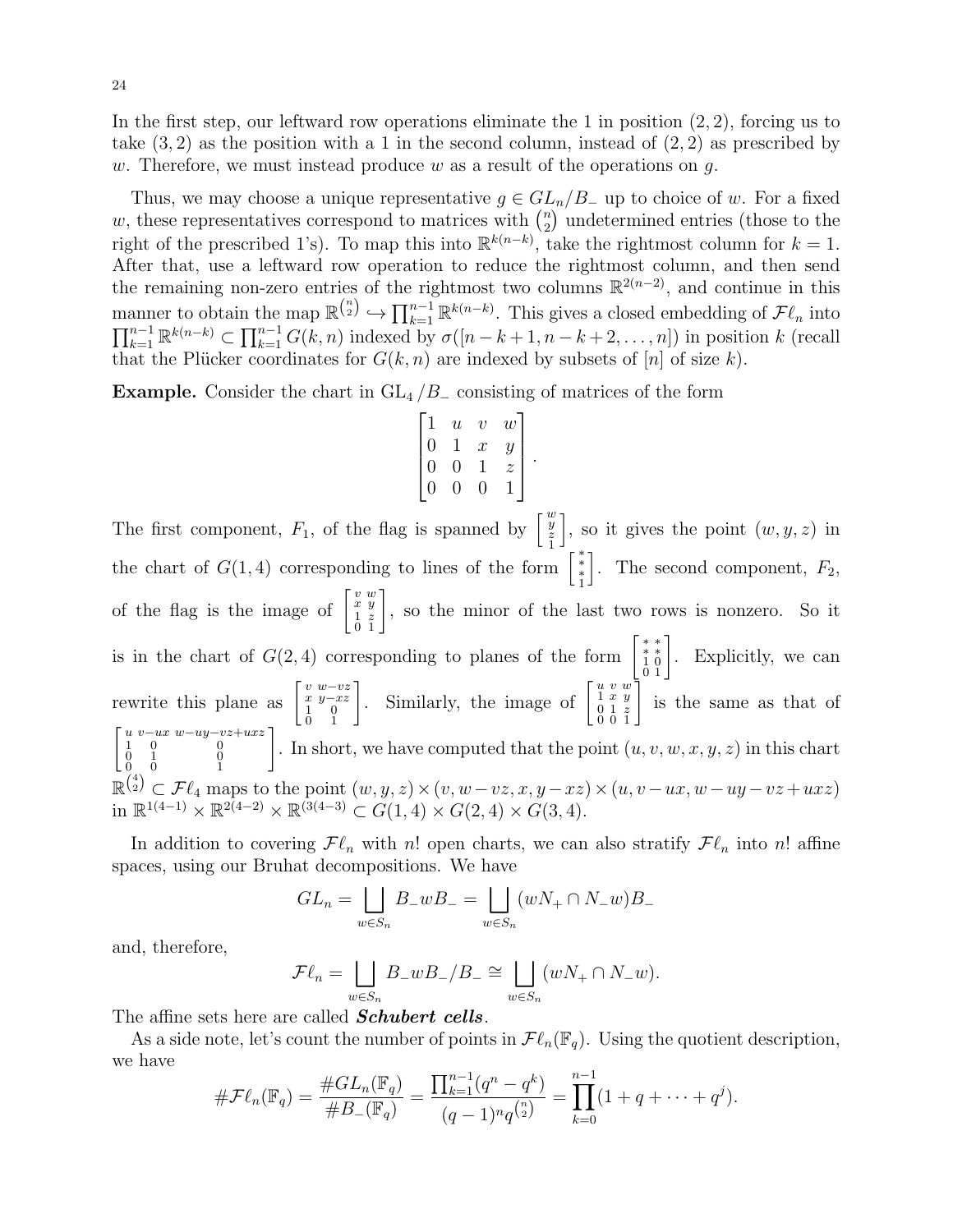Summing up over Schubert cells, we have

$$
\# \mathcal{F}\ell_n(\mathbb{F}_q) = \sum_{w \in S_n} \#(wN_+ \cap N_-w)(\mathbb{F}_q) = \sum_{w \in S_n} q^{\ell(w)}.
$$

This gives us the fun identity

$$
\sum_{w \in S_n} q^{\ell(w)} = \prod_{k=0}^{n-1} (1 + q + \dots + q^j).
$$

0.1. Returning to the goal of inverting a unipotent product: Recall that  $x_i(t)$  corresponds to the matrix with 1's on the diagonal, t in entry  $(i, i + 1)$  and 0's everywhere else:

$$
x_i(t) = \begin{bmatrix} 1 & & & & & \\ & \ddots & & & & \\ & & 1 & t & & \\ & & & 1 & & \\ & & & & \ddots & \\ & & & & & 1 \end{bmatrix}
$$

Also recall that if the corresponding word in  $S_n$ ,  $s_{i_1} \cdots s_{i_N}$  is reduced, then the product  $x_{i_1}(t_1)\cdots x_{i_N}(t_N)$  gives a map between manifolds of the same dimension,  $\mathbb{R}^N \to B_w B_w$  $N_+ \cong N_-w \cap wN_+$ . The isomorphism between  $B_-wB_- \cap N_+$  and  $N_-w \cap wN_+$  consists of replacing a matrix g by another matrix  $gb$ <sub>−</sub> which represents the same flag. This suggests we should use concepts based on flags to analyze this product.

**Example.** Recall our running example: the subproducts of  $x_1(u)x_2(v)x_1(w)$  are

$$
\begin{bmatrix} 1 \\ 1 \\ 1 \end{bmatrix}, \qquad \begin{bmatrix} 1 & u \\ & 1 \\ & & 1 \end{bmatrix}, \qquad \begin{bmatrix} 1 & u & uv \\ & 1 & v \\ & & 1 \end{bmatrix}, \qquad \begin{bmatrix} 1 & u+w & uv \\ & 1 & v \\ & & & 1 \end{bmatrix}.
$$

By taking rightmost columns, these correspond to flags

$$
\emptyset: \mathbb{R} \begin{bmatrix} 0 \\ 0 \\ 1 \end{bmatrix} \subset \mathbb{R} \begin{bmatrix} 0 \\ 0 \\ 1 \end{bmatrix} + \mathbb{R} \begin{bmatrix} 0 \\ 1 \\ 0 \end{bmatrix}
$$

$$
x_1(u): \mathbb{R} \begin{bmatrix} 0 \\ 0 \\ 1 \end{bmatrix} \subset \mathbb{R} \begin{bmatrix} 0 \\ 0 \\ 1 \end{bmatrix} + \mathbb{R} \begin{bmatrix} u \\ 1 \\ 0 \end{bmatrix}
$$

$$
x_1(u)x_2(v): \mathbb{R} \begin{bmatrix} uv \\ v \\ 1 \end{bmatrix} \subset \mathbb{R} \begin{bmatrix} uv \\ v \\ 1 \end{bmatrix} + \mathbb{R} \begin{bmatrix} u \\ 1 \\ 0 \end{bmatrix}
$$

$$
x_1(u)x_2(v)x_1(w): \mathbb{R} \begin{bmatrix} uv \\ v \\ 1 \end{bmatrix} \subset \mathbb{R} \begin{bmatrix} uv \\ v \\ 1 \end{bmatrix} + \mathbb{R} \begin{bmatrix} u + w \\ 1 \\ 0 \end{bmatrix}
$$

This example suggests the following proposition.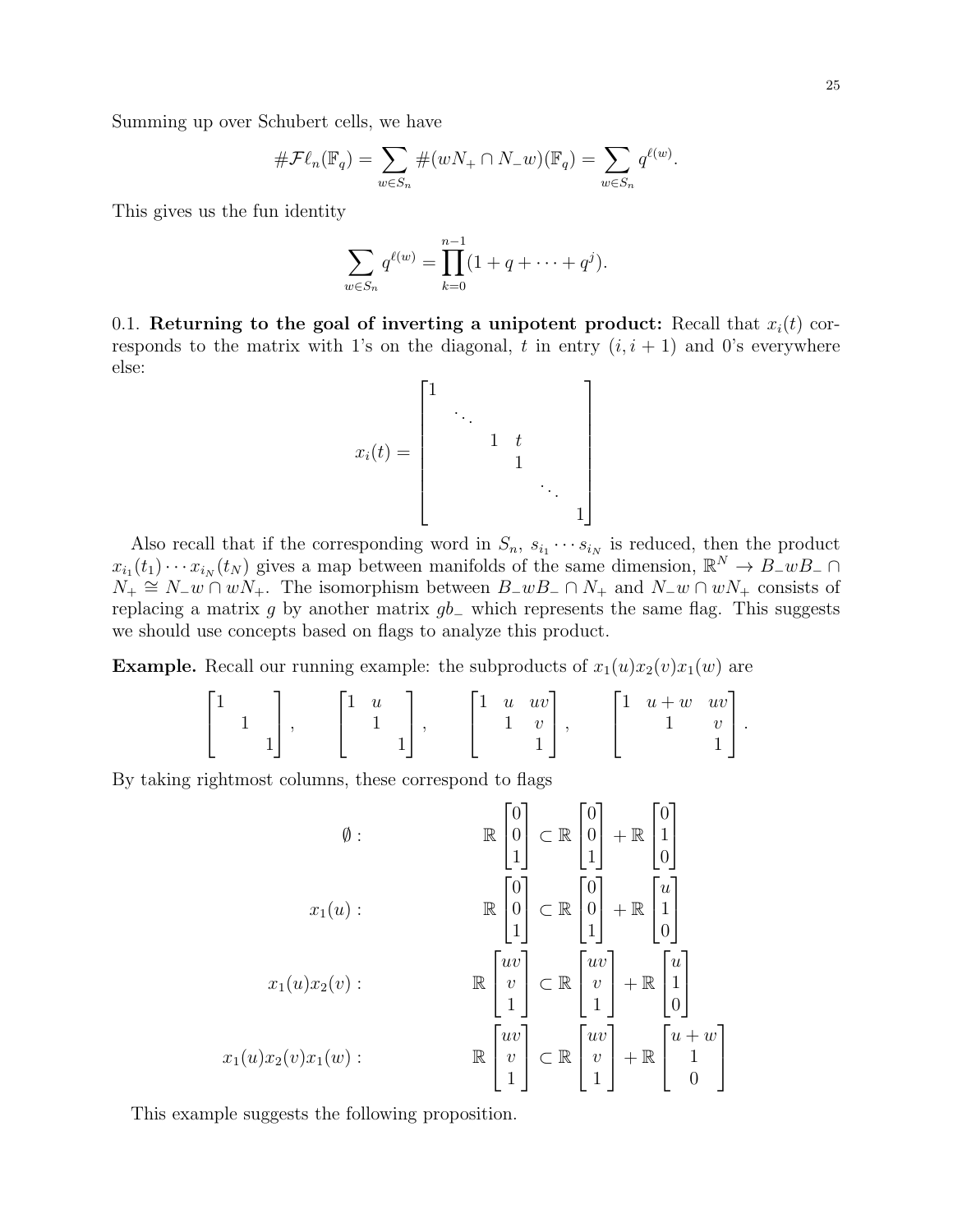**Proposition.** Let  $F_j$  be the Flag constructed from the j<sup>th</sup> partial product using the rightmost columns. More precisely, let  $g_j = x_{i_1}(t_1) \cdots x_{i_j}(t_j)$ , and let  $F_j$  be the corresponding flag of right columns. Then  $F_{j-1}^k = F_j^k$  for  $k \neq n - i_j$ .

*Proof.* Right multiplication by  $x_{j_i}(t_j)$  only affects column  $i_j + 1$ . So clearly for columns to the right, the submatrices of the rightmost k columns are the same between  $g_{j-1}$  and  $g_j$ . So of course  $F_{j-1}^k = F_j^k$  for  $k > n - i_j$ . The  $(i_j + 1)$ st column of  $g_j$  is  $t_j$  times the  $i_j$ th column of  $g_{j-1}$  plug the  $(i_j + 1)$ st column of  $g_{j-1}$ . Thus the  $i_j$ th and  $(i_j + 1)$ st columns of  $g_j$  and  $g_{j-1}$  have the same span, so  $F_{j-1}^{n-i_j-1} = F_{j-1}^{n-i_j-1}$  $j_{j-1}^{n-i_j-1}$ . And adding further (leftwards) linearly independent columns again will preserve equality of the spans of the two matrices, so this completes the proof.  $\Box$ 

We can depict this graphically by labeling each chamber of the wiring diagram with a subspace, as in Figure [2.](#page-25-0) If we truncate the wiring diagram after the first  $j$  crossings, the chambers which are open on the right of that truncated diagram are the subspaces in the flag  $F_j$ .



<span id="page-25-0"></span>FIGURE 2. Spaces labelled in the wiring diagram.

The **height** of a chamber is the number of wires which go underneath it. The labels come from the wires which pass above the chamber. We will compute a number to put in each chamber, which only depends on the subspace. Namely, this will be a ratio of Plucker coordinates (since we need to be unaffected by scaling).

**Proposition.** Let V be a label of a chamber at height k. Then  $\Delta^{(k+1)(k+2)\cdots n}(V) \neq 0$ .

*Proof.* V is the span of the last  $n - k$  columns of g, and the matrix g is upper triangular, since it is a partial product of things in  $N_+$ . Thus the bottom right  $(n-k) \times (n-k)$  minor of g is non-zero.  $\Box$ 

Label each chamber by the sources of the strands passing above it, as in Figure [3](#page-25-1)

We claim that these are the topmost nonvanishing minors of the corresponding spaces. In Figure [4,](#page-26-0) we show the values of those minors:



<span id="page-25-1"></span>FIGURE 3. Labeling chambers of the diagram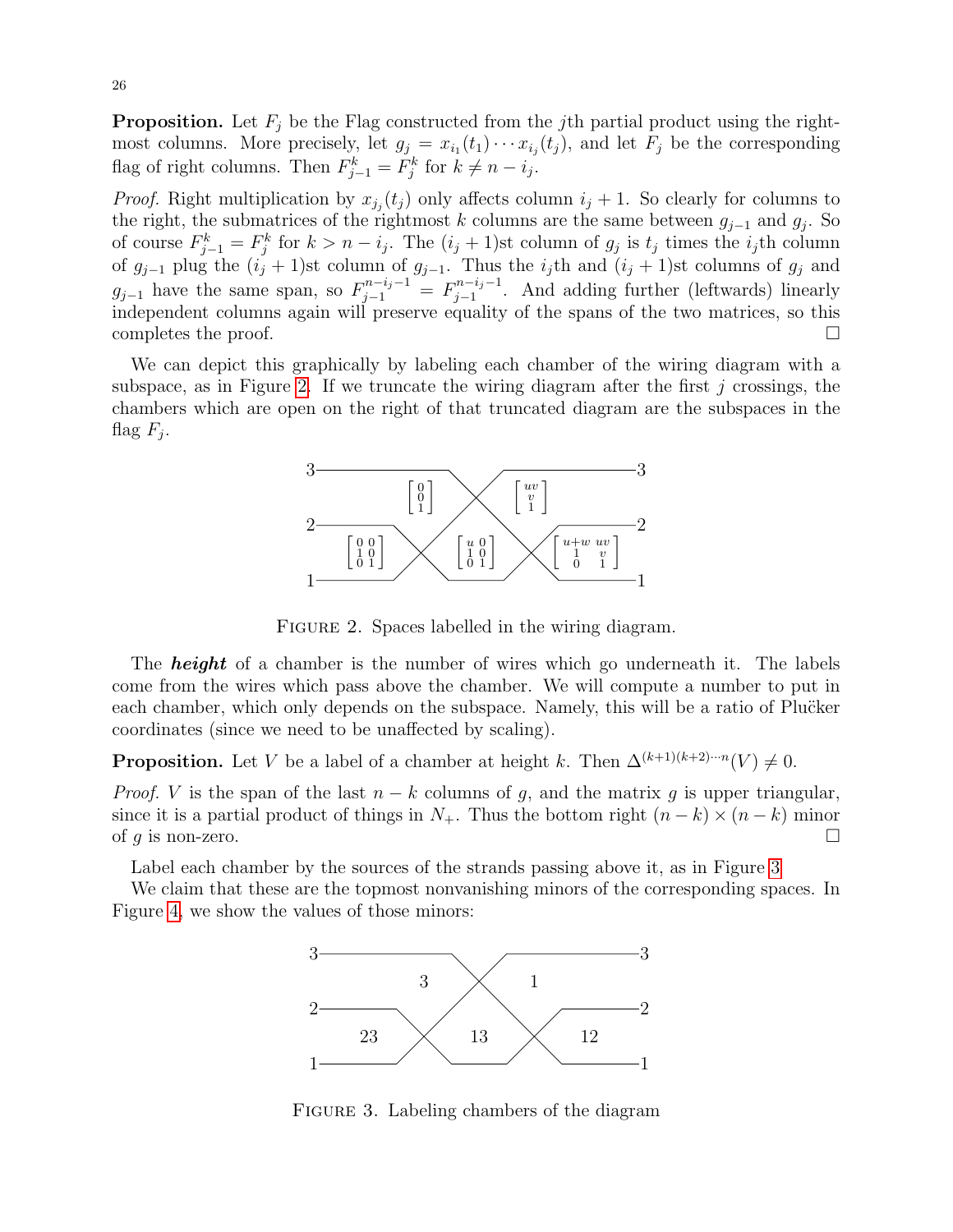

<span id="page-26-0"></span>FIGURE 4. Labeling chambers of the diagram with minors

We now set out on the goal of proving that these are, indeed, the topmost nonvanishing minors. We first see how the chamber labels change. In general, they change by the action of the symmetric group. Figure [5](#page-26-1) shows an example with a non-reduced word. However, as long as the word  $s_{i_1} s_{i_2} \cdots s_{i_N}$  is reduced, the symmetric group action and the 0-Hecke action coincide.



<span id="page-26-1"></span>FIGURE 5. When the word is non-reduced, the  $x_i$  act like they're in the symmetric group, not the 0-Hecke monoid.

**Proposition.** Suppose  $s_{i_1}, \ldots, s_{i_N}$  is a reduced word, V is a subspace in some chamber, and I is the label of that chamber. Then I is the topwards pivots of V, i.e.  $\Delta^I(V)$  is the topmost non-zero minor.

*Proof.* First, we note that when we right multiply by  $x_{i_j}(t_j)$ , this acts on the labels of the chambers via the Hecke action from right to left by swapping strand labels  $(x_{i_{j+1}} \cdots x_N)^{-1}(j)$ and  $(x_{i_{j+1}} \cdots x_N)^{-1}(j+1)$  when  $(x_{i_{j+1}} \cdots x_N)^{-1}(j)$  is an above strand and  $(x_{i_{j+1}} \cdots x_N)^{-1}(j+1)$ 1) is not.

We want to show that  $\Delta^{([k+1,n] \cdot e_{i_1} \cdots e_{i_j})}$  is (the topmost) non-zero on the  $(n-k)$ -dimensional subspace of the j-th flag (with basis given by columns of the partial product). Recall the following facts from a previous worksheet:

- The top right pivot set of M, where M is the top k rows of  $x_{i_1}(t_1)\cdots x_{i_N}(t_N)$ , is  $[k] \cdot e_{i_1} \cdots e_{i_N};$  and
- The upper right submatrices of  $x_{i_1}(t_1)\cdots x_{i_N}(t_N)$  have the same subranks as those of M.

We now know the ranks of every upper right submatrix of the product. This is enough to either get the rightward pivots of the top row, or the top pivots of the right column.  $\square$ 

In Figure [6,](#page-27-1) we see the crossings labelled by the ratio of surrounding minors. In particular, the crossing label is  $\frac{(\text{left}(right))}{(\text{top})(\text{bottom})}$ . This is how we'll recover the original partial products just from the information in the wiring diagram.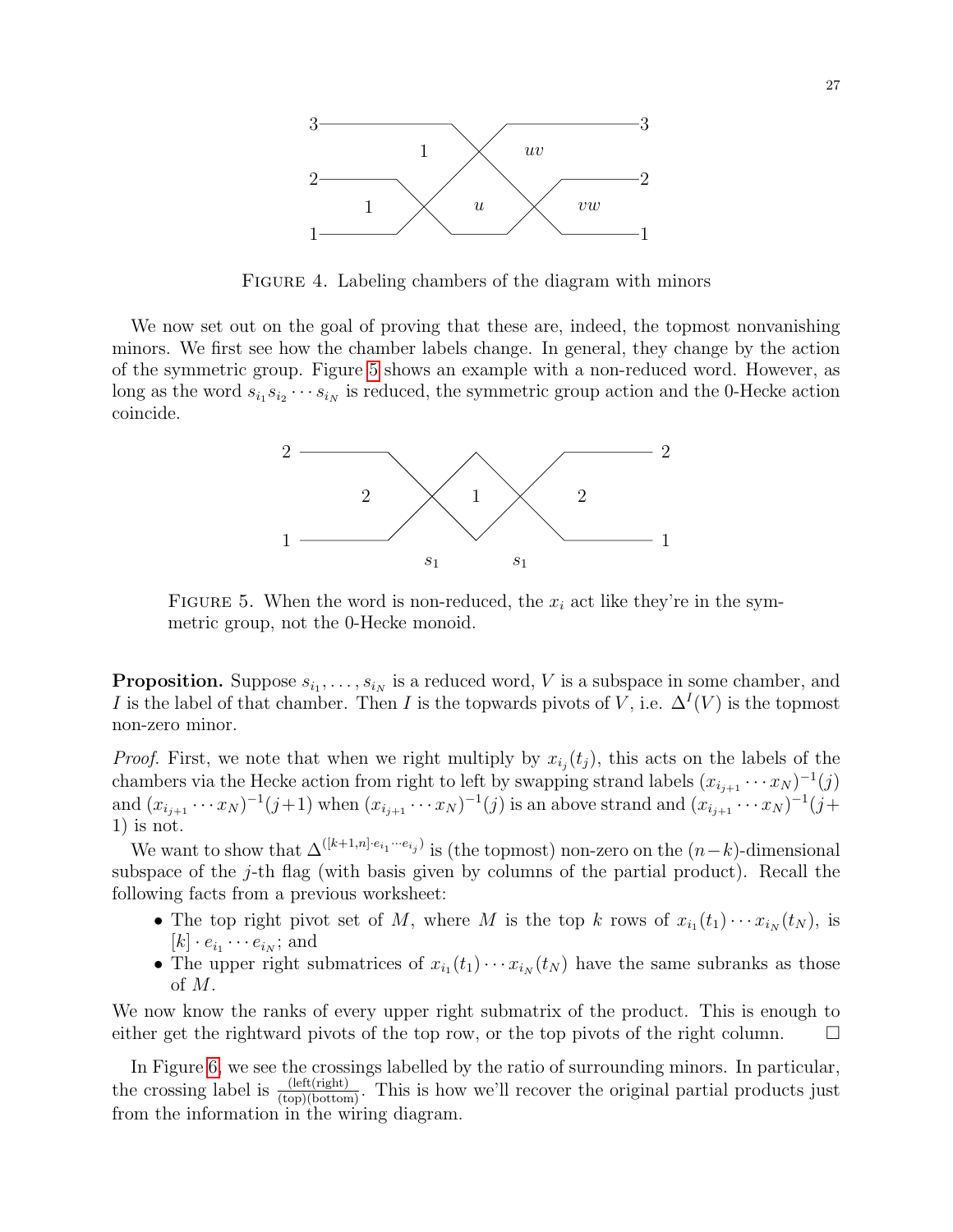

<span id="page-27-1"></span>FIGURE 6. Chambers labelled by minors; crossings labelled by ratio of surrounding minors.

<span id="page-27-0"></span>October 20: Continuing to invert the unipotent product

Remarks for the proof. We give several remarks concerning the proof of the final Proposition from the last time.

- Adding the factors  $x_i(t)$  on the left of the product induces the action on the subspaces of flags. This action translates to the action of symmetric group  $S_n$  on the labels for chambers. Because our product is in the reduced form (the corresponding  $S_n$ -word is reduced), we can equally think of this action as a 0-Hecke action.
- The latter action of 0-Hecke has the following (different from the previous) form:

$$
e_i \circ S = \begin{cases} S \setminus \{i+1\} \cup \{i\} \text{ if } i+1 \in S \text{ and } i \notin S, \\ S \text{ otherwise.} \end{cases}
$$

• In the worksheet 5 the following Lemma was proved.

**Lemma.** If M is a tnn  $n \times k$  matrix whose top non-zero minor is in position S, and  $t > 0$ , then  $x_i(t) \cdot M$  is then and has top nonzero minor in position  $e_i \circ S$ .

The use of this fact simplifies the final part of the proof.

Formulas for arguments of elementary matrices via subproducts. We can get back to the ideas pictorially represented on Figure [6.](#page-27-1)

Continue to assume that the word  $s_{i_1} s_{i_2} \ldots s_{i_N}$  is reduced. Let us focus on a crossing j. Abbreviate  $i_j$  to i and  $t_j$  to i. Let the last  $n - i_j + 1$  columns of  $g_{j-1}$  be  $\sqrt{ }$  $\overline{\phantom{a}}$ | |  $\vec{x}$   $\vec{y}$   $V$ | | 1 , so the  $\sqrt{ }$  $\| \cdot \|$ 1

last  $n - n_j + 1$  columns of  $g_j$  are  $\overline{\phantom{a}}$  $\vec{x}$   $(t\vec{x} + \vec{y})$  V  $\| \cdot \|$ . Let  $a$  be the source of the strand going

up through the j-th crossing and let b be the source of the strand going down.

**Lemma.** In previous notation,  $a < b$ .

*Proof.* This follows from the reducedness of the word 
$$
s_{i_1} s_{i_2} \ldots s_{i_N}
$$
.

**Lemma.** 
$$
\Delta^{Ia}([y \ V]) = 0.
$$

*Proof.* We know that  $\Delta^{Ib}$  is the topmost non-zero minor of [y V]. But the previous lemma asserts  $a < b$ , so the statement follows.

Lemma.  $\Delta^{Ia}([t\vec{x} + \vec{y} V]) = t \cdot \Delta^{Ia}([\vec{x} V]).$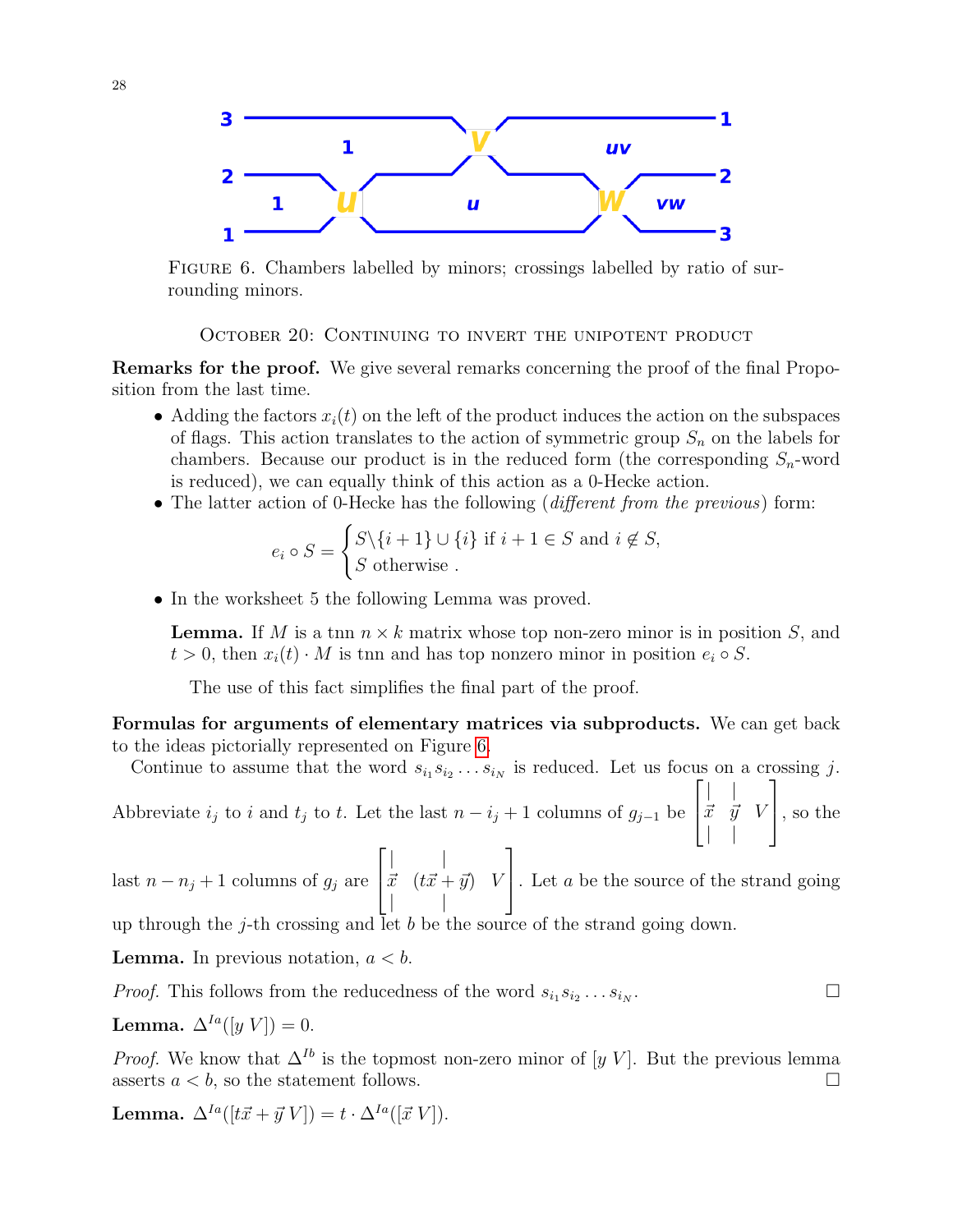*Proof.* Easily follows from linearity of minors and the previous lemma.  $\Box$ 

Last step before the main proposition is the following Lemma proved in Homework 3.

Lemma.  $\Delta^{Iab}([\vec{x} \ \vec{y} \ V]) \cdot \Delta^I([V]) = \Delta^{Ib}([\vec{y} \ V]) \cdot \Delta^{Ia}([\vec{x} \ V]) - \Delta^{Ia}([\vec{y} \ V]) \cdot \Delta^{Ib}([\vec{x} \ V]).$ 

Finally, putting all previous lemmata together, we have the desired statement:

**Proposition.** In previous notation, we have the equality:

$$
t = \frac{\Delta^{Ib}([\vec{y} \ V]) \cdot \Delta^{Ia}([\vec{t}\ \vec{x} + \vec{y} \ V]}{\Delta^{Iab}([\vec{x} \ \vec{y} \ V]) \cdot \Delta^{I}([V])}.
$$

Example. Recall our running example from last time:

$$
x_1(u)x_2(v)x_1(w) = \begin{bmatrix} 1 & u+w & uv \\ & 1 & v \\ & & 1 \end{bmatrix},
$$

and the wiring diagrams with subspace and with topmost non-zero minors<sup>[3](#page-28-0)</sup> are



Then if  $(a, b) = (1, 2)$ , then  $V = \begin{bmatrix} 0 \\ 0 \\ 1 \end{bmatrix}$  $\left[ (I = \{3\}), \vec{y} = \begin{bmatrix} 0 \\ 1 \\ 0 \end{bmatrix} \right]$  $\Big],~\vec{x} = \Bigl[ \begin{smallmatrix} 1 \ 0 \ 0 \end{smallmatrix} \Bigr]$ and  $t = u$ . Indeed in this case, we have the equality

$$
u = \frac{\Delta^{Ib}([\vec{y} \ V]) \cdot \Delta^{Ia}([t\vec{x} + \vec{y} \ V]}{\Delta^{Iab}([\vec{x} \ \vec{y} \ V]) \cdot \Delta^{I}([V])} = \frac{\Delta^{2,3}(\begin{bmatrix} 0 & 0 \\ 1 & 0 \\ 0 & 1 \end{bmatrix}) \cdot \Delta^{1,3}(\begin{bmatrix} u & 0 \\ 1 & 0 \\ 0 & 1 \end{bmatrix})}{\Delta^{1,2,3}(\begin{bmatrix} 1 & 0 & 0 \\ 0 & 1 & 0 \\ 0 & 0 & 1 \end{bmatrix}) \cdot \Delta^{3}(\begin{bmatrix} u & 0 \\ 0 & 1 \\ 1 \end{bmatrix})} = \frac{1 \cdot u}{1 \cdot 1}.
$$

B<sub>+</sub>-matrices in  $(N_{-}w\cap wN_{+})B_{-}$ -form. It will be useful for further considerations to have the explicit example of subproducts in the  $(N_{-}w \cap wN_{+})B_{-}$ -form.

We continue to consider the example of  $x_1(u)x_2(v)x_1(w)$ . The subproducts are

$$
\begin{bmatrix} 1 \\ 1 \\ 1 \end{bmatrix}, \qquad \begin{bmatrix} 1 & u \\ & 1 \\ & & 1 \end{bmatrix}, \qquad \begin{bmatrix} 1 & u & uv \\ & 1 & v \\ & & 1 \end{bmatrix}, \qquad \begin{bmatrix} 1 & u+w & uv \\ & 1 & v \\ & & 1 \end{bmatrix}.
$$

The corresponding  $(N_{-}w \cap wN_{+})B_{-}$ -forms are

|  | -<br>$\boldsymbol{u}$ | ⋍<br>$\boldsymbol{u}$<br>ᅩ<br>$uv \perp$ | ⋍<br>$\boldsymbol{u}$<br>$u+w$<br>ᅩ<br><b>.</b><br>vw<br>$uv \perp$ |
|--|-----------------------|------------------------------------------|---------------------------------------------------------------------|
|--|-----------------------|------------------------------------------|---------------------------------------------------------------------|

<span id="page-28-0"></span> ${}^{3}$ Remember that in this form bottom-most non-zero minors equal 1; the entries in chambers are actually quotients of the topmost over bottom-most non-zero minors.

29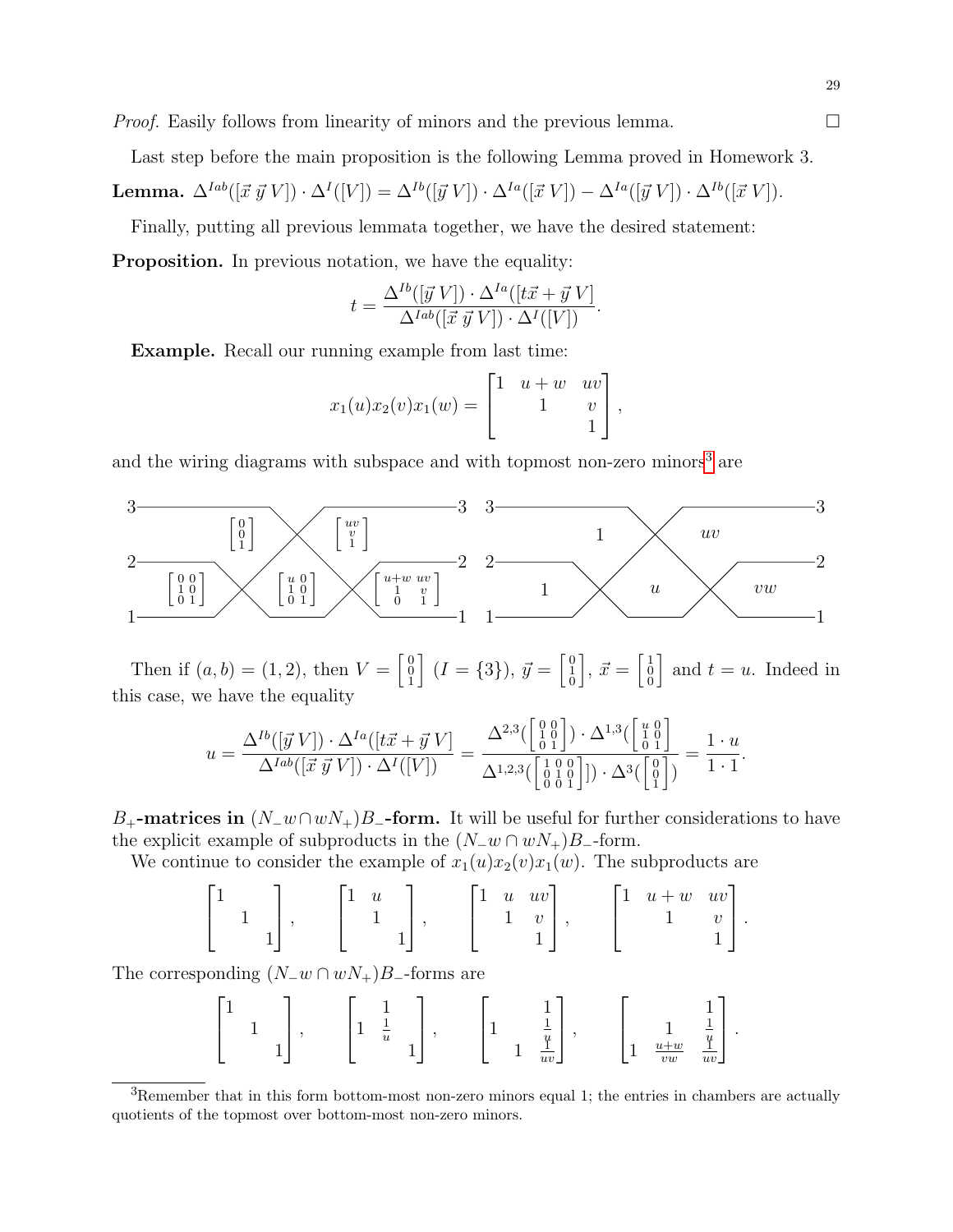Note that the ratios of Plücker coordinates are the same for matrices in different forms, e.g.,

$$
\frac{\Delta^{13}}{\Delta^{23}} \left( \begin{bmatrix} 1 & u & & \\ & 1 & & \\ & & & 1 \end{bmatrix} \right) = u = \frac{\Delta^{13}}{\Delta^{23}} \left( \begin{bmatrix} 1 & 1 & & \\ 1 & \frac{1}{u} & & \\ & & 1 \end{bmatrix} \right),
$$

$$
\frac{\Delta^{12}}{\Delta^{13}} \left( \begin{bmatrix} 1 & u + w & uv \\ & 1 & v \\ & & & 1 \end{bmatrix} \right) = (u + w)v - uv = vw = \frac{-1}{\frac{1}{uv} - \frac{u + w}{uvw}} = \frac{\Delta^{12}}{\Delta^{13}} \left( \begin{bmatrix} 1 & 1 & \frac{1}{u} \\ 1 & \frac{u + w}{vw} & \frac{u}{uv} \end{bmatrix} \right).
$$

<span id="page-29-0"></span>October 22 – Continuing to invert the unipotent product

Suppose  $s_{i_1}\cdots s_{i_N}$  is a reduced word in  $S_n$  and  $t_1,\ldots,t_N\in\mathbb{R}_{>0}$ . Let  $g_r$  be the partial product

 $g_r = x_{i_1}(t_1) \cdots x_{i_r}(t_r)$ 

Note that  $g_r \in N_+ \cap B_- w_r B_+$  where  $w_r = s_{i_1} \cdots s_{i_r}$ . We showed on worksheets 7 and 8 that we can find a unique  $f_r \in N_-w_r \cap w_rN_+$  with  $g_rB_- = f_rB_-$ .

**Example.** The current running example involves the partial products of  $x_1(t_1)x_2(t_2)x_1(t_1)$ ,  $n=3$ .



**Remark.** Since  $gB = fB_$ , g and f give the same flag via the rightmost column construction. This follows from the fact the right actions by  $B_$  correspond to leftward row operations, which do not change the span of the rightmost columns.

**Lemma.** The k-th column of f is the unique vector in the span of columns  $k, k+1, \ldots, n$ of g which has a 1 in position  $(w(k), k)$  and 0's in positions  $(w(m), m)$  for  $k < m \leq n$ .

This Lemma was said a bit sketchily in the class discussion; here is a detailed proof.

*Proof.* By the description in terms of flags, the span of the rightmost  $n - k + 1$  columns of f is the same as that of g. So the k-th column of f is in the span of the required vectors, and it clearly has 1's and 0's in the correct spots. What remains is to show that no other vector in the span of these columns of f has the same entries in rows  $\{w(k), w(k+1), \ldots, w(n)\}.$ To show this uniqueness, we need to know that the minor in rows  $\{w(k), w(k+1), \ldots, w(n)\}$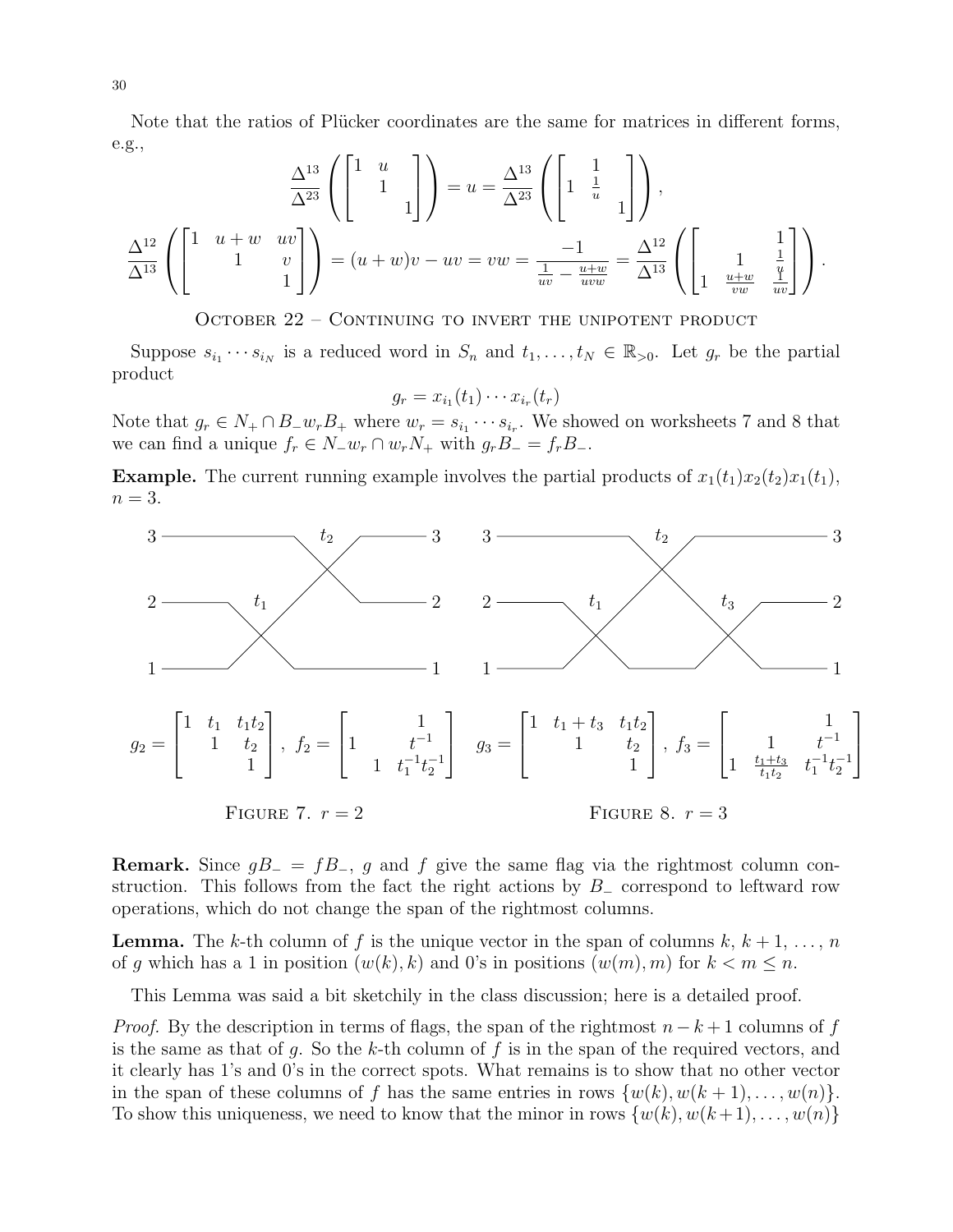and columns  $\{k, k+1, \ldots, n\}$  is invertible. If we reorder the rows of this minor by the permutation w, we get an upper triangular matrix with 1's on the diagonal.  $\Box$ 

**Proposition** (Exercise 11.1). The  $(i_r + 1)$ st column of  $f_{r-1}$  is the same as the  $i_r$ th column of  $f_r$ . And for  $k \neq i_r$ ,  $i_r + 1$ , the kth columns of  $f_{r-1}$  and  $f_r$  are the same.

In the example above, this proposition says that the first column of  $f_3$  should be the same as the second column of  $f_2$  (and it is!).

*Proof.* Note that the right action of  $x_{i_r}$  adds  $t_r$  times the  $i_r$ th column of the matrix to the  $(i_r + 1)$ st column of the matrix:

$$
\left[\begin{array}{ccc} \vert & \vert & \vert \\ \cdots & v_{i_r} & v_{i_r+1} & \cdots \end{array}\right] \xrightarrow{\cdot x_{i_r}} \left[\begin{array}{ccc} \vert & \vert & \vert \\ \cdots & v_{i_r} & t_r v_{i_r} + v_{i_r+1} & \cdots \end{array}\right]
$$

Thus (as we have mentioned before) the span of the columns  $\{k, k+1, \ldots, n\}$  is only possibly changed when  $k = i+1$ , and the positions of the 1's in the matrix w is only changed in columns i and  $i + 1$ . So the Lemma shows that the k-th column of f is unchanged for  $k \neq i, i + 1.$ 

Finally, we address the case of  $k = i_r$ . Using the Lemma, we need to show that the  $(i_r + 1)$ -st column of  $f_{r-1}$  is in the span of columns  $\{i_r, i_r + 1, \ldots, n\}$  of  $g_r$ , and has 1's and 0's in the right places. The statement about 1's and 0's is clear. The span of columns  $\{i_r, i_r + 1, \ldots, n\}$  of  $g_r$  is the same as the span of columns  $\{i_r, i_r + 1, \ldots, n\}$  of  $g_{r-1}$ , which is the same as the span of those column in  $f_{r-1}$ . The vector we are talking about is the  $(i_r + 1)$ -st column of  $f_{r-1}$ , so it is clearly in the span of columns  $\{i_r, i_r + 1, \ldots, n\}$ .

$$
\Box
$$

**Proposition** (Exercise 11.2). The span of the columns  $\{i_r + 1, i_r + 2, \ldots, n\}$  of  $f_{r-1}$  is the same as the span of the columns  $\{i_r, i_r + 2, \ldots, n\}$  of  $f_r$ . If  $k \neq i_r + 1$ , then the span of the columns  $\{k, \ldots, n\}$  of  $f_{r-1}$  and  $f_r$  have the same span.

*Proof.* We know that  $f_i$  and  $g_i$  give the same flags via the rightmost columns construction, so it suffices prove the statement for  $g_{r-1} = x_{i_1} \cdots x_{i_{r-1}}$ ,  $g_r = x_{i_1} \cdots x_{i_r}$ . The action of  $x_{i_r}$ on the right adds  $t_r$  times the *i*th column of the matrix to the  $(i + 1)$ st column:

$$
\left[\begin{array}{ccc} \vert & \vert & \vert \\ \cdots & v_{i_r} & v_{i_r+1} & \cdots \end{array}\right] \xrightarrow{\cdot x_{i_r}} \left[\begin{array}{ccc} \vert & \vert & \vert \\ \cdots & v_{i_r} & t_r v_{i_r} + v_{i_r+1} & \cdots \end{array}\right]
$$

with all other columns unchanged. Starting from the right and going to the left this only (potentially) changes the span at the  $i_r + 1$ th spot. However when we add the  $i_r$ th column, the span of the columns to the right stabilises once again. Now passing again to the description of  $f_{r-1}$  and  $f_r$  we see that the spans of  $\{i_r + 2, \ldots, n\}$  in both  $f_r$  and  $f_{r-1}$  must be the same. And since we already showed that  $i_r + 1$  of  $f_{r-1}$  is equal to column  $i_r$  of  $f_r$ , the result follows. For the general case we can pass to the  $g_{r-1}$  and  $g_r$  once again and the result follows from the fact that the flags are equal except for  $k = n - i_r$ .

**Proposition** (Exercise 11.3). Let  $q < r$ . The span of the  $\{k, k+1, \ldots, n\}$  columns of  $f_q$  is the same as the span of the  $\{k, k+1, \ldots, n\} s_{i_{q+1}} \cdots s_{i_r}$  columns of  $f_r$ , where the  $s_i$  act as elements of  $S_n$  on the right.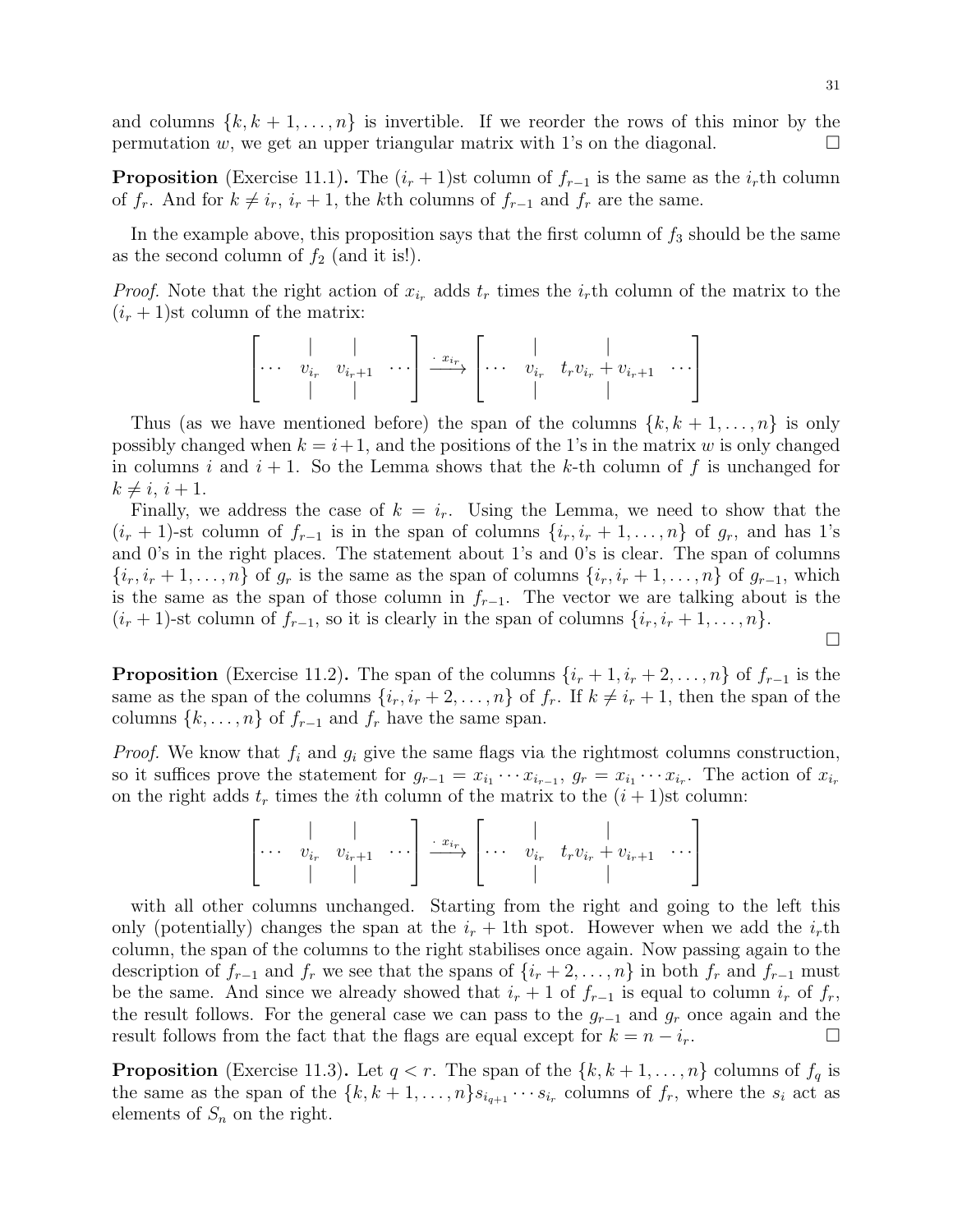*Proof.* We will induct on  $r - q$ . The previous proposition proves this in the case when  $q = r - 1$  (i.e.  $r - q = 1$ ).

In the general case, we want to show that the  $\{k, k+1, \ldots, n\}$  columns of  $f_q$  have the same span as the  $\{k, k+1, \ldots, n\} s_{i_{q+1}} \cdots s_{i_r}$  columns of  $f_r$ . The inductive hypothesis tells us that

columns 
$$
\{k, k+1, \ldots, n\}
$$
 of  $f_q$ 

have the same span as

columns 
$$
\{k, k+1, \ldots, n\} s_{i_{q+1}} \cdots s_{i_{r-1}}
$$
 of  $f_{r-1}$ 

We left the proof to be finished at the beginning of next class.  $\square$ 

<span id="page-31-0"></span>October 27 – Finishing the inversion of the unipotent product

From last time, we recall that  $s_{i_1} \cdots s_{i_N}$  is a reduced word in  $S_n$ ,  $t_1, \ldots, t_N$  are positive real numbers, and  $g_r = x_{i_1}(t_1) \cdots x_{i_r}(t_r)$ . Letting  $w_r := s_{i_1} \cdots s_{i_r}$ , we recall that  $f_r$  is the unique element of  $N_{-}w_{r} \cap w_{r}N_{+}$  whose columns (starting from the right) induce the same flag as  $g_r$ 's.

Fix some indices  $q, 1 \leq q \leq N$ , and  $k, 1 \leq k \leq n$ . We define  $C_q := \{k, k+1, \ldots, n\}$  and, for  $r > q$ ,  $C_r = C_q s_{i_{q+1}} s_{i_{q+2}} \cdots s_{i_r}$ .

When we last left off, we were proving the following proposition:

**Proposition.** The span of columns  $C_r$  of  $f_r$  is independent of r.

*Proof.* We proceed by induction on r, showing that the span of columns  $C_r = C_{r-1}s_{i_r}$  of  $f_r$ equals the span of columns  $C_{r-1}$  of  $f_{r-1}$ . This breaks into four cases: Case 1.  $i_r \notin C_{r-1}, i_r + 1 \notin C_{r-1}$ .

In this case, columns  $C_{r-1}$  of  $f_{r-1}$  are identical to columns  $C_r$  of  $f_r$ . Case 2.  $i_r \in C_{r-1}, i_r + 1 \in C_{r-1}$ .

We know from Exercise 11.1 from last time that  $f_r$  differs from  $f_{r-1}$  only in columns  $i_r$ and  $i_{r+1}$ , and that column  $i_r$  of  $f_r$  equals column  $i_r + 1$  of  $f_{r-1}$ . We now claim further that column  $i_r + 1$  of  $f_r$  is a linear combination of columns  $i_r$  and  $i_r + 1$  of  $f_{r-1}$ .

To do this, we again use the Lemma from last time. Let  $w_r = s_{i_1} \cdots s_{i_r}$ . Then we know that column  $i_r + 1$  of  $f_r$  is the unique vector in the span of columns  $i_r + 1, \ldots, n$  of  $g_r$  with a 1 in row  $w_r(i_r + 1)$  and 0's in columns  $w_r(i_r + 2), \ldots, w_r(n)$ . We claim that there is a linear combination of columns  $i_r$  and  $i_r + 1$  of  $f_{r-1}$  which satisfies these properties.

First, any such linear combination is 0 in the appropriate places, because the lemma tells us that columns  $i_r$  and  $i_r + 1$  of  $f_{r-1}$  both are.

Second, we note that the span of columns  $i_r + 1, \ldots, n$  of  $g_r$  (call it S) has codimension 1 inside the span of columns  $i_r, \ldots, n$  of  $g_r$ , which is the same as the span of columns  $i_r, \ldots, n$ of  $g_{r-1}$ . This space equals the span of columns  $i_r, \ldots, n$  of  $f_{r-1}$ , which also contains the 2-dimensional span of columns  $i_r$  and  $i_r + 1$ , which must then intersect S nontrivially.

Finally, we claim that the columns in this intersection have a nonzero entry in row  $w_r(i_r +$ 1), so in particular we can choose such a column with a 1 in the appropriate place by scaling. Because  $s_{i_1}\cdots s_{i_r}$  is a reduced word, we have  $w_{r-1}(i_r) < w_{r-1}(i_r+1)$  and  $w_r(i_r) > w_r(i_r+1)$ . In particular, the first inequality implies that row  $w_r(i_r + 1) = w_{r-1}(i_r)$  of column  $i_r + 1$  of  $f_{r-1}$  must be 0, since this entry lies above row  $w_{r-1}(i_r + 1)$ . Thus any linear combination of columns  $i_r$  and  $i_r + 1$  of  $f_{r-1}$  which is 0 in row  $w_r(i_r + 1)$  must actually be a scalar multiple of column  $i_r + 1$  of  $f_{r-1}$ , or equivalently column  $i_r$  of  $f_r$ . On the other hand, if such a column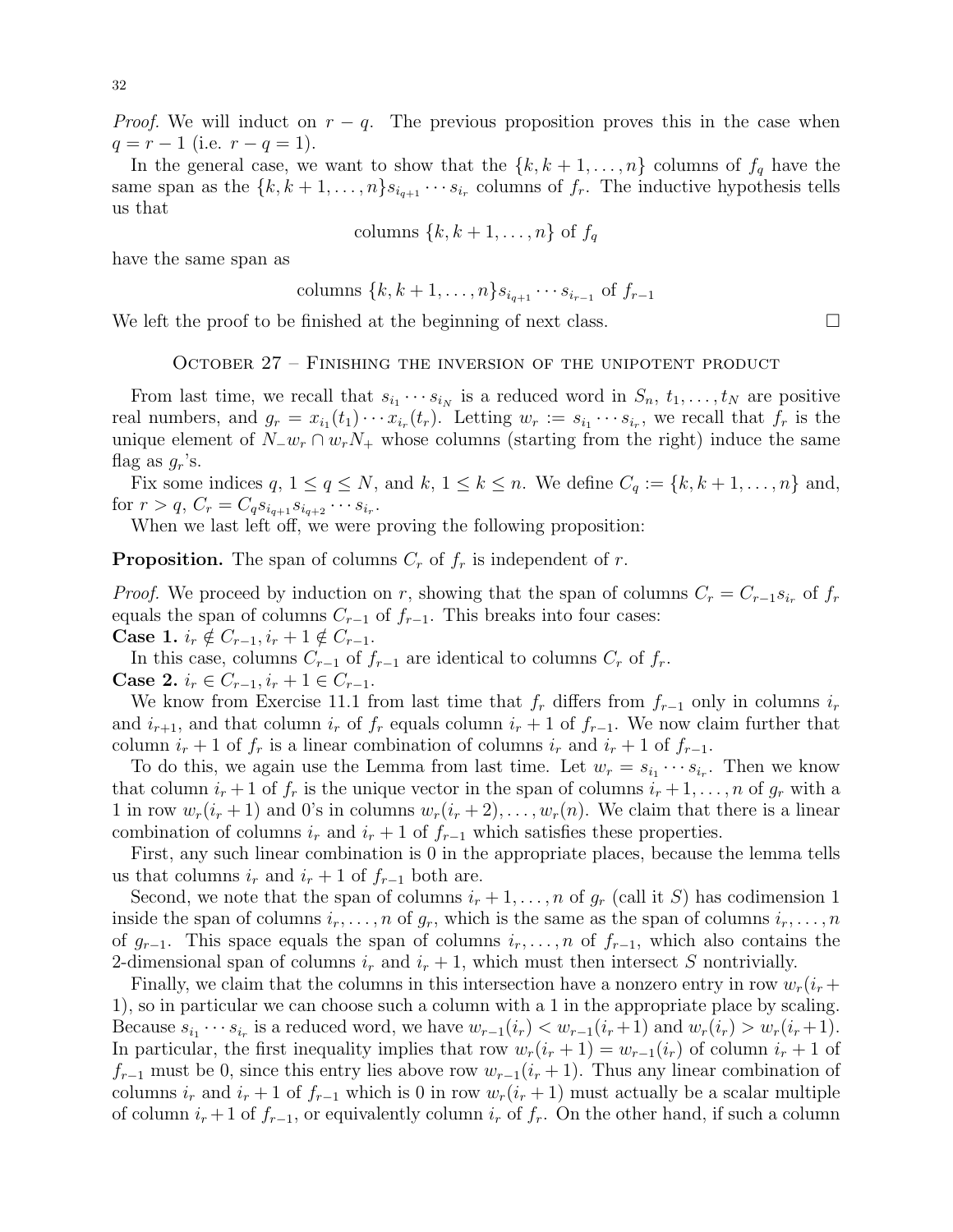belonged to the span of columns  $i_r + 1, \ldots, n$  of  $g_r$  (equivalently, of  $f_r$ ) it would imply that columns  $i_r, \ldots, n$  of  $f_r$  are linearly dependent, a contradiction.

Once we know that column  $i_r + 1$  of  $f_r$  is a linear combination of columns  $i_r$  and  $i_r + 1$  of  $f_{r-1}$ , we see that the span of columns  $C_r = C_{r-1}$  of  $f_r$  equals the span of columns  $C_{r-1}$  of  $f_{r-1}$ .

Case 3.  $i_r \notin C_{r-1}, i_r + 1 \in C_{r-1}$ .

In this case, columns  $C_{r-1}$  of  $f_{r-1}$  are again identical to columns  $C_r$  of  $f_r$ , by Exercise 11.1 from last time.

Case 4.  $i_r \in C_{r-1}, i_r + 1 \notin C_{r-1}$ .

This case is impossible. This can be illustrated with a wiring diagram for our permutation, such as the following one for  $s_1s_2s_1s_3s_2s_1$ .



Here we've marked in red the strands which keep track of the set  $C_r$  as we apply successive transpositions. Case 1 corresponded to two black strands crossing; Case 2, to two red strands crossing; and Case 3, to a red strand going up crossing a black strand going down. This case would correspond to a red strand going down crossing a black strand going up. However, because the red strands start out at the bottom, for this to happen those two strands would necessarily have previously crossed. This cannot happen because we took our word to be reduced.

This proposition is the final step we need to recover the original parameters  $t_i$ . We saw previously that we can recover these parameters as ratios of certain right-justified minors of the partial products  $g_q$ . These match the corresponding right-justified minors of  $f_q$ , because the columns of  $f_q$  and  $g_q$  starting from the right determine the same flag. But the proposition further shows that a right-justified minor of  $f_q$  can be computed as a minor of the complete product  $f_N$  using columns  $\{k, k+1, \ldots, n\} s_{i_{q+1}} s_{i_{q+2}} \cdots s_{i_n}$ .

Thus we now have maps

$$
\mathbb{R}_{>0}^N
$$
  
\n
$$
(N_+ \cap B_- w B_-)_{>0}
$$
  
\n
$$
\downarrow_{(t_1,\dots,t_N) \mapsto x_1(t_1) \cdots x_N(t_N)}
$$
  
\n
$$
\downarrow_{\text{unique representative}}
$$
  
\n
$$
\{M \in N_- w \cap wN_+ \mid \text{appropriate minors are positive}\}\atop{\downarrow_{\text{the map we just constructed}}}
$$
  
\n
$$
\mathbb{R}_{>0}^N
$$

whose composition is the identity.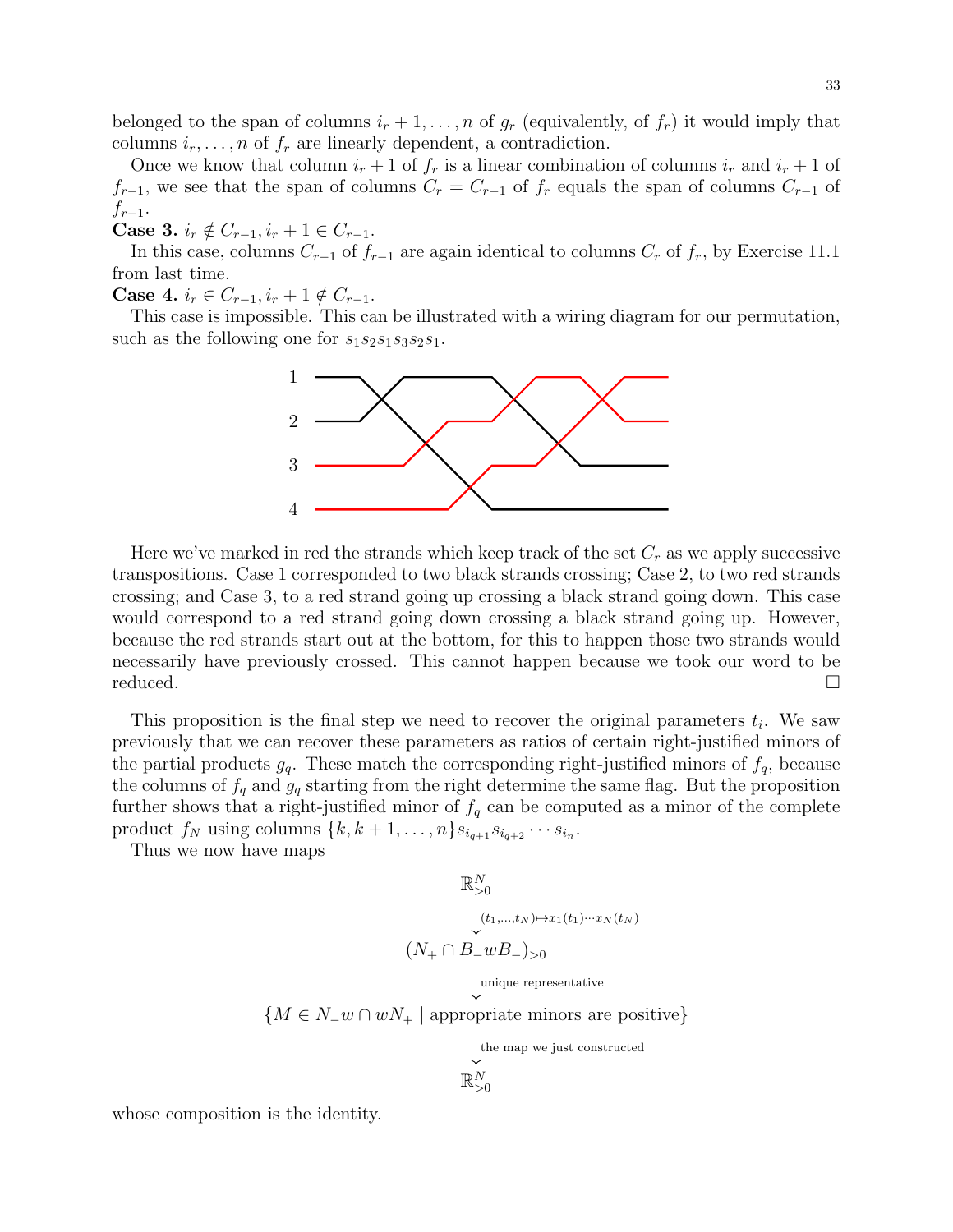34

Furthermore, we know from previous results that each of the terms here is given by an open subset of  $\mathbb{R}^N$ , thus an N-dimensional manifold, and the maps are given by rational functions. From this we conclude that each map is an isomorphism.

Finally, we note, as we did when we parametrized the totally positive unipotent matrices, that our inversion only required checking a certain subset of minors, so those minors give a positivity test. This again clues connections with cluster algebras.

Specifically, we're interested in terms of the form (top nonzero minor)/(bottom nonzero minor) for various subsets of the columns. In our representation as an element of  $N_{-}w \cap wN_{+}$  (the f matrix above), each of these top nonzero minors will be 1, so the coordinates we need to check for positivity (cluster variables) are reciprocals of bottom-justified minors. (There is  $a \pm 1$  which shows up here; we'll account for this on PSet 6.)

Looking ahead, we'll spend the rest of the course (before final presentations) considering two topics: general totally nonnegative matrices (rather than just unipotent ones) and Postnikov's totally nonnegative Grassmannian.

<span id="page-33-0"></span>OCTOBER 29 – CHEVALLEY GENERATORS IN 
$$
GL_n(\mathbb{R})
$$

We recall

$$
x_i(t) = I + te_{i,i+1}.
$$

We now will want to work in addition with a second set of Chevalley generators,

$$
y_i(t) = I + te_{i+1,i}.
$$

These satisfy all the expected commutivity relations. We've proven these results for  $x_i$ already, but we recall them here. Fix  $i < n, j \leq n$  with  $|i - j| \geq 2$ 

$$
x_i(\mathbb{R}_{>0})x_{i+1}(\mathbb{R}_{>0})x_i(\mathbb{R}_{>0}) = x_{i+1}(\mathbb{R}_{>0})x_i(\mathbb{R}_{>0})x_{i+1}(\mathbb{R}_{>0})
$$

$$
x_i(\mathbb{R}_{>0})x_j(\mathbb{R}_{>0}) = x_j(\mathbb{R}_{>0})x_i(\mathbb{R}_{>0})
$$

$$
x_i(\mathbb{R}_{>0})x_i(\mathbb{R}_{>0}) = x_i(\mathbb{R}_{>0})
$$

Taking the transpose of these gives the associated relations for  $y_i$ :

<span id="page-33-1"></span>
$$
y_i(\mathbb{R}_{>0})y_{i+1}(\mathbb{R}_{>0})y_i(\mathbb{R}_{>0}) = y_{i+1}(\mathbb{R}_{>0})y_i(\mathbb{R}_{>0})y_{i+1}(\mathbb{R}_{>0})
$$
  

$$
y_i(\mathbb{R}_{>0})y_j(\mathbb{R}_{>0}) = y_j(\mathbb{R}_{>0})y_i(\mathbb{R}_{>0})
$$
  

$$
y_i(\mathbb{R}_{>0})y_i(\mathbb{R}_{>0}) = y_i(\mathbb{R}_{>0})
$$

We also have the following when  $i \neq j$ :

(1) 
$$
x_i(\mathbb{R}_{>0})y_j(\mathbb{R}_{>0}) = y_j(\mathbb{R}_{>0})x_i(\mathbb{R}_{>0})
$$

This last follows from the matrix product  $(I + te_{i,i+1})(I + se_{j+1,j}) = I + te_{i,i+1} + se_{j+1,j}$ , where we've used that  $e_{i,i+1}e_{j+1,j} = 0$ . A similar computation for the other side gives the result.

We also introduce  $\delta_j(t) = I + (t-1)e_{j,j}$ , in other words, an identity matrix with a t on the jth diagonal entry instead of a 1. Since this is a diagonal matrix, we get the relations:

$$
\delta_i(\mathbb{R}_{>0})\delta_j(\mathbb{R}_{>0}) = \delta_j(\mathbb{R}_{>0})\delta_i(\mathbb{R}_{>0}) \n\delta_i(\mathbb{R}_{>0})x_j(\mathbb{R}_{>0}) = x_j(\mathbb{R}_{>0})\delta_i(\mathbb{R}_{>0}) \n\delta_i(\mathbb{R}_{>0})y_j(\mathbb{R}_{>0}) = y_j(\mathbb{R}_{>0})\delta_i(\mathbb{R}_{>0}) \n\delta_i(\mathbb{R}_{>0})\delta_i(\mathbb{R}_{>0}) = \delta_i(\mathbb{R}_{>0}).
$$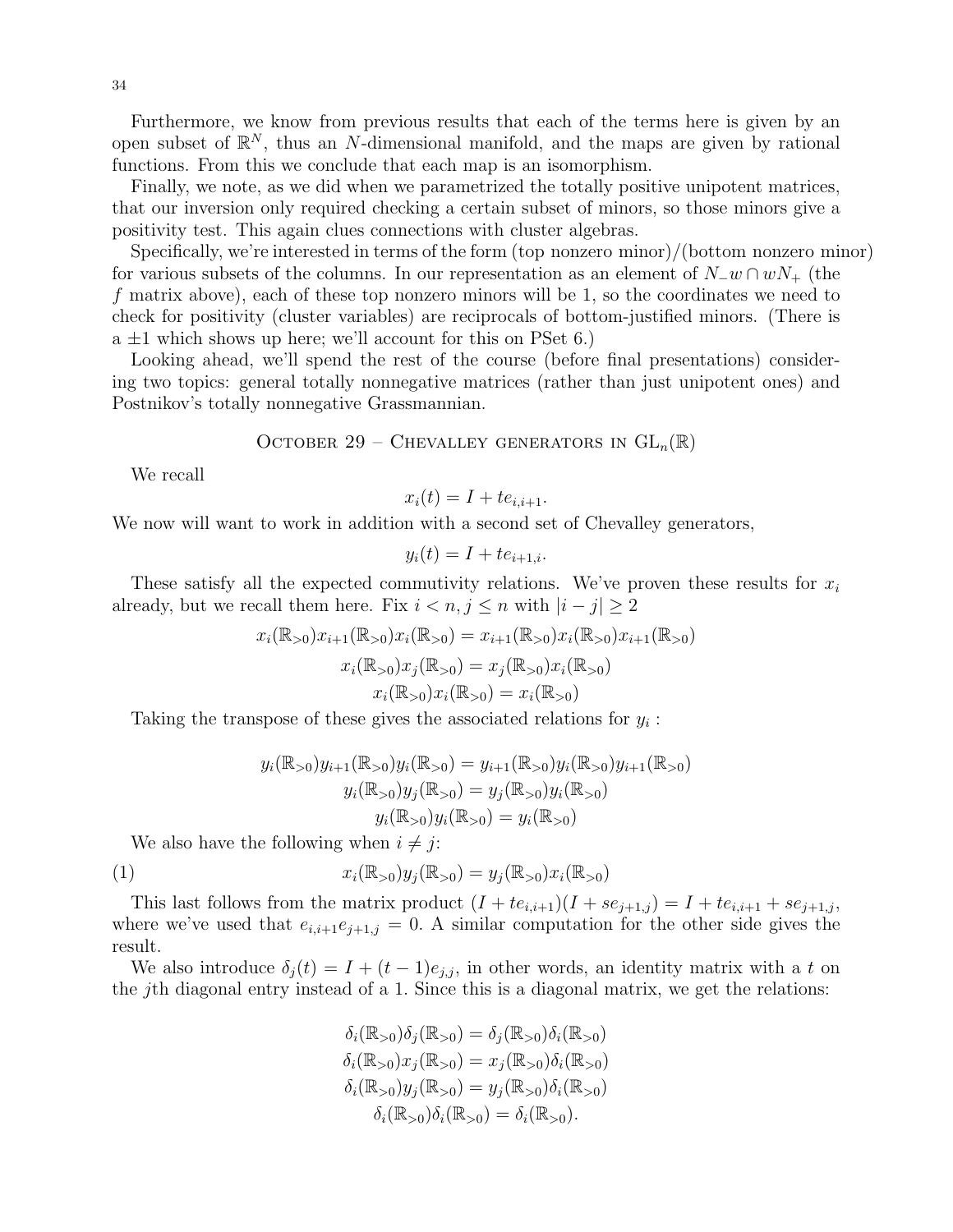We also have the following new relation, giving us commutativity in the presence of appropriate  $\delta$ 's.

<span id="page-34-1"></span>(2) 
$$
x_i(\mathbb{R}_{>0})y_i(\mathbb{R}_{>0})\delta_i(\mathbb{R}_{>0})\delta_{i+1}(\mathbb{R}_{>0}) = y_i(\mathbb{R}_{>0})x_i(\mathbb{R}_{>0})\delta_i(\mathbb{R}_{>0})\delta_{i+1}(\mathbb{R}_{>0})
$$

This last one is new enough to warrant proof. We note that all the changes are happening in the  $2 \times 2$  block containing the i and  $i + 1$ st diagonal entries. So we can check the identity there. Computing the product on both sides we find:

$$
\begin{pmatrix} a(1+tu) & bt \\ au & b \end{pmatrix} = \begin{pmatrix} a' & b't' \\ a'u' & b'(1+t'u') \end{pmatrix}
$$

where  $a, b, t, u$  and their primes are the inputs to the left and right hand sides respectively. Equating entries, we find that

$$
a' = a(1 + tu)
$$

$$
u' = \frac{u}{1 + tu}
$$

$$
t' = \frac{t}{1 - t(u/(1 + tu)} = \frac{t(1 + tu)}{1}
$$

$$
b' = \frac{b}{1 + t'u'}
$$

We note that since  $a, b, t, u$  are all positive,  $a', u', t'$  and hence b' are positive too. We can see the other direction for positivity must hold by taking the transpose and using commutivity of the  $\delta_i$ .

With all of these relations in mind, we can finally identify  $4$  the positive contents of a *double bruhat cell.* Let  $u, v$  be permutations with reduced words  $s_{i_1} s_{i_2} s_{i_3} \cdots s_{i_{\ell(u)}}$  and  $s_{j_1}s_{j_2}s_{j_3}\cdots s_{j_{\ell(v)}}$  respectively. We define  $M^{u,v}$  as

$$
M^{u,v} := \Big( \prod_{k=1}^{\ell(u)} x_{i_k}(\mathbb{R}_{>0}) \Big) \Big( \prod_{k=1}^{\ell(v)} y_{j_k}(\mathbb{R}_{>0}) \Big) \prod_{k=1}^n \delta_k(\mathbb{R}_{>0})
$$

Thanks to our commutivity relations, we know that we can rearrange this product a great deal.

**Proposition.**  $M^{u,v}$  contains any product of  $x_i(\mathbb{R}_{>0}), y_i(\mathbb{R}_{>0}), \delta_k(\mathbb{R}_{>0})$ , provided we have at least one  $\delta_k$  term for every k, and that if  $i_1, \ldots, i_N$  and  $j_1, \ldots, j_M$  are the sequences of subscripts of  $x_i$  and  $y_j$  respectively, then  $u = e_{i_1} * e_{i_2} * \cdots * e_{i_N}$  and  $v = e_{j_1} * e_{j_2} * \cdots * e_{j_M}$ in the 0-Hecke Monoid.

The proof is really nice, we can arrange this product into the form we used to define M by commuting the  $\delta_k$ 's around and swapping all the  $x_i$ 's to the left of any  $y_j$ , using the identities [1](#page-33-1) and [2.](#page-34-1)

We then observe

# Proposition.

$$
M^{u,v} \subset B_- u B_- \cap B_+ v B_+
$$

<span id="page-34-0"></span><sup>4</sup>Though not prove, yet. This is the eventual goal. If you are feeling impatient, see "Double Bruhat Cells and Total Positivity" by Fomin and Zelevinsky. JAMS vol 12, 1999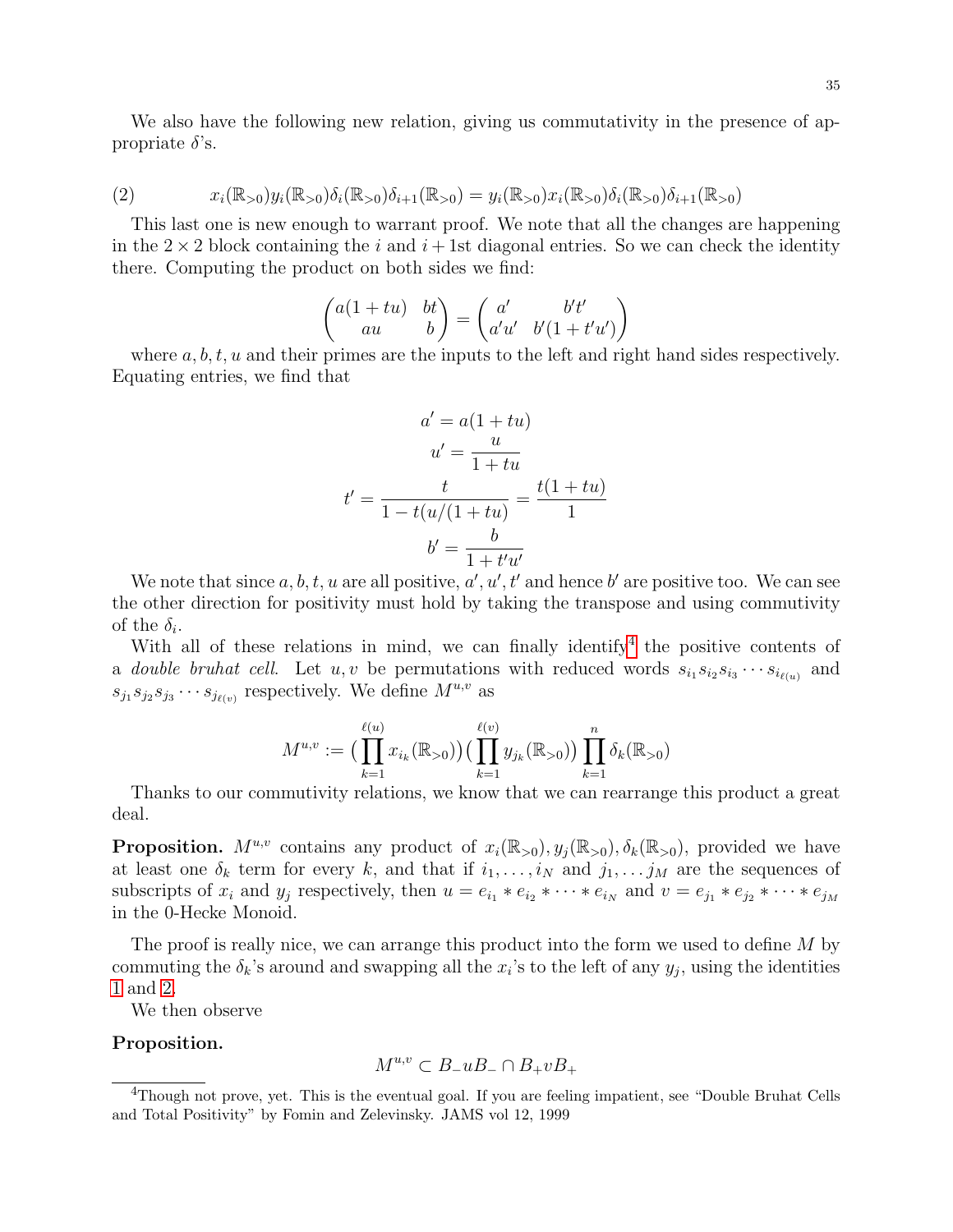Which follows from the same proof as the previous. We will argue containment in  $B_-\mu B_-\,$ , the other case is just the transpose. Rearrange the product of any element in  $M^{u,v}$  so that all the  $x_i$  terms appear first. We know from our unipotent work that the product of the  $x_i$ terms is in  $B_1 u B_2$ , and it's easy to see that the product of the  $y_j$ 's and  $\delta_k$ s are contained in B<sub>−</sub>. Hence the product is in  $B_$ uB<sub>−</sub>.

Going forward, we will introduce the LDU factorization of matricies in general (Those with a computational background may already be familiar).

Our worksheet concluded with a fun problem, which we restate here:

**Exercise.** Show that there is a continuous (or better, polynomial) function  $g : \mathbb{R}_{\geq 0} \to$  $GL_n(\mathbb{R})$  such that  $g(t)$  is totally postitive for  $t > 0$  and  $g(0) = Id_n$ .

*Proof sketch.* Choose a reduced word  $s_{i_1} s_{i_2} \cdots s_{i_N}$  for the longest element of  $S_n$ , and put

$$
g(t) = x_{i_1}(t)x_{i_2}(t)\cdots x_{i_N}(t)y_{i_1}(t)y_{i_2}(t)\cdots y_{i_N}(t).
$$

For  $t = 0$ , this is the identity. As a product of totally nonnegative matrices, it is totally nonnegative and, since we used the longest word in  $S_n$ , it is in fact totally positive.  $\Box$ 

# <span id="page-35-0"></span>November 5 – LDU decomposition, double Bruhat cells, and total POSITIVITY FOR  $GL_n(\mathbb{R})$

Let  $X \in GL_n$ . We define an LDU factorization of X to be an expression of X as a product  $X = LDU$  with  $L \in N_-, D$  diagonal and invertible and  $U \in N_+.$ 

**Exercise** (13.1). If X has an LDU factorization, then  $\Delta_{[k]}^{[k]}(X) \neq 0$  for all  $1 \leq k \leq n$ .

Proof. Using Cauchy-Binet, we compute

$$
\Delta_{[k]}^{[k]}(LDU) = \sum_{J} \Delta_{J}^{[k]}(L) \Delta_{[k]}^{J}(DU)
$$
  
\n
$$
= \Delta_{[k]}^{[k]}(L) \Delta_{[k]}^{[k]}(DU)
$$
  
\n
$$
= \Delta_{[k]}^{[k]}(L) \sum_{J} \Delta_{J}^{[k]}(D) \Delta_{[k]}^{J}(U)
$$
  
\n
$$
= \Delta_{[k]}^{[k]}(L) \Delta_{[k]}^{[k]}(D) \Delta_{[k]}^{[k]}(U)
$$
  
\n
$$
= \Delta_{[k]}^{[k]}(D)
$$

where we are using that  $\Delta_{[k]}^{[k]}(L) = \Delta_{[k]}^{[k]}(U) = 1$  because the are lower/upper triangular matrices with 1's on the diagonal. So since  $D \in GL_n$ ,  $\Delta_{[k]}^{[k]}(X) \neq 0$ .

**Exercise** (13.2). If X is an  $n \times n$  matrix and  $\Delta_{[k]}^{[k]}(X) \neq 0$  for all  $1 \leq k \leq n$ , then X has an LDU decomposition.

*Proof.* Since each  $\Delta_{[k]}^{[k]}(X) \neq 0$ , this means each upper left  $k \times k$  submatrix of X has rank k. So the upper left  $i \times j$  submatrix has rank min $(i, j)$ , and using the Bruhat decomposition we have  $X \in B_+B_+$ .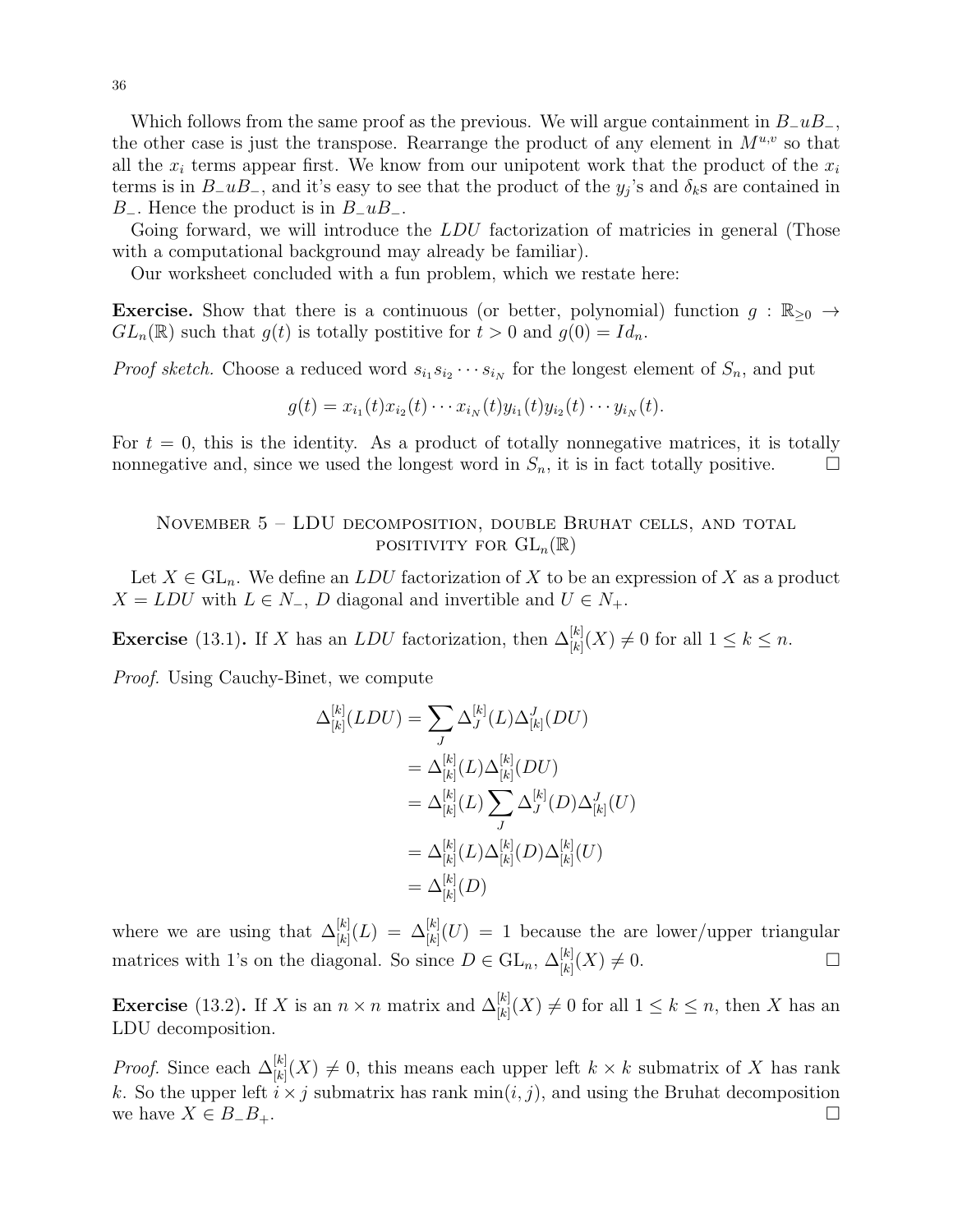**Exercise** (13.3). If our decomposition is  $X = LDU$ , then

$$
L_{ij} = \frac{\Delta_{[j]}^{[j-1]\cup\{i\}}(X)}{\Delta_{[j]}^{[j]}(X)}
$$
 for  $i > j$ , 
$$
U_{ij} = \frac{\Delta_{[i-1]\cup\{j\}}^{[i]}(X)}{\Delta_{[i]}^{[i]}(X)}
$$
 for  $i < j$   

$$
D_{jj} = \frac{\Delta_{[j-1]}^{[j]}(X)}{\Delta_{[j-1]}^{[j-1]}(X)}
$$

*Proof.* From our work in Exercise 13.1,  $\Delta_{[k]}^{[k]}(X) = \Delta_{[k]}^{[k]}(D) = D_{11} \cdots D_{kk}$ . For the entries of U, use Cauchy-Binet to compute

$$
\Delta_{[i-1]\cup\{j\}}^{[i]}(X) = \Delta_{[i]}^{[i]}(L)\Delta_{[i-1]\cup\{j\}}^{[i]}(DU)
$$
  
= 
$$
\sum_{J} \Delta_{J}^{[i]}(D)\Delta_{[i-1]\cup\{j\}}^{J}(U)
$$
  
= 
$$
\Delta_{[i]}^{[i]}(D)\Delta_{[i-1]\cup\{j\}}^{[i]}(U).
$$

Since  $U \in N_+$ , taking rows in [i] and columns in  $[i-1] \cup \{j\}$  gives an upper triangular matrix, whose diagonal entries are 1's and then  $U_{ij}$ . Thus  $\Delta_{[i-1] \cup \{j\}}^{[i]}(X) = \Delta_{[i]}^{[i]}(X)U_{ij}$ .

For the entries of L, just take the transpose of everything in the argument for  $U$ .

Now we would like to prove the following theorem:

**Theorem.** Suppose X is a totally nonnegative matrix in  $GL_n$ . Then X has an LDU factorization composed of TNN matrices.

Our first goal is to show that there is an LDU factorization at all, so we want to show that  $\Delta_{[k]}^{[k]}(X) \neq 0$ . Since  $X \in GL_n$ , we have  $\Delta_{[n]}^{[n]}(X) \neq 0$ . Now we proceed by contradiction, and suppose there is some index m such that  $\Delta_{[m-1]}^{[m-1]}(X) = 0$  but  $\Delta_{[m]}^{[m]}(X) \neq 0$ .

**Exercise** (14.1 & 14.2). The upper left  $m \times (m-1)$  and  $(m-1) \times m$  submatrices of X are rank  $m-1$ , and there exists some p, q such that  $\Delta_{[m-1]}^{[m]\setminus p}(X) \neq 0$  and  $\Delta_{[m]\setminus q}^{[m]}(X) \neq 0$ .

Proof. For the second part, note that if we expand along the last column, we get

$$
\Delta_{[m]}^{[m]}(X) = \sum_{i=1}^{m} (-1)^{i+m} X_{im} \Delta_{[m-1]}^{[m] \setminus i}(X) = \sum_{i=1}^{m-1} (-1)^{i+m} X_{im} \Delta_{[m-1]}^{[m] \setminus i}(X)
$$

since  $\Delta_{[m-1]}^{[m-1]}(X) = 0$ . Since the sum is non-zero, there's a non-zero minor of our desired form  $\Delta_{[m-1]}^{[m]\setminus p}(X)$ . This means we have  $m-1$  linearly independent rows in the  $m \times (m-1)$  upper left submatrix of  $X$ , which gives our rank result.

To get the result for  $\Delta_{[m]\setminus q}^{[m-1]}(X)$  and the  $(m-1)\times m$  upper left submatrix, do the same thing but expand along rows.

Exercise (14.3). Arrive at the contradiction using this identity from PSet 3:

$$
\Delta_{[m]}^{[m]}(X)\Delta_{[m-1]\setminus q}^{[m-1]\setminus p}(X) = \Delta_{[m-1]}^{[m-1]}(X)\Delta_{[m]\setminus q}^{[m]\setminus p}(X) - \Delta_{[m-1]}^{[m]\setminus p}(X)\Delta_{[m]\setminus q}^{[m-1]}(X)
$$

*Proof.* The left hand side is positive because  $X$  is totally non-negative. The first term on the right hand side is zero because  $\Delta_{[m-1]}^{[m-1]}(X) = 0$  by assumption. Including the negative sign,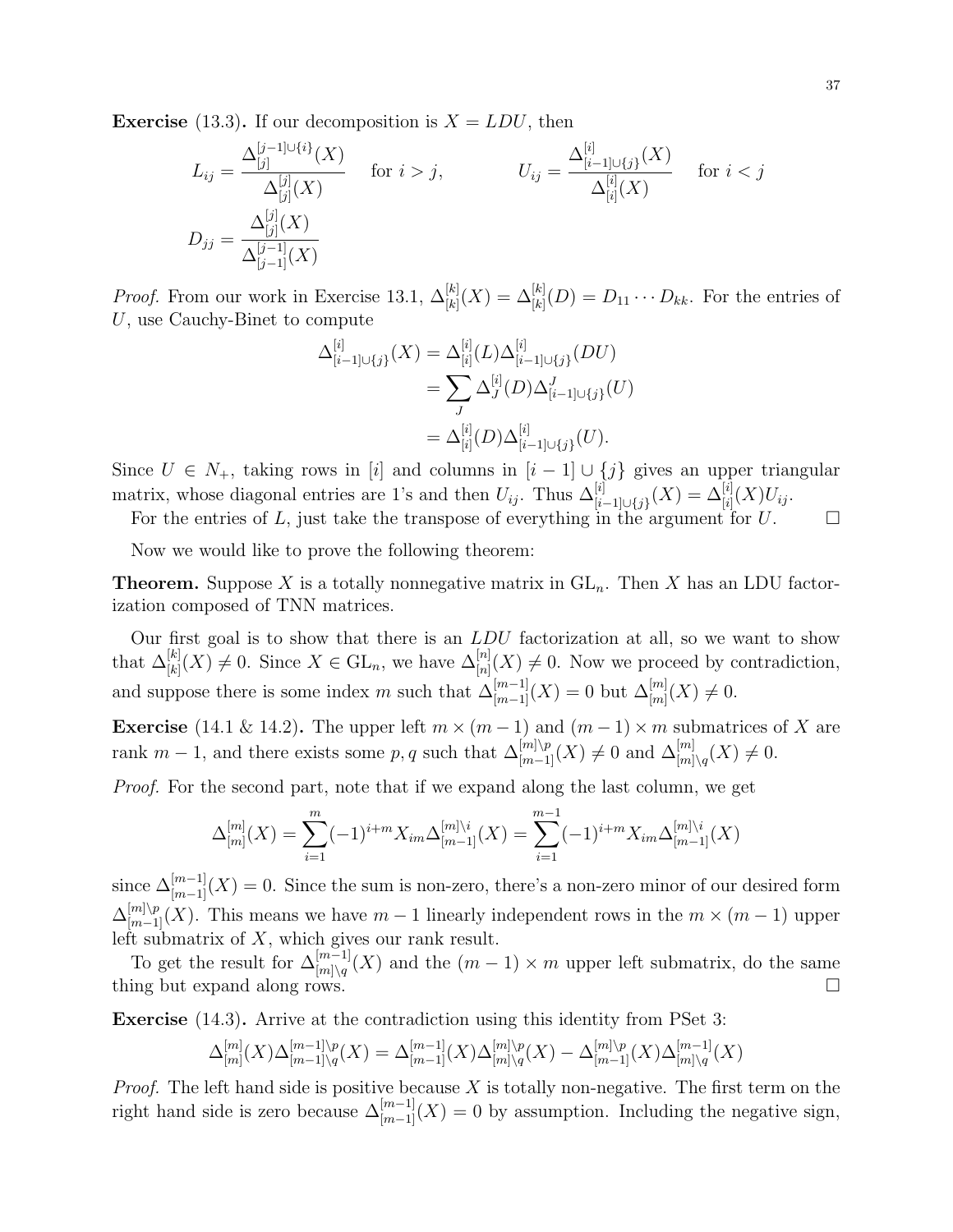the second term is negative because by 14.2 both  $\Delta_{[m-1]}^{[m]\setminus p}(X)$  and  $\Delta_{[m]\setminus q}^{[m-1]}(X)$  are non-zero, and because X is TNN they are in fact both positive. This gives our desired contradiction.  $\square$ 

So now we know that  $\Delta_{[k]}^{[k]}(X) \neq 0$  for all k, and thus by Exercise 13.2 X has an LDU decomposition,  $X = LDU$ .

**Exercise** (14.4). The diagonal matrix  $D$  is totally non-negative since by Exercise 13.3, the diagonal entries are just ratios of minors of X.

**Exercise** (14.5). Suppose X is totally positive. Then the left justified minors of L and the top justified minors of U are both totally positive.

Proof. Multiplication by D only scales the minors by positive amounts. Right multiplication by U is rightwards column operations, and thus doesn't affect the left justified minors. Similarly, left multiplication by  $L$  is downwards row operations, and thus doesn't affect top justified minors.

We know that the left justified minors of a lower triangular matrix, or the top justified minors of an upper triangular matrix form positivity tests, so this shows that  $L$  and  $U$  are totally positive (in the sense for lower/upper triangular matrices) if  $X$  is totally positive.

Now we need to deal with the case that  $X$  is just totally nonnegative, but perhaps not totally positive. REcall from last class that there exists a continuous (polynomial) function  $g: \mathbb{R}_{\geq 0} \to \mathrm{GL}_n(\mathbb{R})$  such that  $g(t)$  is totally positive for  $t > 0$  and  $g(0) = \mathrm{Id}_n$ . Let  $X \in \mathrm{GL}_n$ be TNN.

**Exercise** (14.6). Show  $g(t)Xg(t)$  is totally positive for  $t > 0$ .

Proof. Use Cauchy-Binet yet again and see

$$
\Delta_J^I(g(t)Xg(t)) = \sum_{L_1,L_2} \Delta_{L_1}^I(g(t)) \Delta_{L_2}^{L_1}(X) \Delta_J^{L_2}(g(t)).
$$

The outer factors  $\Delta_{L_1}^I(g(t))$  and  $\Delta_J^{L_2}(g(t))$  are each positive, and the inner factor is nonnegative, so it is a sum of nonnegative terms. If  $L_1 = L_2 = [k]$ , then the inner factor is in fact positive, so there is at least one positive term, and so the whole sum is positive.

We can now finally do Exercise 14.7 which is to finish the proof of the theorem: Let  $X \in GL_n$  be TNN. From a previous worksheet, we know that  $Y \mapsto (L, D, U)$  is a continuous map. If we precompose with the map  $t \mapsto g(t)Xg(t)$ , we get a continuous map

$$
t \mapsto g(t)Xg(t) \mapsto (L(t), D(t), U(t)).
$$

In particular, both  $L(t)$  and  $U(t)$  are continuous functions of T, and are TP for  $t > 0$ . Thus they stay TNN if we take  $\lim_{t\to 0}$ , and we get  $L(0) = L$  and  $U(0) = 0$  from our decomposition of X. Combined with Exercise 14.4, this completes the proof of the theorem that TNN invertible matrices have TNN LDU decompositions.

Someone brought up a question of whether we really needed to take  $g(t)Xg(t)$ . Could we get away with just doing something like  $q(t)X$ ? In fact we could! Since X is invertible, it has enough non-zero minors that a similar argument would work, but we would have to work harder to show that.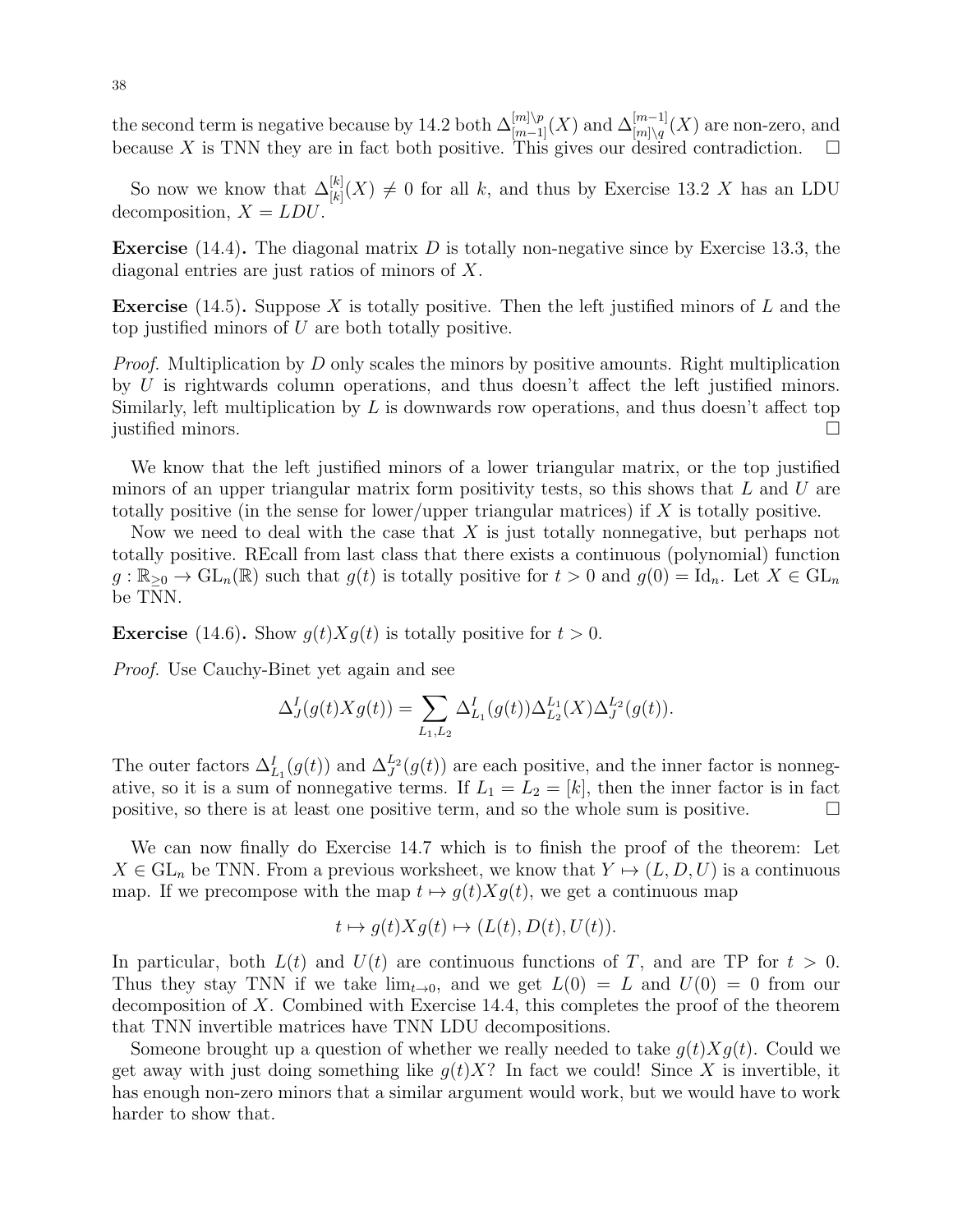Now that we know we can factor into TNN things, we want to see how this interacts with our Bruhat decomposition. If we just intersect two Bruhat decompositions of  $GL_n$ , we get the **double Bruhat cell** decomposition

$$
GL_n = \bigsqcup_{u,v} (B_+ u B_+ \cap B_- v B_-).
$$

**Exercise** (15.1). If  $X \in B_+ u B_+ \cap B_- v B_-$ , then  $L \in B_+ u B_+ \cap N_-$  and  $U \in B_- v B_- \cap N_+$ .

*Proof.* By assumption,  $L \in N_-$  and  $U \in N_+$ . Since D scales and U does rightwards column operations, X has the same left justified ranks as L, which means it's in the same  $B_+uB_+$ coset as  $X$ . Similarly,  $L$  does downwards row operations, so  $X$  has the same top justified ranks as U, which means it's in the same  $B_{\perp}vB_{\perp}$  coset.  $\square$ 

**Exercise** (15.2). Show  $(L, D, U) \rightarrow LDU$  is a diffeomorphism

$$
(B_+ u B_+ \cap N_-)_{\geq 0} \times \mathbb{R}_{>0}^n \times (B_- v B_- \cap N_+)_{\geq 0} \to (B_+ u B_+ \cap B_- v B_-)_{\geq 0}
$$

where the subscript  $\geq 0$  means "TNN".

*Proof.* From Worksheet 13, we know the map  $N = \times T \times N_+ \to \{\text{matrices with } \Delta_{[k]}^{[k]}(X) \neq 0\}$  is a diffeomorphism, where T is the torus, i.e. the set of diagonal matrices. From Worksheet 14, we know this restricts to a diffeomorphism  $(N_-)_{\geq 0} \times T_{\geq 0} \times (N_+)_{\geq 0} \to (\text{GL}_n)_{\geq 0}$ . Finally, Exercise 15.1 shows that restricting to the double Bruhat cell on the right gives our desired restriction on the left, and so we have our diffeomorphism.

Now consider any product where each term is of the form  $x_i(\mathbb{R}_{>0}), y_i(\mathbb{R}_{>0}), \delta_k(\mathbb{R}_{>0})$  and where each of  $\delta_1(\mathbb{R}_{>0}, \ldots, \delta_n(\mathbb{R}_{>0})$  appears exactly once. Let  $i_1, \ldots, i_M$  be the sequence of subscripts of the  $x_i$  factors and let  $j_1, \ldots, j_N$  be the sequence of subscripts of the  $y_j$  factors. Suppose that  $s_{i_1} s_{i_2} \cdots s_{i_M}$  is a reduced word for u and that  $s_{j_1} \cdots s_{j_N}$  is a reduced word for  $\overline{v}$ .

**Exercise** (15.3). Show that the product gives a diffeomorphism  $\mathbb{R}_{>0}^{\ell(u)+\ell(v)+n} \to (B_+uB_+ \cup$  $B_{-}vB_{-}\rangle_{\geq 0}.$ 

*Proof.* From previous work, we know that the  $x_i$ 's parametrize  $B_+ u B_+ \cap N_-$  correctly so that we get a map  $(B_+uB_+\cap N_-)$  to  $\mathbb{R}_{\geq 0}^M$ . Similarly the  $y_j$ 's parametrize  $B_-vB_-\cap N_+$  correctly so that we get a map  $(B_{-}vB_{-} \cap N_{+})$  to  $\mathbb{R}_{>0}^{N}$ . Combining this with our result above, we get maps

$$
B_+ u B_+ \cap B_- v B_- \xrightarrow{\cong} (B_+ u B_+ \cap N_-) \times T \times (B_- v B_- \cap N_+) \xrightarrow{\cong} \mathbb{R}_{>0}^M \times \mathbb{R}_{>0}^n \times \mathbb{R}_{>0}^N
$$

which give our desired result.

#### <span id="page-38-0"></span>November 10 – Kasteleyn labelings

Over the next few lectures, we will begin to discuss totally non-negative (tnn) points of the Grassmannian. A point  $p \in G(k, n) \subseteq \mathbb{P}^{n \choose k}$ , considered in the Plücker embedding, is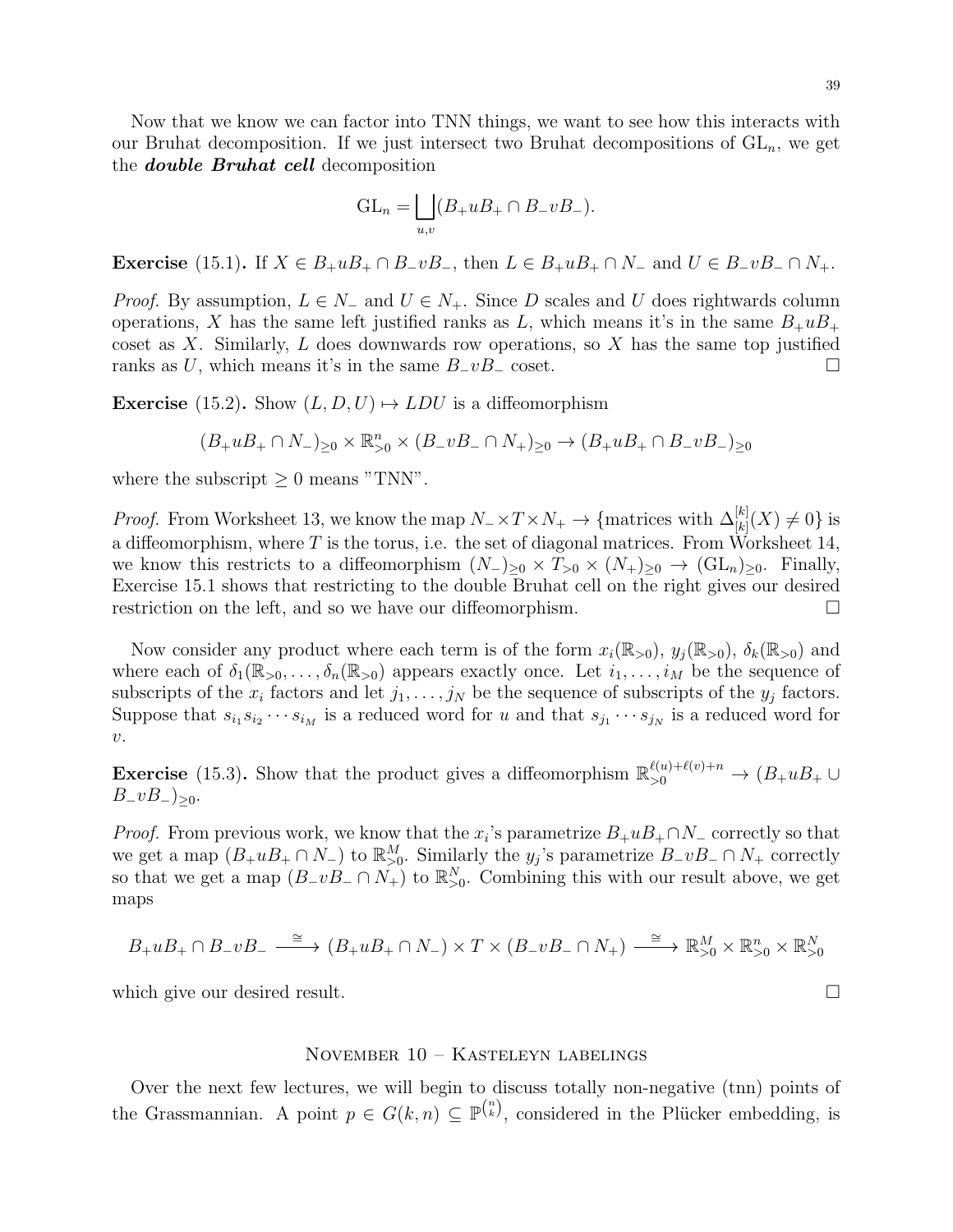totally non-negative if all of its non-zero coordinates have the same sign. One question we might ask is:

Question: How do we find the points of the Grassmannian?

One way to find the points of  $G(k, n)$  is to start with a the  $n \times n$  matrix M (which we can obtain from graphs via the Gessel-Lindström-Viennot lemma) and take the point in the Grassmannian corresponding to the first k rows of M. Another way to obtain the points is through dimer covers of a bipartite graph, which we explored today.

**Definition.** Let G be a bipartite graph. A **dimer cover** of G is a collection of edges that covers each vertex exactly once.

**Example.** Let  $G$  be the 4-cycle bipartite graph (drawn below); the two possible dimer covers are drawn on the right.



FIGURE 9. A bipartite graph  $G$  and its two dimer covers.

Kasteleyen was interested in finding a generating function for dimer covers of a bipartite graph. A generating function can be obtained by weighting each edge of  $G$  and weighting a dimer cover M by the product of weights of its edges. Returning to our example above:

Example. Let G be the 4-cycle bipartite graph (drawn below); the two possible dimer covers are drawn on the right.



FIGURE 10. A bipartite graph  $G$  and its two dimer covers.

Kasteleyn noticed that this generating function is almost the determinant of the adjacency matrix (that is, the matrix with columns indexed by white vertices, rows indexed by black vertices and entry  $(i, j)$  having the weight of the edge from white vertex i to black vertex j). In our example, the adjacency matrix is

$$
\begin{bmatrix} w & x \\ z & y \end{bmatrix}
$$

and it has determinant  $wy - xz$ , which is very close to  $wy + xz$ .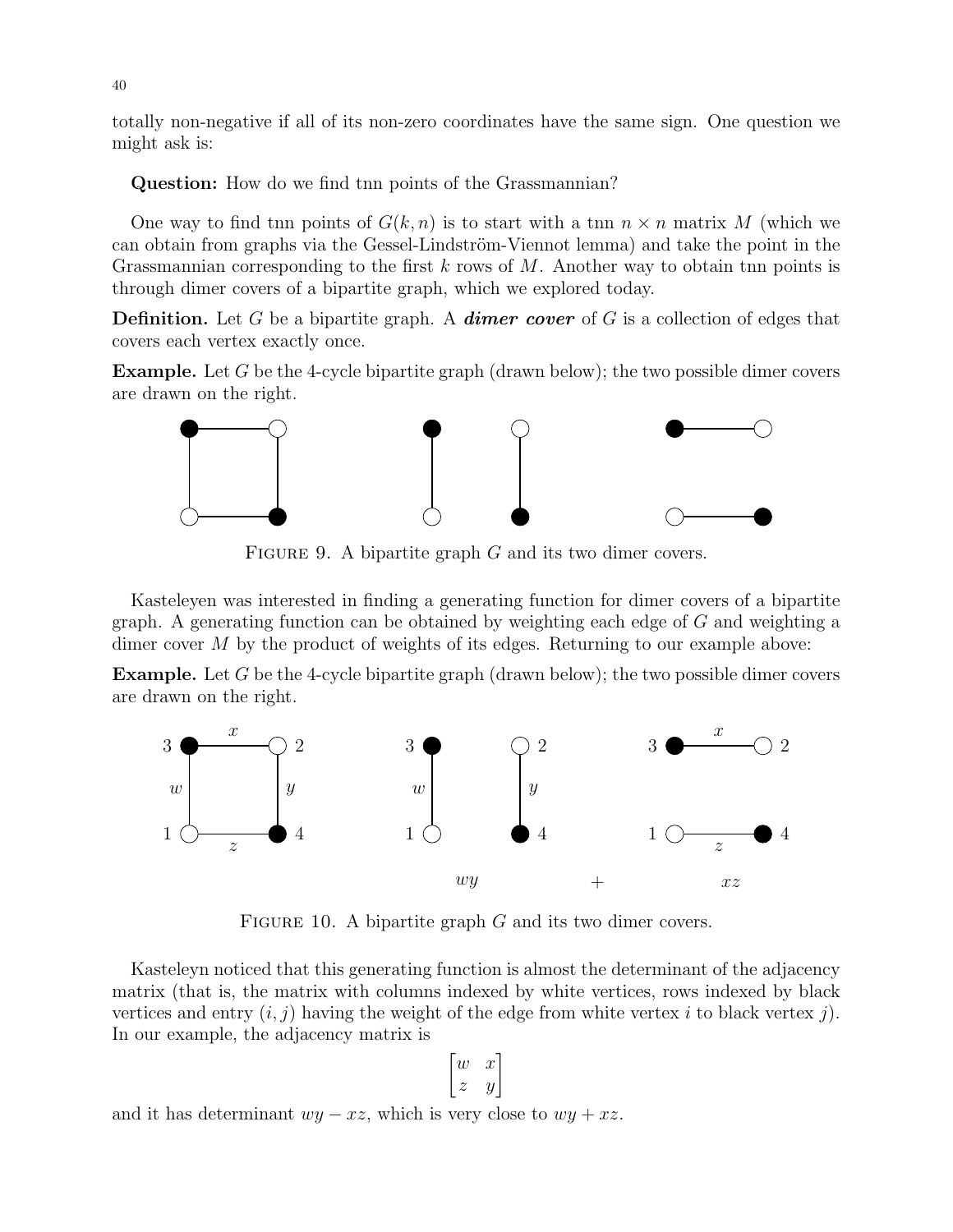**Definition.** A **Kasteleyen labelling** for a bipartite graph G assigns weight  $\kappa(e)$  to each edge, with the condition that

$$
(-1)^k \kappa(e_1) \kappa(e_3) \cdots \kappa(e_{2k-1}) = \kappa(e_2) \kappa(e_4) \cdots \kappa(e_{2k})
$$

whenever  $e_1, e_2, \ldots, e_{2k-1}, e_{2k}$  are the (ordered) edges of a cycle C in G and  $G\setminus C$  is matchable (contains a matching).

The next proposition proves that the cycle condition on weights given in the definition guarantees that the weighted edges will give the determinant the right signs

**Proposition** (Exercise 16.1). Let  $\kappa$  be a Kasteleyen labeling of G. Let  $A^{\kappa}$  be the matrix formed by replacing  $x(e)$  by  $\kappa(e)x(e)$  in A. Show that

$$
\det A^{\kappa} = c \sum_{M} x(M)
$$

for some scalar c.

*Proof.* Fix a dimer cover  $M_0$  on G; we will show that with a Kasteleyen labelling, all base dimer covers have the same sign and coefficient as  $M_0$ . Thinking of the determinant of the adjacency matrix as a sum over  $\sigma \in S_n$ , we can relabel the vertices of G so that  $x(M)$ corresponds to the identity permutation.

Key Observation: The (multi-graph) union of two matchings is a union of doubled edges and cycles. This is clear because in each matching, each vertex has one edge, so in the union each vertex has two edges. The only way this can happen is when the vertex lies on a cycle or at the end of a doubled edge.

Moreover, if C is a cycle in  $M \cup M_0$ , then the edges of  $M_0$  not in C give a matching on the complement of C. Therefore, the complement of C is matchable, so the weights of its edges satisfy the cycle condition in the definition of Kasteleyen labeling.

Therefore, we reduce to swapping one cycle between  $M, M_0$  at a time. For simplicty, we reduce to the case where  $M_0 \cup M = G$  is a cycle of length 2k (with odd edges in  $M_0$  and even edges in  $M$ ). Note that since we labeled the vertices so that  $M_0$  would correspond to the identity permutation, the edges of  $M_0$  connect white vertex i to black vertex i and the edges of M connect white vertex i to black vertex  $i-1 \pmod{k}$ .

After collapsing the edges of  $M_0$ , we can read off the permutation corresponding to M. It is a cycle of length k, so the sign on  $x(M)$  in the determinant is  $(-1)^{k-1}$ . Now in det  $A^k$ ,  $x(M)$  gets the coefficient

$$
sgn(\sigma)(-1)^{k-1}\kappa(e_2)\cdots\kappa(e_{2k})=\kappa(e_1)\kappa(e_3)\cdots\kappa(e_{2k-1})
$$

since sgn( $\sigma$ ) =  $(-1)^{k-1}$  and because of the cycle condition. This is the coefficient (with the same sign) of  $x(M)$  in det  $A^k$ . .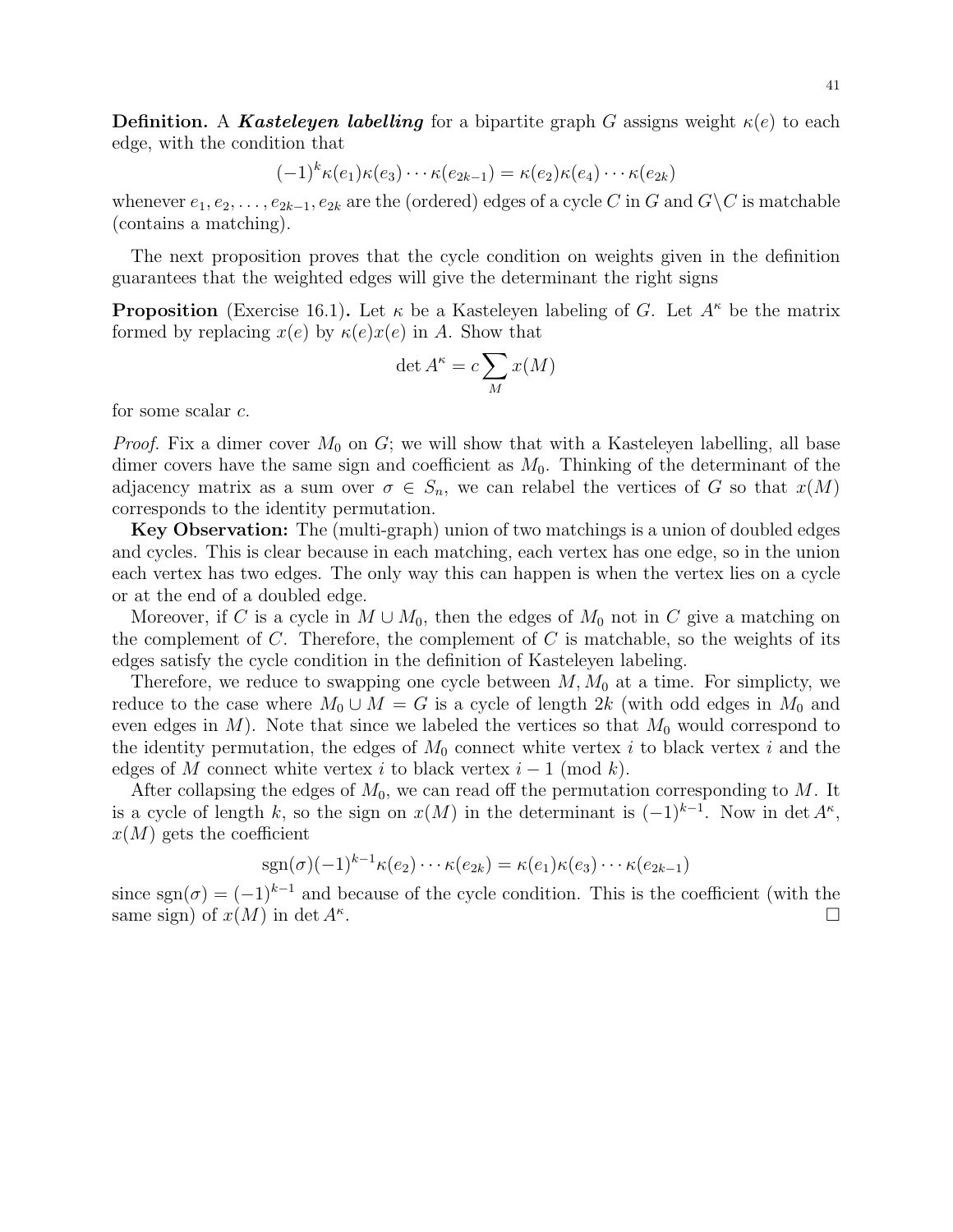Example (Exercise 16.2, 16.3). Find a Kasteleyen labelling for the graph below and find a cycle C in G so that  $G \setminus C$  is not matchable. Does this cycle satisfy the cycle condition for Kasteleyen labellings?



We can make an educated guess for the labelling: and one can check that this labelling



Figure 11. A Kasteleyen labelling.

is indeed a Kasteleyen labelling. The complement of the circuit highlighted below is not matchable because the white vertex left in the middle cannot be matched.



FIGURE 12. A circuit whose complement is **not** matchable.

Starting from the leftmost bottom edge and going counter-clockwise, the odd edges have product  $(1)(-1)(1)(1) = -1$  and the even edges have product  $(1)(1)(1)(-1) = -1$ . But the length of the cycle is 8, so  $(-1)^{8-1} = -1$  and the even and odd edges should produce opposite signs. Therefore, the circuit condition does not always hold when  $G \setminus C$  is not matchable.

**Remark.** We will prove next class that when  $G$  is planar it is enough to check the cycle condition on faces of G.

# <span id="page-41-0"></span>November 12 – Kasteleyn labellings continued

We continue from where we left off last time, discussing Kasteleyn labellings of bipartite graphs.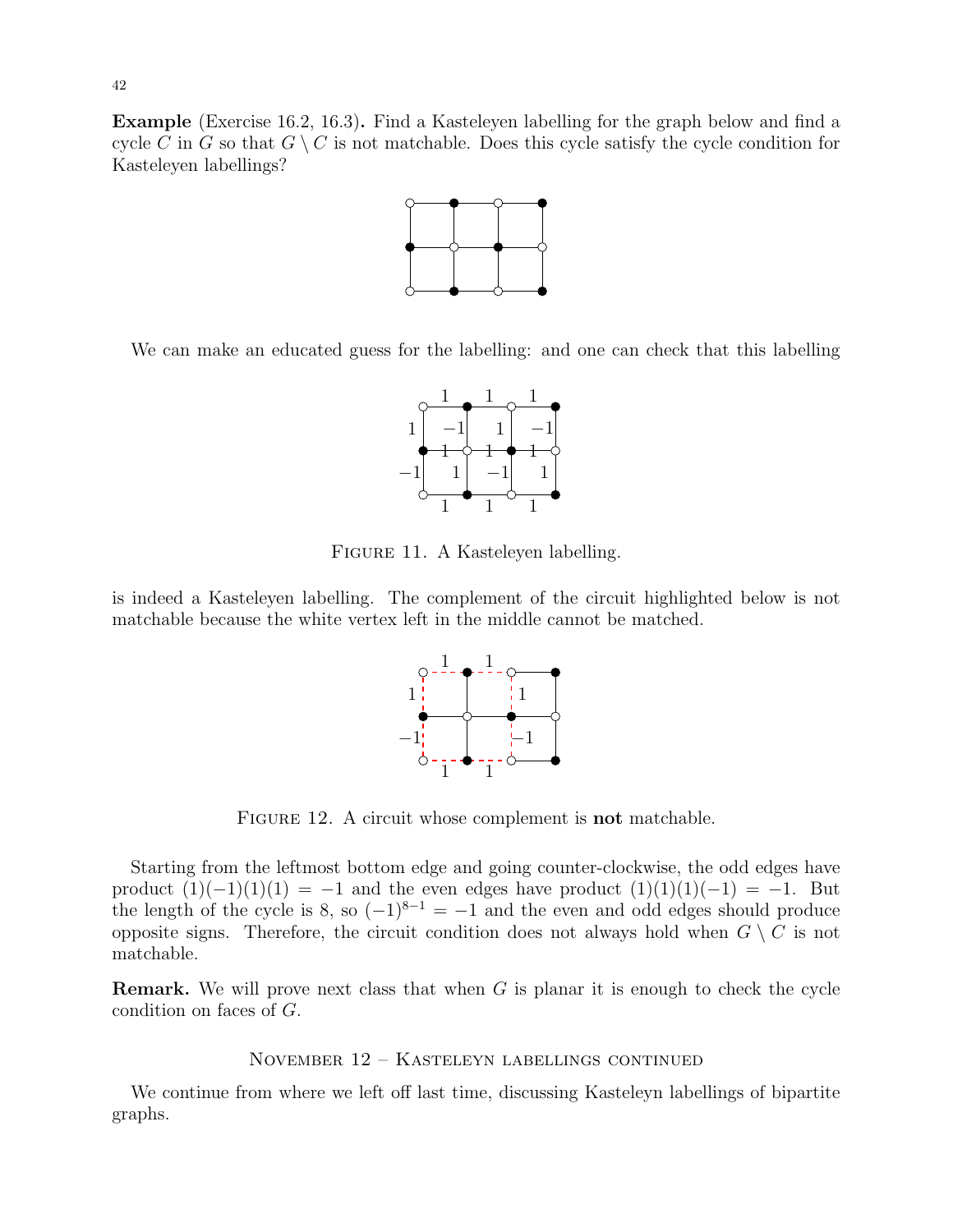**Exercise** (16.4). Let G be a planar graph where every interior face is a disk and let  $\kappa$  be a function from the edges of  $G$  to  $\mathbb{C}^{\times}$ . Suppose that condition

<span id="page-42-0"></span>(\*) 
$$
(-1)^{k-1}\kappa(e_1)\kappa(e_3)\cdots\kappa(e_{2k-1}) = \kappa(e_2)\kappa(e_4)\cdots\kappa(e_{2k})
$$

holds whenever  $e_1, e_2, \ldots, e_{2k-1}, e_{k2}$  is the boundary of a face of G. Show that this is a Kasteleyn labelling.

*Proof.* Suppose cycle  $C = e_1, \ldots, e_{2k}$  is such that its complement admits a matching. Since this means that both any vertices inside of C and any vertices outside of C must be matched separately, we can without loss of generality assume that C forms the boundary of our planar graph. The intuition is that we can build  $C$  out of its interior faces, and that this will get the conditions ([∗](#page-42-0)) to fit together nicely.

More precisely, we need some way of assigning "even" versus "odd" edges of a cycle, since our condition treats them differently. So for each face and for our cycle  $C$ , orient the edges going clockwise and say that an edge is even if it goes from white to black within the cycle, and it is odd if it goes from black to white within the cycle. Every interior edge thus appears in exactly two faces with a different assignment in each. We can view ([∗](#page-42-0)) as telling us the sign when we quotient the weights of even edges by odd edges. So if we multiply together the condition for each interior face, all of the interior faces will appear once in the numerator and once in the denominator and thus will cancel, leaving us with a quotient of the even exterior edges by the odd exterior edges.

In summary, so far we have shown that we could rewrite  $(*)$  for C as

$$
(-1)^{k-1} = \frac{\kappa(e_2)\kappa(e_4)\cdots\kappa(e_{2k})}{\kappa(e_1)\kappa(e_3)\cdots\kappa(e_{2k-1})} = \frac{\kappa(e_2)\kappa(e_4)\cdots\kappa(e_{2k})}{\kappa(e_1)\kappa(e_3)\cdots\kappa(e_{2k-1})} \cdot \frac{\prod_{e \text{ interior edge}} \kappa(e)}{\prod_{e \text{ interior face}} \kappa(e)}
$$

$$
= \prod_{f \text{ interior face}} \frac{\prod_{e \text{ even edge of } f} \kappa(e)}{\prod_{e \text{ odd edge of } f} \kappa(e)}
$$

Thus it suffices to show that that

$$
\prod_{f \text{ interior face}} (-1)^{|f|/2-1} = (-1)^{k-1}
$$

where  $|f|$  means the number of edges on the boundary of face f. We can turn this into an equation on the exponents, getting that we want

$$
\sum_{f \text{ interior face}} (|f|/2 - 1) \equiv k - 1 \mod 2.
$$

Since summing over interior faces counts each interior edge exactly twice and each exterior edge exactly once, this means we can simplify to wanting to show

$$
\frac{\#(\text{exterior edges})}{2} + \#(\text{interior edges} - \#(\text{faces}) \equiv \frac{\#(\text{exterior edges})}{2} - 1 \mod 2.
$$

Cancelling the exterior edges term on each side, we want to show

$$
#(interior edges) - #(faces) \equiv 1 \mod 2.
$$

Now recall Euler's formula for planar graphs, which says that  $V - E + F = 1$  where V,  $E$ , and  $F$  represent the number of vertices, edges, and faces, respectively.  $C$  being an even length cycle, there must be an even number of vertices on the boundary of the graph. Since  $G \setminus C$  is matchable, there must also be an even number of interior vertices. Thus  $V \equiv 0$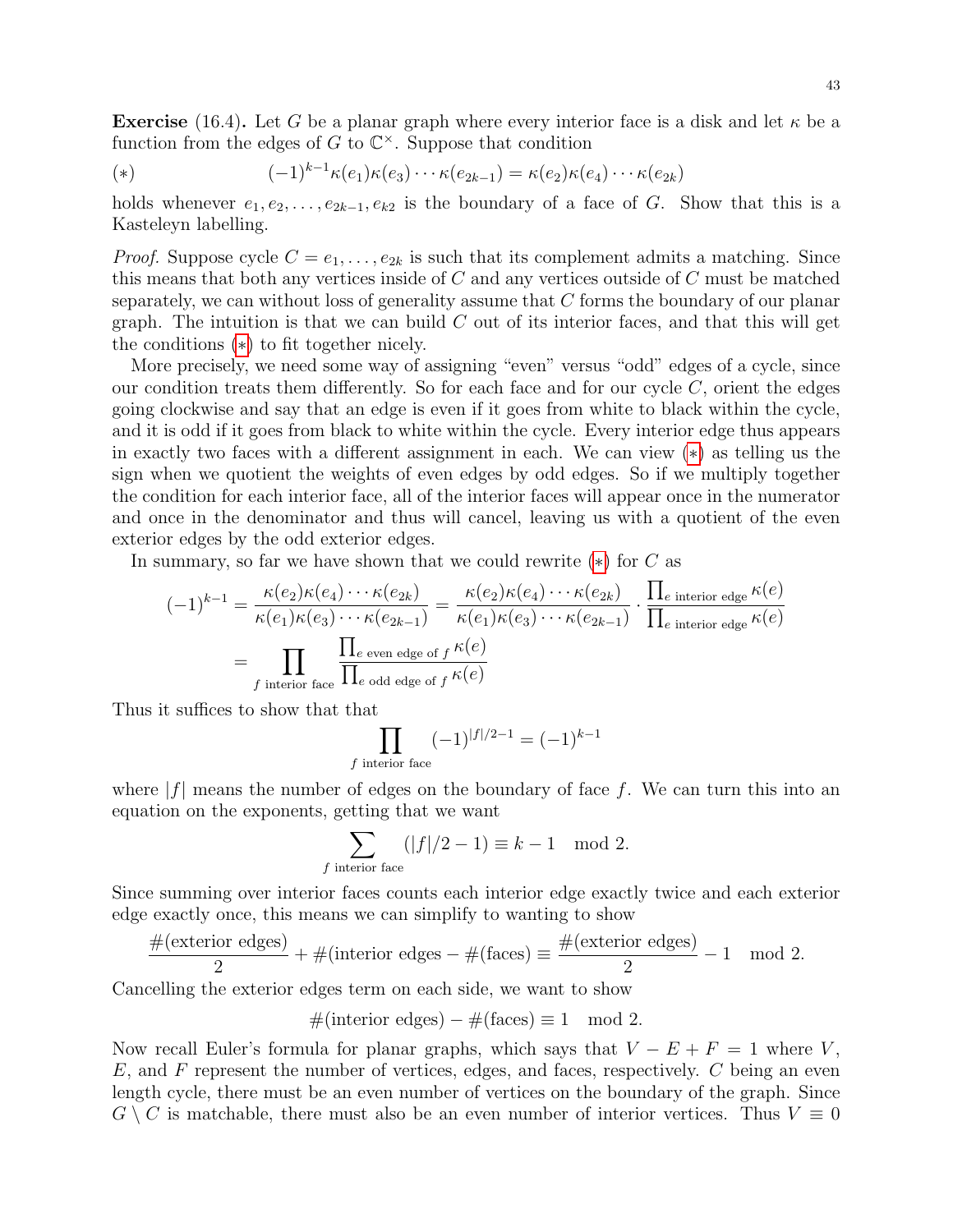mod 2. And since again C is an even length cycle,  $E = #$ (interior edges) mod 2. Thus Euler's formula becomes

 $0 - \#$ (interior edges) +  $\#$ (faces)  $\equiv 1 \mod 2$ 

which is exactly what we wanted to prove. Thus the result holds.  $\Box$ 

Exercise (16.5). Show that every planar bipartite graph has a Kasteleyn labelling. (If you like, you may restrict to the case that every face bounds a disk, although you don't need to).

Proof. Suppose we are in the case where every face bounds a disk. By the previous result, we just need to show that our graph has a labelling which satisfies ([∗](#page-42-0)) on faces. We will induct on the number of faces. If there are no faces or just 1 face, the result clearly holds. Now suppose there are n faces, and pick a face f which borders the boundary of the graph on at least one edge. If we remove all such exterior edges in  $f$ , we get a bipartite planar graph  $G'$  with one fewer face than  $G$ . By induction, this  $G'$  has a Kasteleyn labelling.



FIGURE 13. On the left is the graph  $G$ . The face  $f$  is the face in the middle, which has two edges bordering the boundary (highlighted). On the right is the graph  $G'$  which comes as a result of removing the exterior edges of  $f$ .

We now need to figure out how to assign weights to the edges we removed. If there are multiple removed edges, assign all but one of them to have weight 1. Now we have a single edge left to assign a weight. Suppose the boundary of this face f gives a cycle of length  $2k$ . Then if k is even, assign this edge to have weight  $(1, \text{ and if } k \text{ is odd then we assign this})$ edge to have weight 1. By construction, this satisfies  $(*)$  on face f and it doesn't affect the condition on the other faces we already labelled. Thus this construction satisfies ([∗](#page-42-0)) on all faces, and by Exercise 16.4 this means it is a Kasteleyn labelling for  $G$ .

We discussed an alternate inductive approach to Exercise 16.4. It was not as nice of an approach as the Euler formula method so we did not formalize it, but here was the big picture idea: we induct on the number of faces inside the cycle. But in order to avoid issues with the condition that  $G \setminus C$  be matchable, we strengthen our induction hypothesis to the following. We prove that if a cycle has an even number of interior vertices it satisfies condition  $(*);$ if a cycle has an odd number of interior vertices then condition ([∗](#page-42-0)) is off by a sign. Then we could proceed similarly to in the proof of Exercise 16.5 by peeling off an interior face bordering the cycle and checking that the conditions work out.

We also discussed proof techniques. One group was running into messiness with the inductive approach. The issue was that they were approaching things via starting from a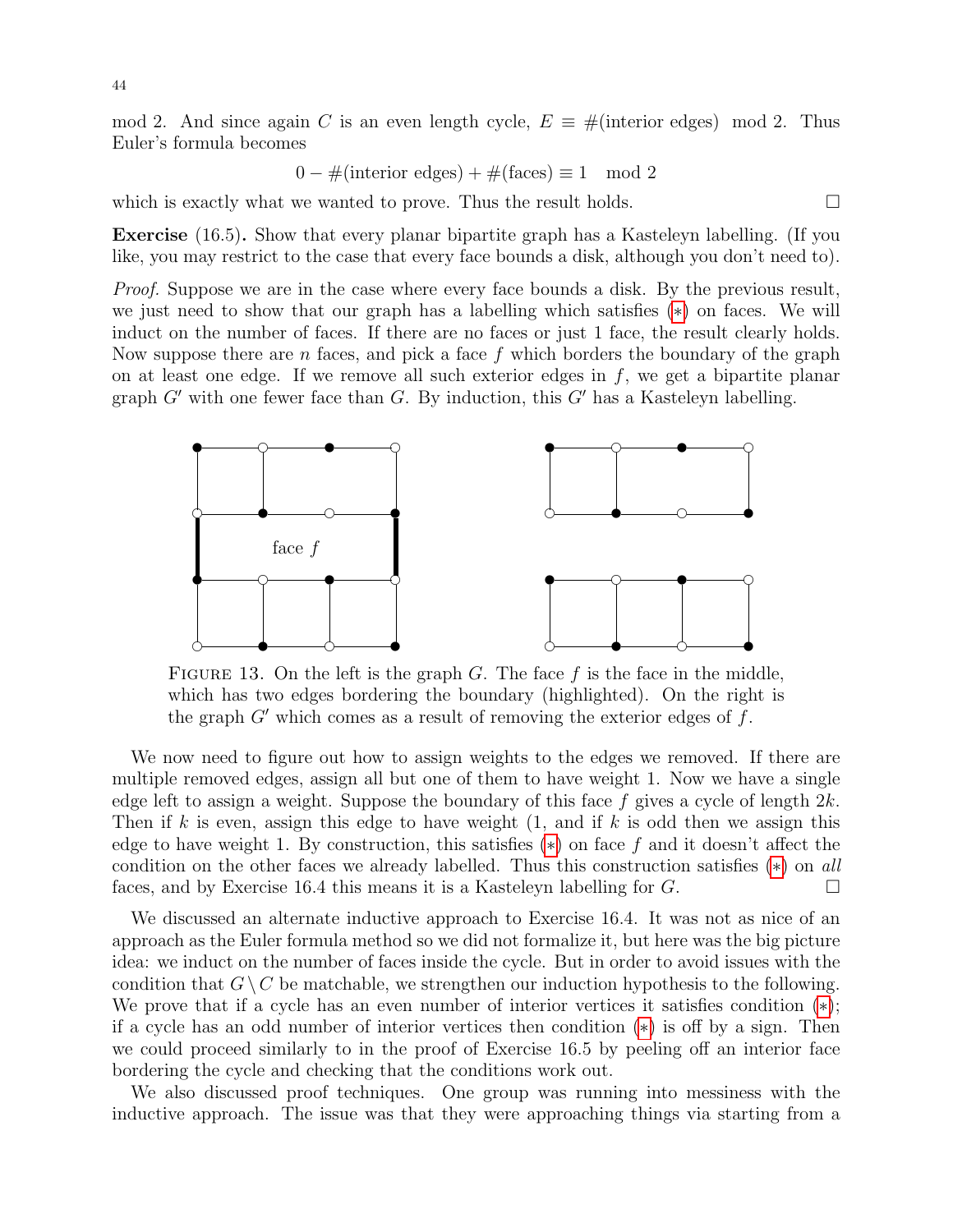graph and adding one more face, as opposed to the above which starts with the graph and removes a face. While these seem similar, in this case thinking from the perspective of removing a face made the arguments easier to state clearly.

# <span id="page-44-0"></span>November 17 – Using graphs in a disc to parametrize the totally nonnegative Grassmannian

Let G be a graph embedded in a disc D such that all the vertices on  $\partial(D)$  are white. We'll write  $\partial(G)$  for these white boundary vertices,  $W_0$  for the interior white vertices and B for the black vertices. Let  $\#(W_0) = m$ ,  $\#(B) = m + k$  and  $\#(\partial(G)) = n$ , and fix a labeling of  $\partial(G)$  by  $[n]$  in counterclockwise order.

We'll define an **almost perfect matching**  $M$  to be a collection of edges which covers every vertex in  $B \cup W_0$  exactly once, and every vertex in  $\partial(G)$  at most once. For an almost perfect matching M, define  $\partial(M)$  to be the set of edges in  $\partial(G)$  which are covered by M. For a k-element subset I of  $[n]$ , define

$$
\mu_I(G) = \sum_{\partial(M)=I} x(M).
$$

We call the  $\mu_I$  the **boundary measurements** of G. To avoid silly cases, assume that G has at least one almost perfect matching.

We discussed the following result:

**Theorem.** Let A be the  $(m + k) \times (m + n)$  adjacency matrix of G. Show that there is a Kasteleyn labeling  $\kappa$  of G such that  $\Delta_{W_0 \cup I}^B(A^\gamma) = \mu_I(G)$ .

We sketched two proofs and didn't finish either. We then showed

**Theorem.** Let  $A^{\kappa}$  be as above. There is a  $k \times n$  matrix B such that  $\Delta_I(B) = \Delta_{W_0 \cup I}^B(A^{\kappa})$ .

*Proof sketch.* Because G has an almost perfect matching, there is some  $I_0$  for which  $\Delta_{W_0 \cup I_0}^B(A^{\kappa})$ is nonzero. Thus, the submatrix in columns  $W_0 \cup I_0$  has rank  $m + k$ . We deduce that the submatrix in columns  $W_0$  has rank m, and thus there is some subset  $B_0$  of B such that  $\Delta_{W_c}^{B_0}$  $\frac{B_0}{W_0}(A^{\kappa})$  is nonzero. Thus, if we sort rows  $B_0$  and columns  $W_0$  to the top/left, our matrix looks like

$$
\begin{bmatrix} S & T \\ \hline U & V \end{bmatrix}
$$

with  $S$  invertible. Left multiplying by an appropriate matrix, which will not change the minors in question, we can replace this by

$$
\left[\begin{array}{c|c}\n\text{Id} & * \\
\hline\n0 & B\n\end{array}\right].
$$

The new matrix B in the lower right then has the required property.  $\Box$ 

### <span id="page-44-1"></span>November 19 – cyclic rank matrices

**Definition.** Let M be a  $k \times n$  matrix of rank k. For any  $i \in \mathbb{Z}$ , let  $M_i$  be the column of M whose position is i mod n. For  $a \leq b$ , define

$$
r_{ab}(M) = \text{rank}\left(M_a, M_{a+1}, M_{a+2}, \dots, M_b\right)
$$

It is also convenient to put  $r_{i(i-1)}(M) = 0$ .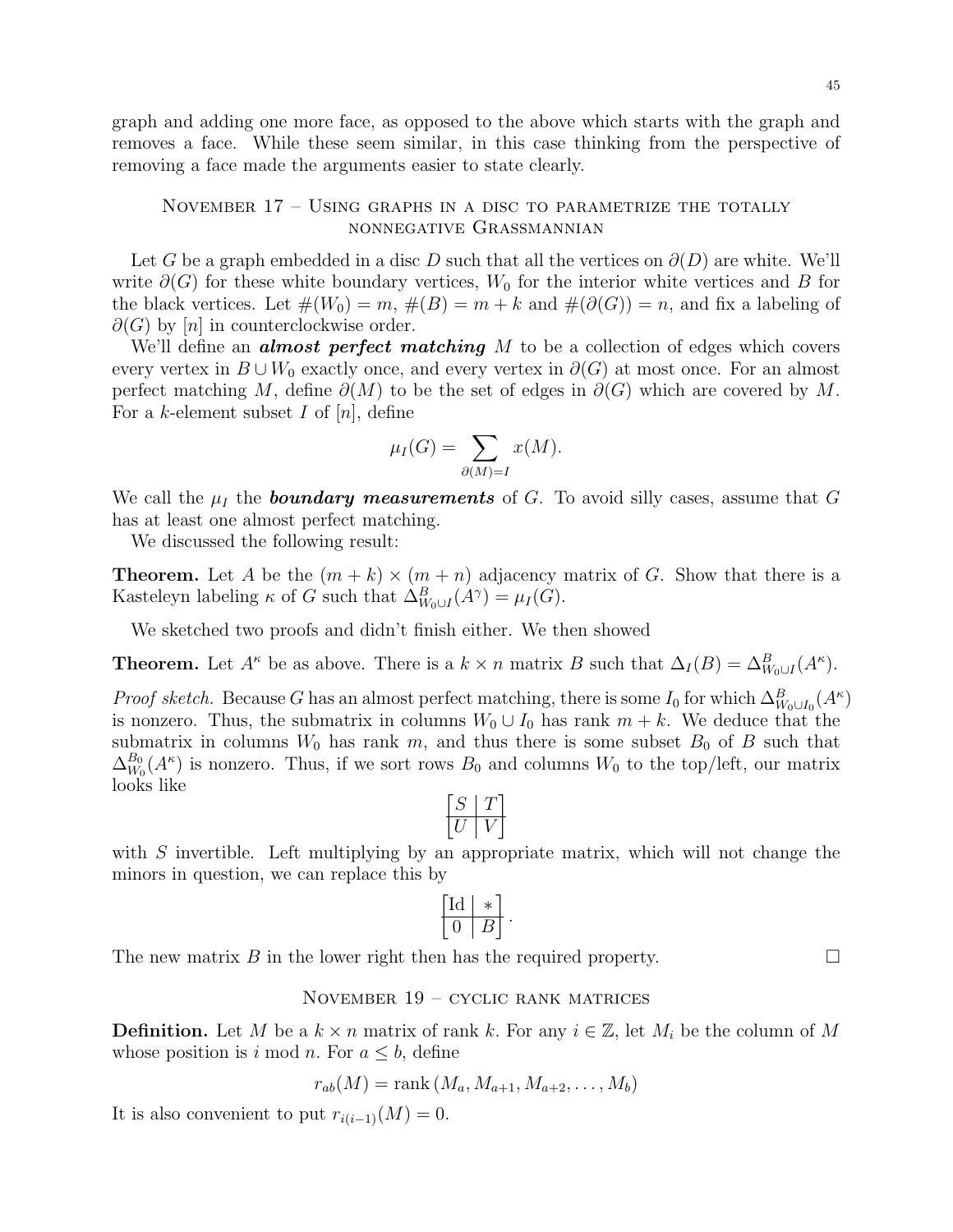**Problem.** Show that, for any M, the matrix  $r_{ij}(M)$  has the following properties:

- (1)  $r_{(i+1)j} \leq r_{ij} \leq r_{(i+1)j} + 1$  and  $r_{i(j-1)} \leq r_{ij} \leq r_{i(j-1)} + 1$
- (2) If  $r_{(i+1)(j-1)} = r_{(i+1)j} = r_{i(j-1)}$  then  $r_{ij} = r_{(i+1)(j-1)}$
- (3)  $r_{ij} = k$  if  $j \geq i + n 1$
- (4)  $r_{ij} = r_{(i+n)(j+n)}$
- *Proof.* (1) In the first case if  $i = j$  then the problem is trivial. So assume that  $i < j$  and  $i \not\equiv j \mod n$ . In this the problem reduces to saying that adding a vector to a list of vector can at-most increase the dimension by 1, which is self evident. The second part is similar.
	- (2) In this case we see that if  $j > i+n$  then the rank stabilises. For the case  $i < j < i+n$ , this is equivalent to saying that if we have a finite list of vectors to which we append two more vectors such that neither of them change the dimension of the span, then the two vectors must be in the span of the original list.
	- (3) This is clear since the rank of M is k and it has n columns.
	- (4) This is clear by cyclicity.

 $\Box$ 

**Definition.** We define a matrix  $r_{ij}$  obeying the conditions of the previous problem (for some parameters  $(k, n)$  to be a cyclic rank matrix.

**Problem.** Let r be a cyclic rank matrix. For each  $i \in \mathbb{Z}$ , show that there is a unique index  $f(i)$  such that

$$
r_{if(i)} = r_{(i+1)f(i)} = r_{i(f(i)-1)} = r_{(i+1)(f(i)-1)} + 1
$$

*Proof.* For every j, we have  $r_{ij} - r_{(i+1)j} \in \{0,1\}$ . For j sufficiently positive,  $r_{ij} = r_{(i+1)j} = k$ , so  $r_{ij} - r_{(i+1)j} = 0$ . For j sufficiently negative, we have  $r_{ij} - r_{(i+1)j} = (-i + j + 1) - (-i + j)$ 1) + j + 1) = 1. So there must be some index j for which  $r_{i(j-1)} - r_{(i+1)(j-1)} = 1$  and  $r_{ij} - r_{(i+1)j} = 0$ . Let j be such an index. We have  $0 \le r_{ij} - r_{i(j-1)}$  and  $r_{(i+1)j} - r_{(i+1)(j-1)} \le 1$ and so  $-r_{ij}+r_{(i+1)j}-r_{i(j-1)}+r_{(i+1)(j-1)} \leq 1$ . But we have  $-r_{ij}+r_{(i+1)j}-r_{i(j-1)}+r_{(i+1)(j-1)} = 1$ , by subtracting the two previous equations, so we must have equalities:  $0 = r_{ij} - r_{i(j-1)}$  and  $r_{(i+1)j} - r_{(i+1)(j-1)} = 1$ . So we have  $r_{ij} = r_{(i+1)j} = r_{i(j-1)} = r_{(i+1)(j-1)} + 1$ 

We now establish uniqueness. Suppose, for the sake of contradiction, that we have two indices  $j_1 < j_2$  with  $r_{ij_1} = r_{(i+1)j_1} = r_{i(j_1-1)} = r_{(i+1)(j_1-1)} + 1$  and  $r_{ij_2} = r_{(i+1)j_2} = r_{i(j_2-1)} =$  $r_{(i+1)(j_2-1)}+1$ . Then there must be some j with  $j_1 < j \leq j_2$  with  $r_{i(j-1)} = r_{(i+1)(j-1)}$  and  $r_{ij} = r_{(i+1)j} + 1$ . But the inequalities  $r_{ij} - r_{i(j-1)} \leq 1$  and  $0 \leq r_{(i+1)j} - r_{(i+1)(j-1)}$  then force  $r_{i(j-1)} = r_{(i+1)(j-1)} = r_{(i+1)j} = r_{ij} - 1$ , contradicting the second condition in the definition of a cyclic rank matrix.

**Problem.** Let r be a cyclic rank matrix and let  $f : \mathbb{Z} \to \mathbb{Z}$  be the function defined in the previous problem. Show that

- (1)  $f : \mathbb{Z} \to \mathbb{Z}$  is a bijection.
- (2)  $f(i+n) = f(i) + n$
- (3)  $i \leq f(i) \leq f(i) + n = i + n$
- $(4)$   $\frac{1}{n} \sum_{i=1}^{n} (f(i) i) = k$

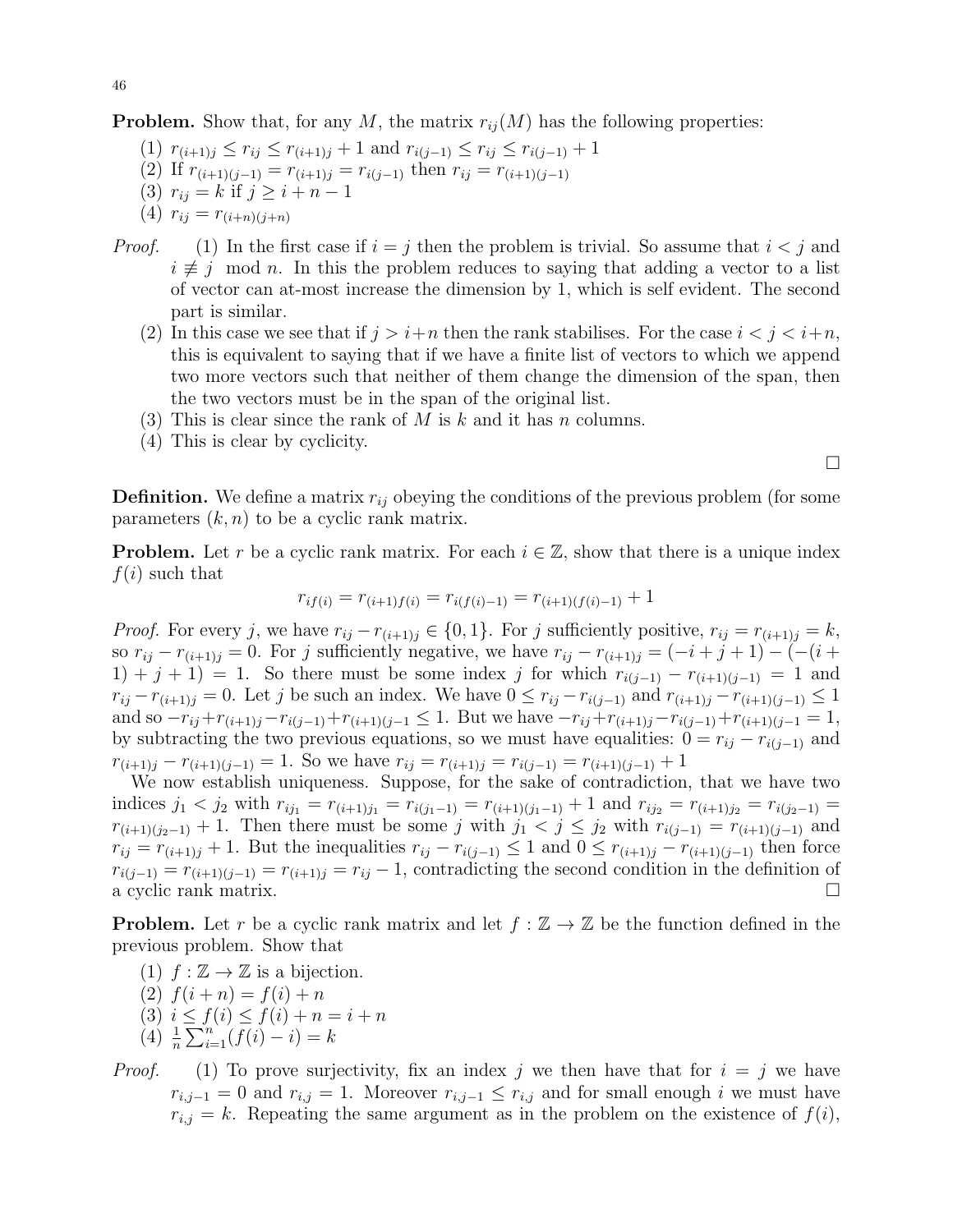we see that there must be a unique index i so that  $f(i) = j$ . But this also shows injectivity.

- (2) This is clear by periodicity since  $r_{i+n,j+n} = r_{i,j}$ .
- (3) It is clear that  $f(i) \geq i$ . Now  $r_{ij} = k$  if  $j \geq i + n 1$  and  $r_{i+1,j} = k$  if  $j \geq i + n$  and so the result follows.
- (4) In each row *i* there are *k*-places  $I_i := \{j_i^1, \ldots, j_i^k\}$  where the rank increases.

Now suppose i is such that  $r_{ii} = 1$ , then note that  $i \in I_i$  and moreover we must have that  $f(i) \in I_{i+1}$ . Further note that if  $i \notin I_i$  then we must have  $r_{ii} = 0$  and moreover  $f(i) = i$ .

All in all we have

$$
I_{i+1} = (I_i \setminus \{i\}) \cup \{f(i)\}.
$$

Taking sum we must then have

$$
\sum_{j \in I_{i+1}} j = \sum_{j \in I_i} j + (f(i) - i).
$$

Then we have

$$
\sum_{i \in [n]} (f(i) - i) = \sum_{i \in [n]} (\sum_{j \in I_{i+1}} j - \sum_{j \in I_i} j)
$$

$$
= \sum_{j \in I_{i+n}} j - \sum_{j \in I_i} j
$$

$$
= \underbrace{k + \ldots + k}_{n \text{ times}}
$$

$$
= nk.
$$

Thus the result follows.

**Definition.** We will define a function  $f$  obeying these conditions to be a bounded affine permutation of type  $(k, n)$ .

**Problem.** Show that cyclic rank matrices are in bijection with bounded affine permutations (for the same  $(k, n)$ )

While we did not give a proof of this in detail we remarked that since we have shown one direction, namely that given a cyclic rank matrix, one can construct a bounded affine permutation. To go the other way one proceed as in the case of permutation matrices and rank matrices.

Another remark that was made was that it is not clear that such cyclic rank matrices are realised i.e. if it is possible to actually write down a matrix so that its cyclic rank matrix is the one given. We will discuss this after break.

We finally ended with some remarks by Prof. Speyer on some combinatorial culture which might be discussed in detail after the break.

Bounded affine permutations and cyclic rank matrices are in fact two of about half a dozen combinatorial objects which are all in bijection with each other. These are a family of objects discovered by Alexander Postnikov (although though these particular examples were discovered by Speyer, Knutson and Lam).

We give a quick list of other objects in the family above.

 $\Box$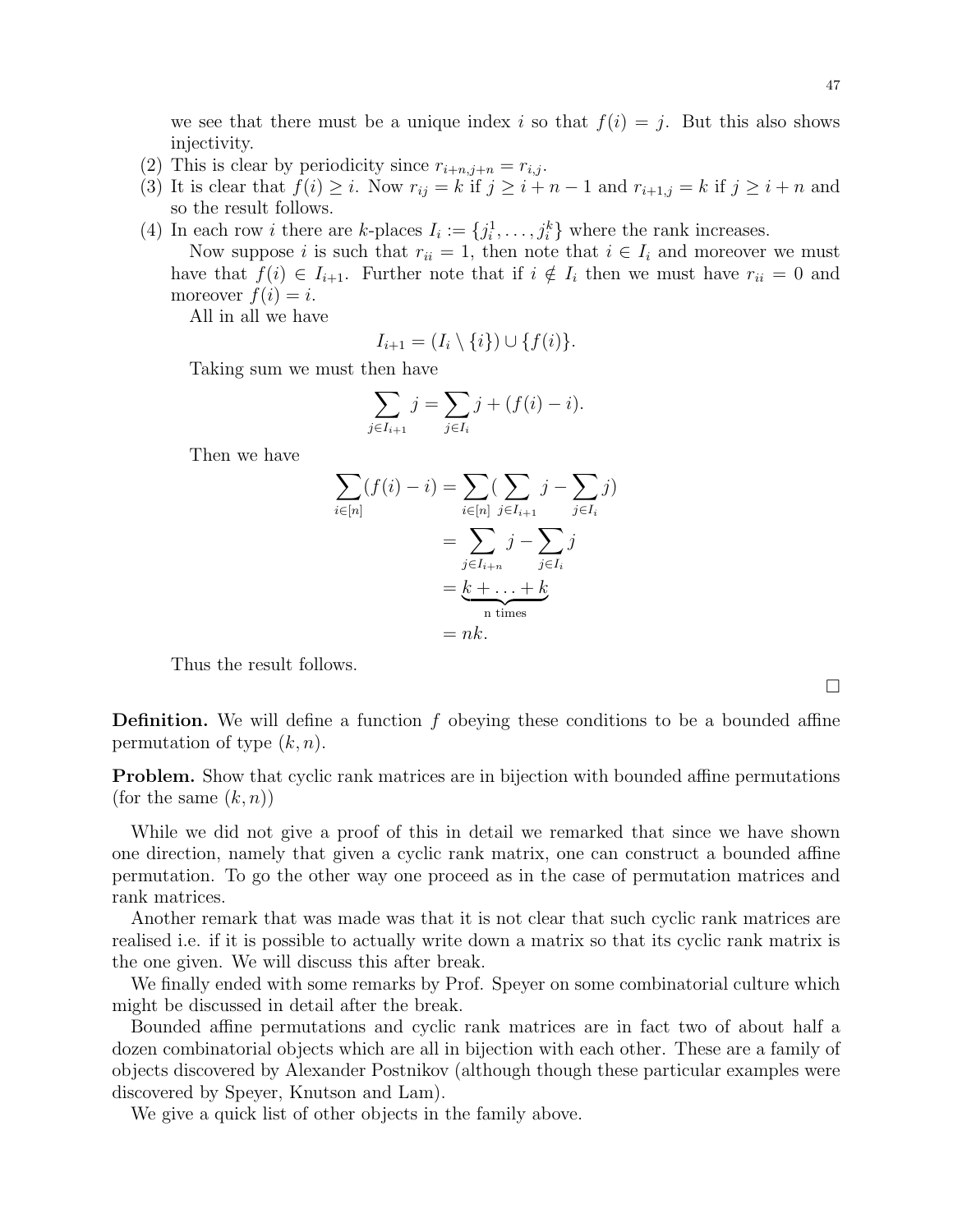- Cyclic rank matrices (Knutson, Lam and Speyer),
- Bounded affine permutations (Knutson, Lam and Speyer),
- Decorated permuations i.e. permutations with fixed points colored in two distinct colors (Postnikov),
- All possible rank matrices of  $(k, n)$  matrices (Knutson, Lam and Speyer),
- All possible patterns of which minors vanish on the totally non-negative Grassmanian,  $G(k, n)_{tnn}$  (Postnikov),
- All oriented matroids of rank  $k$  on  $[n]$  where the corresponding 'chirotope' is totally non-negative (Ardila, Rincon and Williams),
- Grassman necklaces  $(I_1 \mod n, I_2 \mod n, \ldots, I_n \mod n)$  (Postnikov),

and many more . . . .

The above area gets labelled by the word "positroids".

## <span id="page-47-0"></span>December 1 – More on cyclic rank matrices

Today we continued talking about cyclic rank matrices. Recall that given a full rank  $k \times n$ matrix M (with columns  $M_i$ ) the dimension of the linear span of the *i*th through *j*th columns  $M_i, M_{i+1}, \ldots, M_j$  (all indices modulo *n*), when  $i \leq j$ . When  $i > j$ , we adopt the convention that  $r_{ij} = -i + j + 1$ .

Cyclic rank matrices satisfy and are determined by the following axioms:

- (1)  $r_{(i+1)j} \leq r_{ij} \leq r_{(i+1)j} + 1$  and  $r_{i(j-1)} \leq r_{ij} \leq r_{i(j-1)} + 1$ .
- (2) If  $r_{(i+1)(j-1)} = r_{(i+1)j} = r_{i(j-1)}$ , then  $r_{ij} = r_{(i+1)(j-1)}$ .
- (3)  $r_{ij} = k$  if  $j \geq i + n 1$ .
- (4)  $r_{ij} = -i + j + 1$  if  $i > j$ .

(5) 
$$
r_{ij} = r_{(i+n)(j+n)}
$$
.

We can also define a **bounded affine permutation of type**  $(k, n)$   $f : \mathbb{Z} \to \mathbb{Z}$  from our cyclic rank matrix via  $f(i) = j$  if and only if  $r_{ij} = r_{(i+1)j} = r_{i(j-1)} = r_{(i+1)(j-1)} + 1$ . Recall that a bounded affine permutation are determined by the following axioms:

- (1)  $f : \mathbb{Z} \to \mathbb{Z}$  is a bijection.
- (2)  $f(i+n) = i+n$ .
- (3)  $i \le f(i) \le i + n$ .
- $(4)$   $\frac{1}{n} \sum_{i=1}^{n} (f(i) i) = k.$

**Proposition** (Exercise 19.1). Let M be a full rank  $k \times n$  matrix with corresponding cyclic rank matrix  $r$  and bounded affine permutation  $f$ . We have:

- (1)  $f(i) = i$  if and only if  $M_i = 0$ .
- (2)  $f(i) = i + 1$  if and only if  $M_i$  and  $M_{i+1}$  are parallel, nonzero vectors.
- (3)  $f(i) = i + n$  if and only if  $M_i$  is not in the span of  $M_{i+1}, \ldots, M_{i+n-1}$ .

*Proof.* (1) By definition  $f(i) = i$  if and only if

$$
r_{ii} = r_{(i+1)i} = r_{i(i-1)} = r_{(i+1)(i-1)} + 1
$$

Since  $i + 1 > i - 1$ , we can determine the leftmost term:

$$
r_{(i+1)(i-1)} = -(i+1) + (i-1) + 1 = -1
$$

Therefore,  $r_{ii} = 0$ , so we must have  $M_i = 0$ .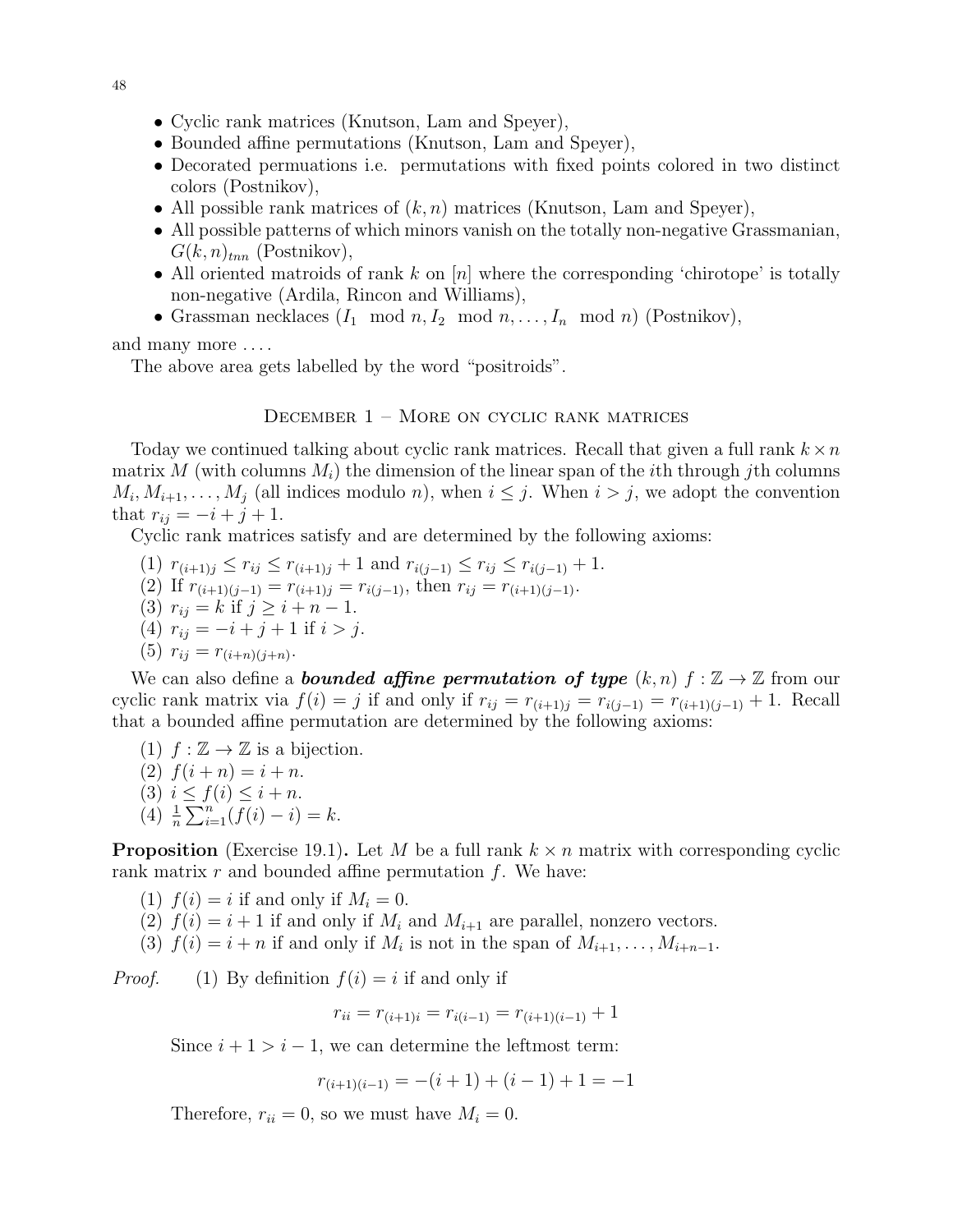(2) By definition  $f(i) = i + 1$  if and only if

$$
r_{i(i+1)} = r_{(i+1)(i+1)} = r_{ii} = r_{(i+1)i} + 1
$$

Again  $i + 1 > i$ , so

$$
r_{(i+1)i} = -(i+1) + i + 1 = 0
$$

Therefore  $r_{i(i+1)} = 2$ , which can only happen if  $M_i, M_{i+1}$  are parallel, nonzero vectors. (3) By definition  $f(i) = i + n$  if and only if

$$
r_{i(i+n)} = r_{(i+1)(i+n)} = r_{i(i+n-1)} = r_{(i+1)(i+n-1)} + 1
$$

Note that the term  $r_{i(i+n-1)}$  is the rank of all the columns, which we know is k. Moreover, this is one greater than  $r_{(i+1)(i+n-1)}$ , which represents the rank of all the columns except  $M_i$ . Thus,  $M_i$  cannot be in the span of the other columns.

 $\Box$ 

 $\Box$ 

**Proposition** (Exercise 19.2). We have  $f(i) = j$  if and only if  $M_i \in \text{Span}(M_{i+1}, \ldots, M_{j-1}, M_j)$ and  $M_i \notin \text{Span}(M_{i+1}, \ldots, M_{j-1})$ . (This observation was made by Allen Knutson.)

*Proof.*  $M_i \in \text{Span}(M_{i+1}, \ldots, M_{j-1}, M_j)$  implies that  $r_{ij} = r_{(i+1)j}$ . Also,  $M_i \notin \text{Span}(M_{i+1}, \ldots, M_{j-1})$ implies  $r_{i(j-1)} = r_{(i+1)(j-1)} + 1$ .

Now since  $M_i \in \text{Span}(M_{i+1}, \ldots, M_{j-1}, M_j)$  but  $M_i \notin \text{Span}(M_{i+1}, \ldots, M_{j-1}),$  that means we can write  $M_i$  as a linear combination of  $M_{i+1}, \ldots, M_{i-1}, M_i$  with the coefficient of  $M_i$ nonzero. Thus, we can solve for  $M_j$  in terms of  $M_i, M_{i+1}, \ldots, M_{j-1}$ , so  $r_{ij} = r_{i(j-1)}$ .

Putting it all together, we get

$$
r_{ij} = r_{i(j-1)} = r_{(i+1)j} = r_{(i+1)(j-1)} + 1 \iff f(i) = j
$$

Now fix an index i and consider  $r_{ij}$  with j increasing from i to  $i + n - 1$ . The matrix M has rank k, so there are k indices (corresponding to the pivot columns) where  $r_{ij}$  increases as we increase j. We call this set of pivot indices  $I_i$  and denote its reduction modulo n by  $I_i$ . Note that the subscripts are cyclic modulo n.

**Proposition** (Exercise 19.3). We can reconstruct f from  $I_i$  by the following recipe:

- (1) If  $i \notin I_i$ , then  $f(i) = i$ .
- (2) If  $i \in I_i$  and  $I_i = I_{i+1}$ , then  $f(i) = i + n$ .
- (3) If  $i \in I_i$  and  $I_i \neq I_{i+1}$ , then  $f(i)$  is determined by the conditions that  $I_{i+1} \setminus I_i = {\overline{f(i)}}^n$ and  $i \leq f(i) \leq i + n$ .
- *Proof.* (1) The only way that the first column of a matrix can fail to be a pivot column is if it is zero, so if  $i \notin I_i$ ,  $M_i = 0$ . By Exercise 19.1(1), this happens if and only if  $f(i) = i.$ 
	- (2) By the same argument as above,  $i \in I_i$  implies that  $M_i \neq 0$ . Also,  $i \in I_{i+1}$  if and only if  $i \notin \text{Span}(M_{i+1}, \ldots, M_{i+n-1})$ . Thus by 19.1(3),  $f(i) = i + n$ .
	- (3) By Exercise 19.2,  $M_i \in \text{Span}(M_{i+1}, \ldots, M_{f(i)-1}, M_{f(i)}, \text{but not in } \text{Span}(M_{i+1}, \ldots, M_{f(i)-1}).$ Therefore,  $M_{f(i)}$  is a pivot column when starting at  $i + 1$ , but not when starting at *i*. In other words,  $f(i) \in I_{i+1}$ ,  $f(i) \notin I_i$ .

Moreover, if  $j \neq i$  is a pivot index when starting at i, it must also be a pivot index when starting at  $i + 1$ , hence  $I_i \setminus \{i\} \subseteq I_{i+1}$ . It follows that  $I_{i+1} \setminus I_i$ .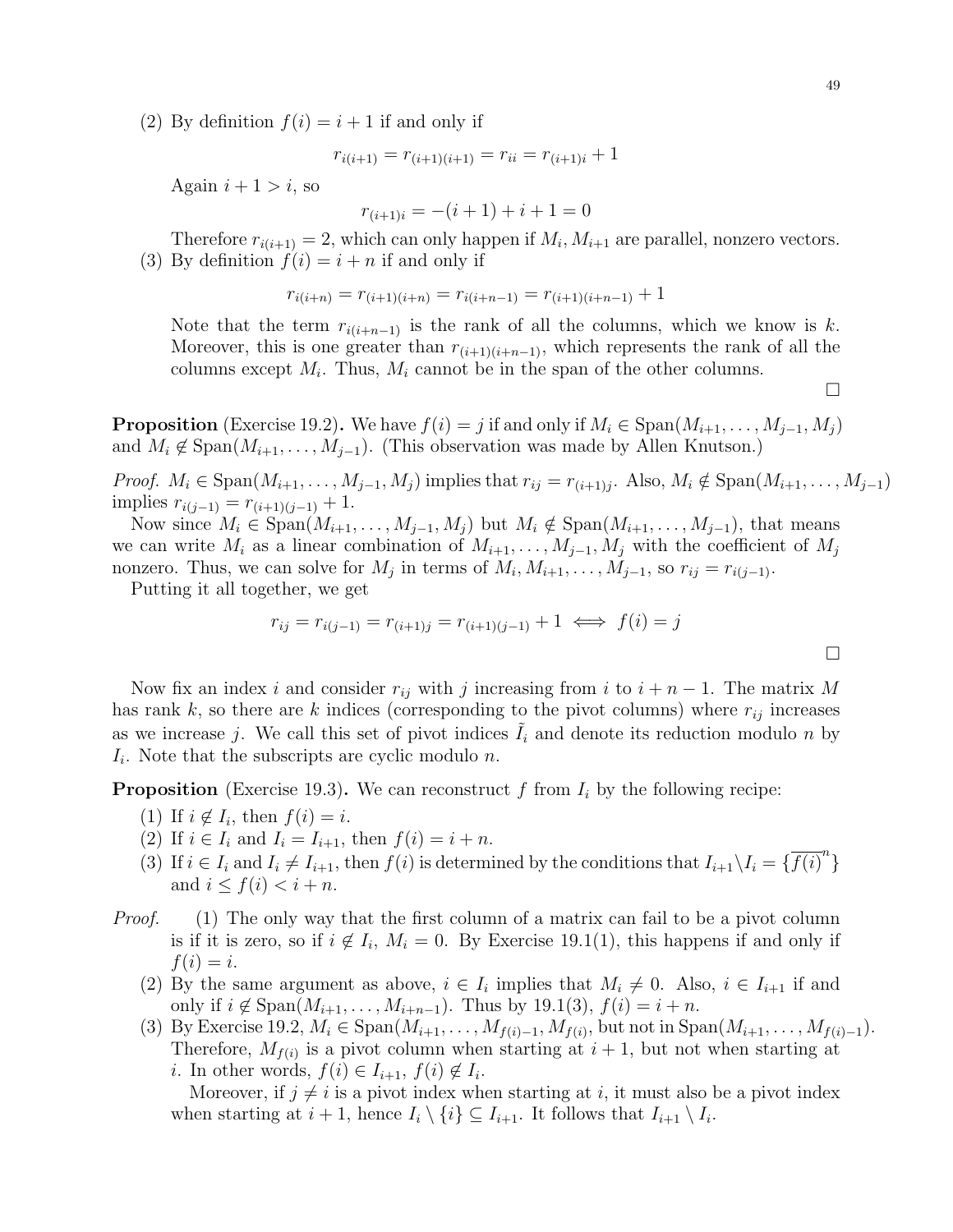Now we know  $f(i)$  modulo n and we know that  $i < f(i) < i + n$  (since  $M_i \neq 0$ ,  $f(i) \neq i$ , so we can uniquely determine  $f(i)$ .

 $\Box$ 

**Corollary** (Exercise 19.4). Define a *Grassmann necklace of type*  $(k, n)$  to be a sequence  $(I_1, I_2, \ldots, I_n)$  of k-element subsets of [n] such that, for each i, we have  $I_i \setminus \{i\} \subseteq I_i + 1$ . Show that Grassmann necklaces are in bijection with bounded affine permutations of type  $(k, n).$ 

For the remainder of the course, we will continue to focus on the connection between the totally non-negative Grassmannian  $G(k, n)_{\geq 0}$  and other combinatorial objects. Here is our main goal:

**Theorem.** Let V be a point of  $G(k,n)_{\geq 0}$ . Then there is a planar graph G, with positive weights on the edges of G, such that  $\mu^{I}(G) = \Delta^{I}(V)$ .

Our goal will be to show that every point of  $G(k, n)_{\geq 0}$  is the boundary measurement of a planar bipartite graph.

Here are all the things that we sadly **won't** get to:

- (1) Looking at a graph, all of the points of  $G(k, n)_{\geq 0}$  it gives have the same cyclic rank matrix. This is easy to prove and an analogue of the 0-Hecke product.
- (2) There are "reduced" graphs for which this gives a diffeomorphism between points of  $G(k,n)_{\geq 0}$  with specified cyclic ranks and  $R_{>0}^L$ . This is an analogue of reduced words. See Postnikov, Total Positivity, Grassmannians and Networks.
- (3) There are explicit formulas to invert this map. This is the analogue of the ratio of minors. See Muller and Speyer, *The twist for positroid varieties*.
- (4) Any two reduced graphs with the same cyclic ranks are linked by certain mutations. This is the analogue of reduced words being linked by braid moves. Postnikov has a sketchy proof. You can find better proofs in D. Thurston, From dominos to hexagons or in Oh and Speyer, Links in the complex of weakly separated collections, which builds on Oh, Postnikov and Speyer Weak Separation and Plabic Graphs.

We now start proving the Theorem. Let  $V \in G(k,n)_{\geq 0}$  and let f be the corresponding decorated permutation. Our first goal is to reduce to the case that  $i < f(i) < i+n$  for all i. To do this, we introduce two transformations which turn a planar graph  $G$  with n boundary vertices into modified graphs  $G_{\bullet}$  and  $G_{\bullet}$  with  $n+1$  boundary vertices.

Let G be a planar bipartite graph, embedded in the plane so that the boundary vertices (all white) lie on a circle and the remaining vertices lie in the interior of the circle. We let  $\#(W_0) = m$  be the number of white interior vertices,  $\#(B) = m + k$  be the number of black vertices, and  $\#(\partial G) = n$  be the number of boundary vertices. We also fix a labelling of  $\partial G$ by  $[n]$  in counterclockwise order.

There are two ways we will add a boundary vertex to  $G$ , shown in Figure [14.](#page-50-1) The first,  $G_{\circ}$ , is made by adding just a white vertex in position *i*. The second,  $G_{\bullet}$ , is made by adding a white vertex in position i, adding a new black vertex to the interior and connecting the two new vertices with an edge. This operation is known as **adding a lollipop**.

The graphs G,  $G_{\circ}$  and  $G_{\bullet}$  each correspond to a bounded affine permutation f,  $f_{\circ}$ ,  $f_{\bullet}$  of types  $(k, n)$ ,  $(k, n+1)$  and  $(k+1, n+1)$  respectively.

**Proposition** (Exercise 20.1). We have  $f_{\circ}(i) = i$  and  $f_{\bullet}(i) = i + (n + 1)$ . Then for  $i + 1 \leq$  $j \leq i + n$ , we have  $f_{\circ}(j) = f_{\bullet}(j) = f(j)$ .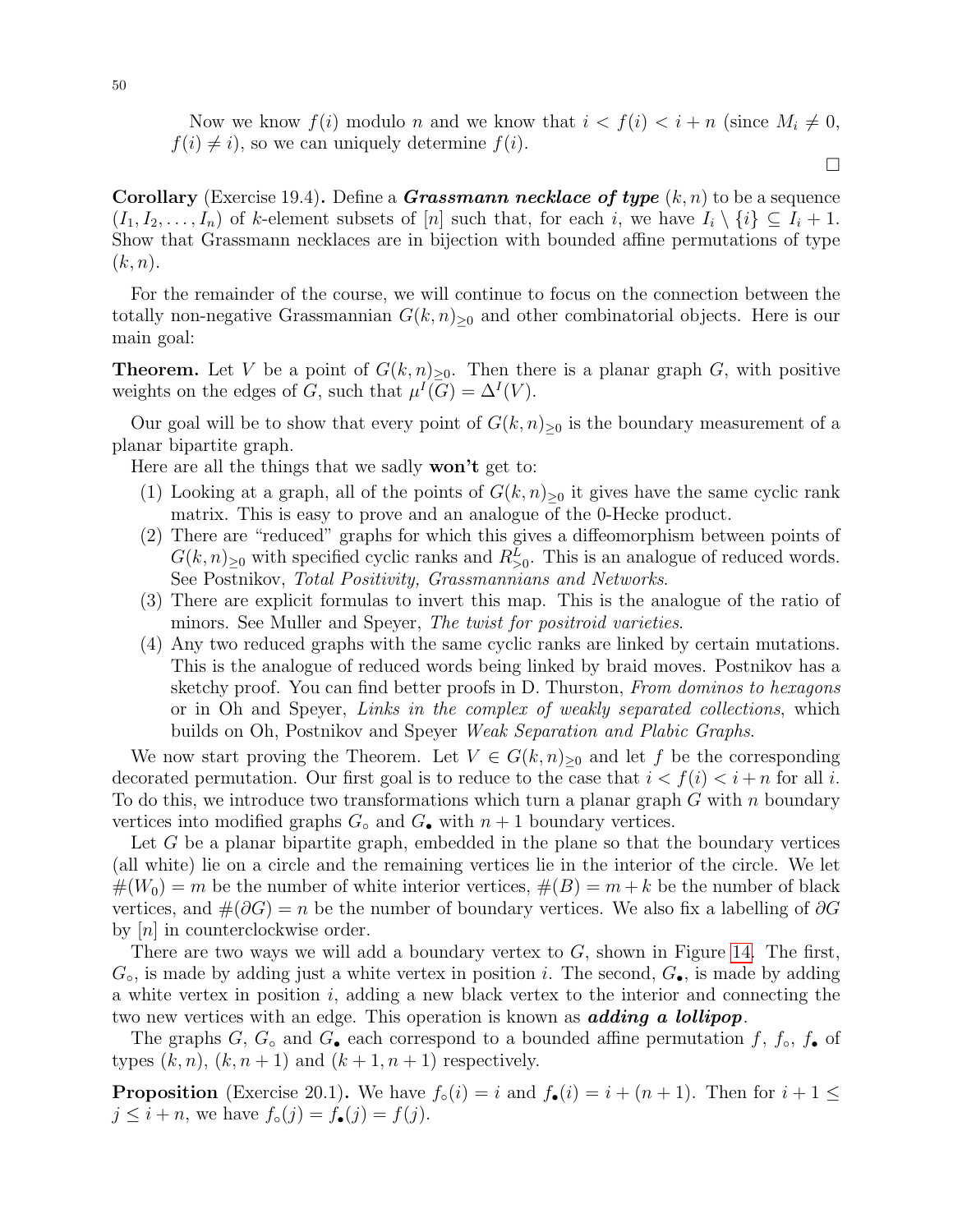

<span id="page-50-1"></span>FIGURE 14. The two ways to add lollipops.

**Proposition** (Exercise 20.2). Let  $f, f_0, f_0$  be bounded affine permutations as above. There are isomorphisms between the regions of  $G(k, n)$ ,  $G(k, n+1)$  and  $G(k+1, n+1)$  with bounded affine permutations  $f, f_\circ$  and  $f_\bullet$ . More specifically, if  $M, M_\circ, M_\bullet$  are corresponding matrices, we have  $\Delta^I(M) = \Delta^I(M_o) = \Delta^{I \cup \{i\}}(M_\bullet)$  for  $I \subseteq \{i+1,\ldots,i+n\}$ ; we have  $\Delta^J(M_o) = 0$  if  $i \in J$  and  $\Delta^K(M_{\bullet}) = 0$  if  $i \notin K$ .

*Proof.* In  $G_{\bullet}$ , if  $i \notin I$  then  $\mu^{I}(G_{\bullet}) = 0$  because  $M_i$  is not in the span of the other  $n-1$ columns. The corresponding matrix is:

$$
M_{\bullet} = \begin{bmatrix} 1 & 0 \\ 0 & M \end{bmatrix}
$$

In  $G_{\circ}$ , if  $i \in I$ , then  $\mu^{I}(G_{\circ}) = 0$  because i is not part of any matching (since it is not connected to any black vertices). If  $i \notin I$ , then  $\mu^{I}(G) = \mu^{I}(G_{o})$  because there are no new matchings. The corresponding matrix is:

$$
M_{\circ} = \begin{bmatrix} | & | & | \\ 0 & M_{i+1} & \cdots & M_{i+n-1} \\ | & | & | & | \end{bmatrix}
$$

 $\Box$ 

# <span id="page-50-0"></span>December 3 – Bridges and Chevalley generators

Previously we saw that we can get a bounded affine permutation  $f$  from a given element of  $G(k, n)$  by looking at the relative ranks of column intervals. Today we will show that for every f there is also an element of  $G(k, n)$  that has f as its affine permutation. For this we will need two graph constructions:

(1) Lollipops

Where we've created a new boundary vertex  $\nu$  between i and  $i+1$ , attached either to nothing or to a new black vertex. The interior of G remains unchanged otherwise. Both open and closed (the subscript open/filled circle) versions of this increase the dimension of the matrix  $M$  associated with  $G$ . We saw how these affected the matrix earlier, and by Knutson's observation (see problem 19.2) it follows that these add either a fixed point of f or a point where  $f(i) = i + n$ .

(2) Bridges

This one is new. We create a total of 4 new verticies for our graph, two of which replace the boundary verticies  $i, i + 1$  from the boundary of G' (I've marked the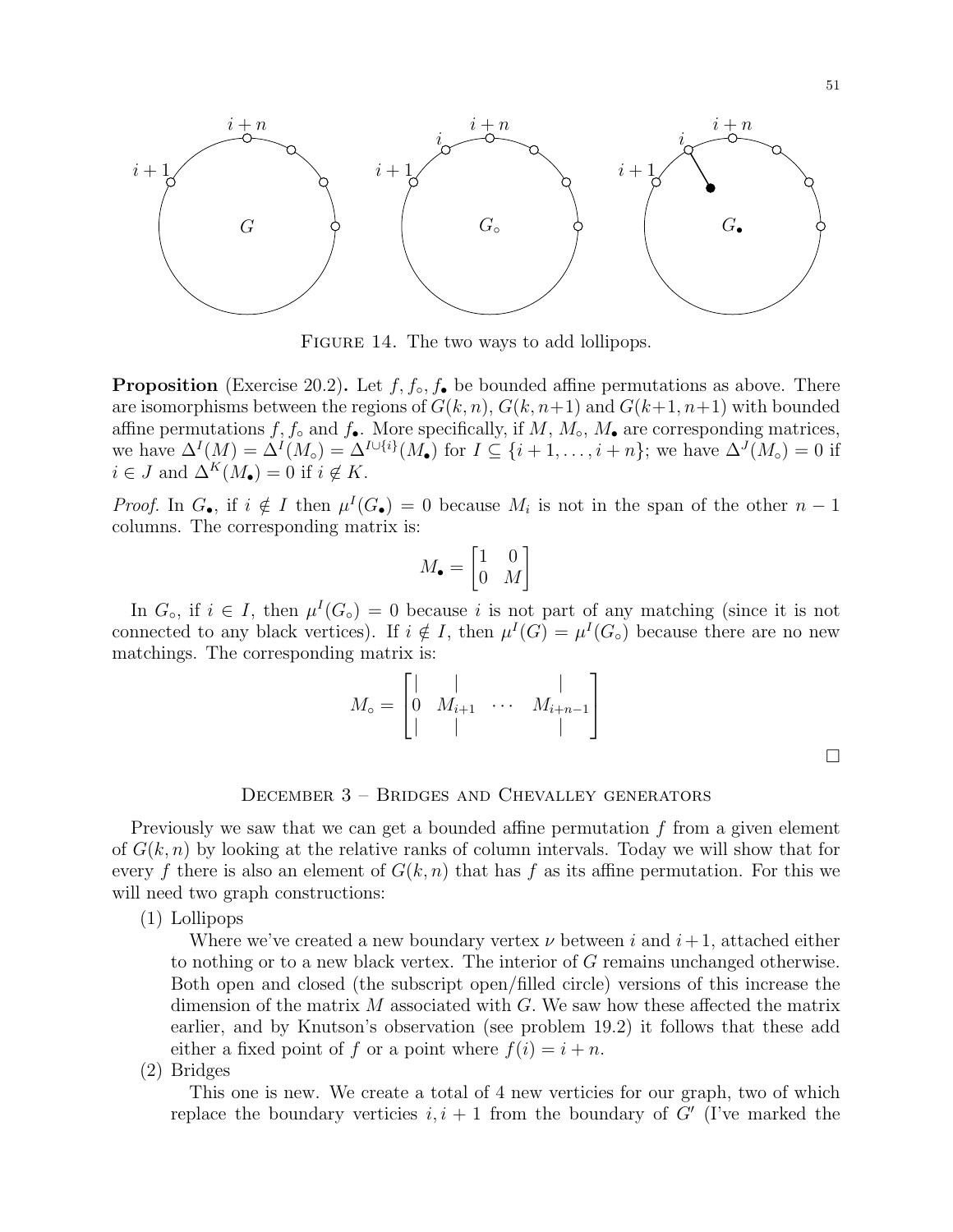

FIGURE 15. The two Lollipop gifts



Figure 16. Building a Bridge

boundary verticies of G' with subscripts, and likewise for G.  $j_{G'} = j_G$  for j distinct from  $i, i + 1$ .) We attach 5 new edges, marked in red, exactly one of which has weight  $t$ , while the rest are weight 1. To think about how this changes the boundary measurements of  $G'$ , and hence  $f$ , it suffices to draw the possible matchings on these new elements (matched edges in blue).

As a consequence of these cases, let I be a k-element subset of  $[n]$ . Then the boundary measurements of  $G$  (our graph after having a bridge) and  $G'$  (Our graph before bridge building) obey the following:

- (a) If  $i + 1 \notin I$  then  $\mu^{I}(G) = \mu^{I}(G')$
- (b) If  $i + 1 \in I$  and  $i \notin I$  then  $\mu^{I}(G) = \mu^{I}(G') + t\mu^{I \{i+1\} \cup \{i\}}(G')$
- (c) If  $i, i+1 \in I$  then  $\mu^I(G) = \mu^I(G')$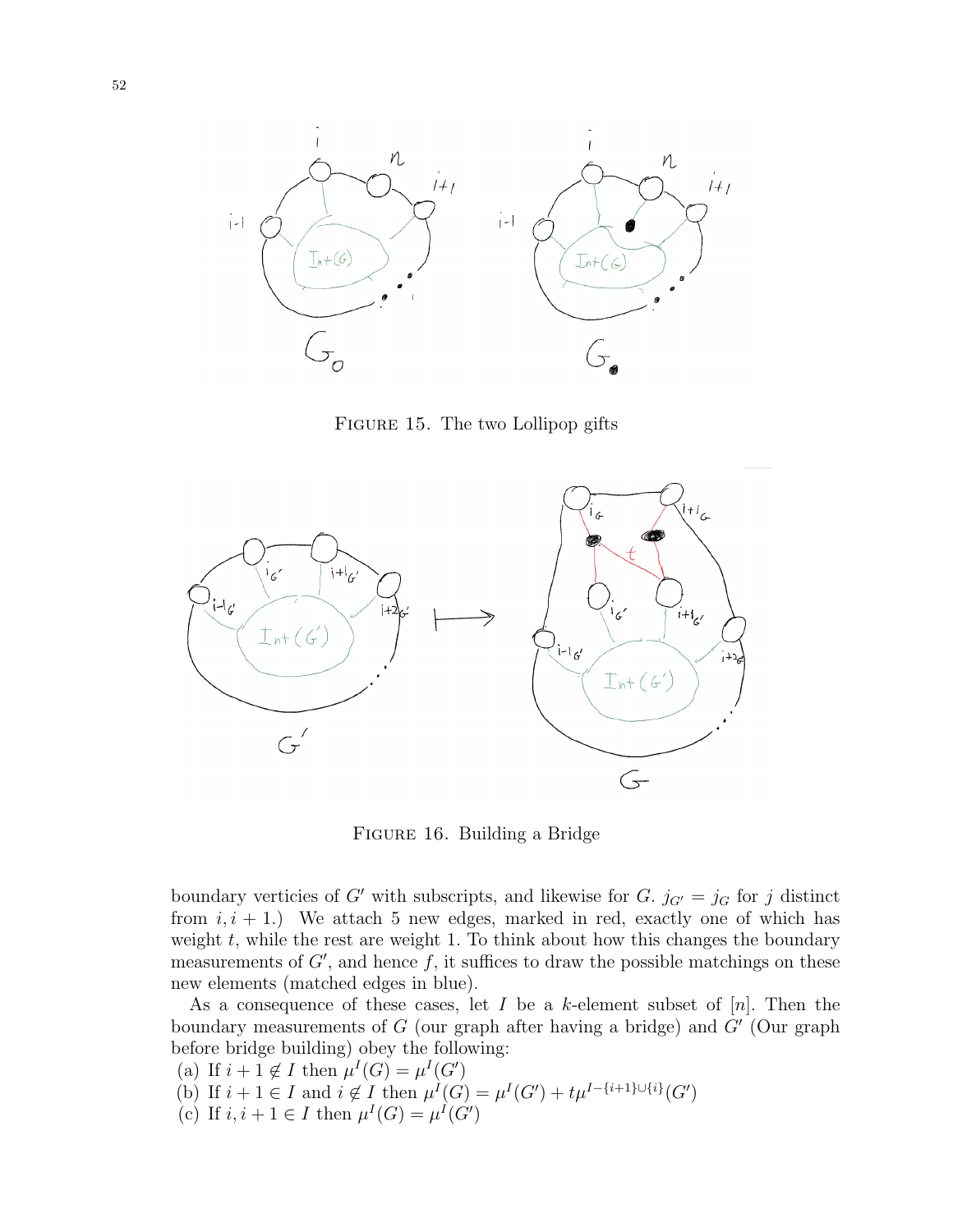

FIGURE 17. The possible matchings of the new edges.

If  $M$  and  $M'$  are the matrices associated to  $G$  and  $G'$  respectively, then we can get the minors of M and M' to be related in this way if we replace  $M_i'$  with  $M_i =$  $M'_i + tM'_{i+1}$ . In other words, we replace M by  $Mx_i(t)$  where  $x_i$  is the Chevalley generator from earlier. (Remark: if  $i = n$ , the Chevalley generator "wraps around." This is related to the affine Kac-Moody group of type  $A$ .)

To see how this transformation changes our bounded affine permutation, we proceed as follows: Assume that  $f'(i) > f'(i+1)$ . First, note that  $rank(M_a, M_{a+1}, \ldots, M_b)$ is unchanged whenever  $a \neq i+1$ , so we should only expect  $f(i)$  and  $f(i+1)$  to possibly change. Once we identify how one of these has changed, the other follows since  $f$ must be a bijection. It turns out that  $f(i) = f'(i+1)$  and  $f(i+1) = f'(i)$ . Applying Knutsons observation we know that:

$$
M'_{i} \in \text{Span}(M'_{i+1}, \dots, M'_{f'(i)})
$$
  

$$
M'_{i} \notin \text{Span}(M'_{i+1}, \dots, M'_{f'(i)-1})
$$

and

$$
M'_{i+1} \in \text{Span}(M'_{i+2}, \dots, M'_{f'(i+1)})
$$
  

$$
M'_{i+1} \notin \text{Span}(M'_{i+2}, \dots, M'_{f'(i+1)-1})
$$

Therefore

 $M_{i+1} = M'_{i+1} + tM'_{i} \in \text{Span}(M'_{i+2}, \ldots, M'_{f'(i)}) = \text{Span}(M_{i+2}, \ldots, M_{f'(i)})$ 

as both  $M'_i$  and  $M'_{i+1}$  are in this span. However

$$
M_{i+1} = M'_{i+1} + tM'_{i} \notin \text{Span}(M'_{i+2}, \dots, M'_{f'(i)-1}) = \text{Span}(M_{i+2}, \dots, M_{f'(i)-1})
$$

As if it were, we would have  $M'_i$  in the span of  $M'_{i+1}, \ldots, M'_{f'(i)-1}$ . Contradicting Knutson's observation for  $f'(i)$ .

Let  $I_i$  be the column indicies (modulo n) where  $r_{ij}$  increases. By the previous, we know that  $I_j = I'_j$  for  $j \neq i+1$  and  $I_{i+1} = I'_{i+1} \setminus \{f(i)\} \cup \{f(i+1)\}\)$ , as these are the only spans that changed.

This completes problems 21.1 through 21.3 from the worksheets.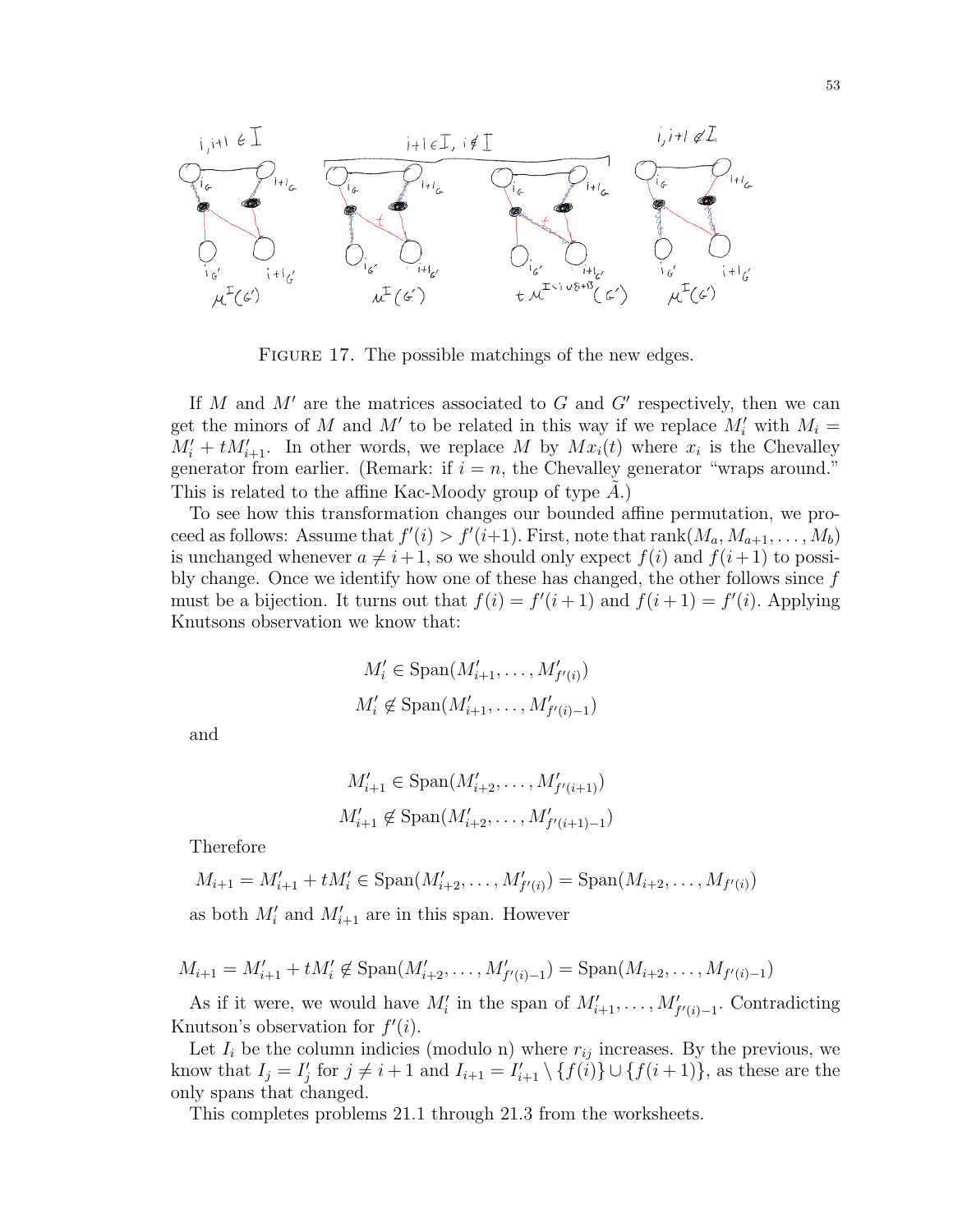Now, with these two operations in mind: Suppose we have some bounded affine permutation f of type  $(k, n)$ . If  $f(i) = i$  then we may reduce f by removing every integer  $m = i(n)$ , and reindexing the remaining integers (preserving the linear order). Call the result  $f'$ . In other words, if  $\sigma : \mathbb{Z} \to \mathbb{Z}$  is the order preserving bijection with  $\sigma(j+n-1) = \sigma(j)+n$  and  $\sigma(\mathbb{Z}) = \{x \in \mathbb{Z} : x \neq i \text{ mod } n\},\$  then  $f(\sigma(x)) = \sigma(f'(x))$ . We apply an identical transformation if instead  $f(i) = i + n$ , deleting all of these fixed points mod n and regrouping the reindexing.

Why can we make these transformations? Because they are exactly redone by giving our graph  $G$  a lollipop of one kind or the other<sup>[5](#page-53-0)</sup>. If we find a matrix corresponding to this affine permutation, then we will be able to find one for  $f$ .

Going forward, we will assume  $f$  has no fixed points modulo  $n$ .

Our last few observations tell us how we can simplify our permutation to one with fixed points. First, notice that every f will have some index where  $f(i) < f(i+1)$ , as bounded permutations cannot decrease for very long. We have to stay above our input:  $f(i) \geq i$ . Let i be such an index. We change  $f$  to  $f'$  as follows:

$$
f'(j) = \begin{cases} f(j) & \text{for } j \neq i, i+1(n) \\ f(i+1) & \text{for } j = i(n) \\ f(i) & \text{for } j = i+1(n) \end{cases}
$$

Note the similarity to how adding a bridge transformed the associated permutation. It remains only to check that  $f'$  is also a bounded affine permutation.

(1)  $f'$  is a bijection.

This follows from the definition, we have only rearranged the outputs of f.

(2) 
$$
f'(j+n) = f'(j) + n
$$
.

Observe that we have defined the outputs modulo  $n$ , and that  $f$  satisfies these equalities. So we will too.

(3)  $j \leq f'(j) \leq f'(j) + n$ .

This is where we need that  $f$  has no fixed points, and hence these inequalities are strict for f. Hence we satisfy these inequalities for all  $j \neq i, i + 1$  modulo n. Now we check

$$
i < i + 1 < f'(i) = f(i + 1) \le i + n
$$

$$
i+1 \leq f(i) = f'(i+1) < i+n < i+n+1
$$

(4)  $\frac{1}{n} \sum_{j=1}^{n} (f'(j) - j) = k.$ 

Note we have only rearranged the values appearing in this sum, so it is preserved.

So now we need only realize we're done! First, convince yourself we can make a graph (and hence matrix) with any given bounded affine permutation when  $n$  is sufficiently small. Then note that our simplifying operations on  $f$  correspond to taking lollipops and burning bridges, so that we can reverse them by the corresponding operations. Then, finally, observe that we can only perform the swap operation from  $f$  to  $f'$  so many times before creating a fixed point, so we can argue by induction on  $n$  that every bounded affine permutation comes from a graph!

<span id="page-53-0"></span><sup>&</sup>lt;sup>5</sup>If you like, in this step we are taking candy from a Matrix.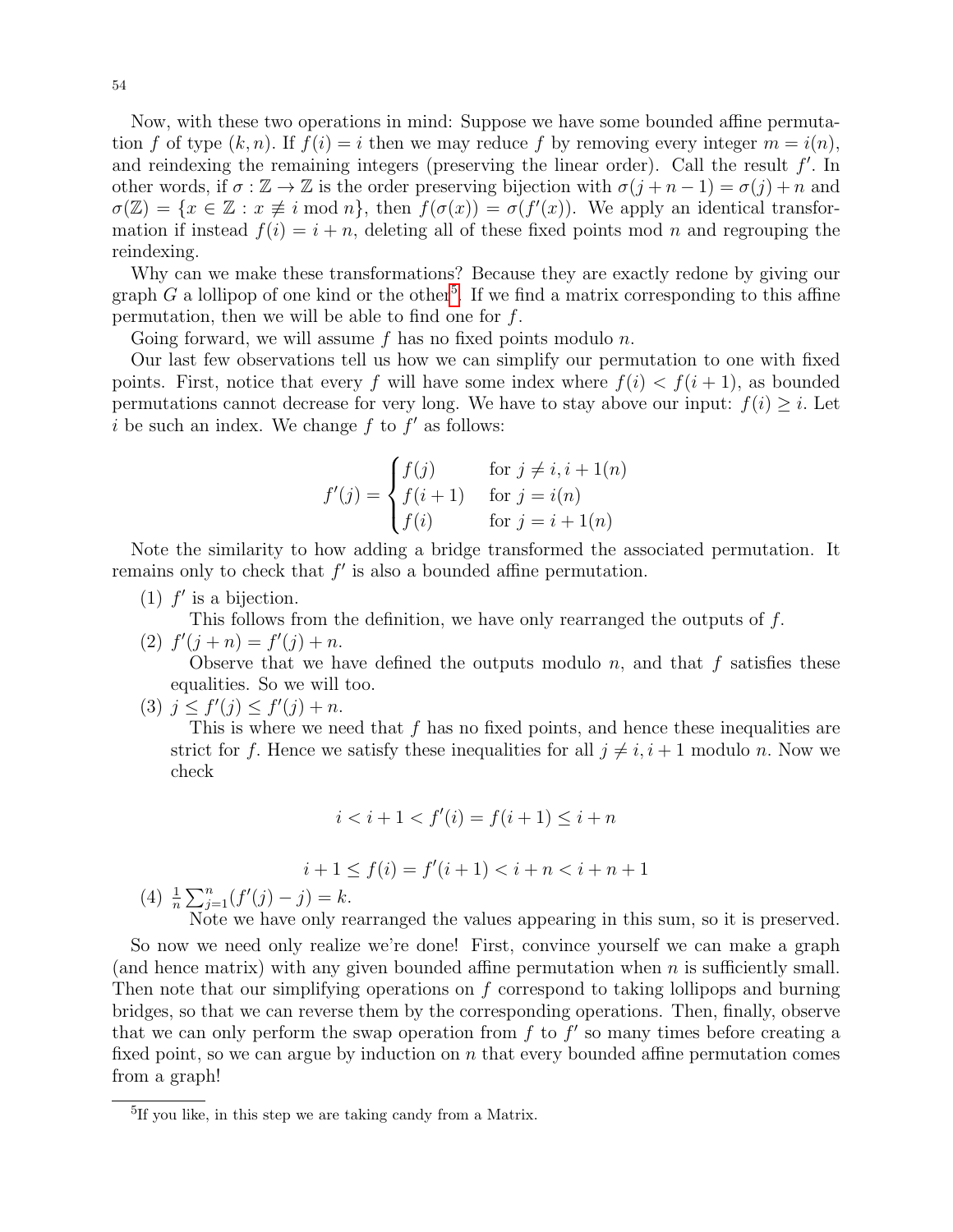What remains to show that we can represent every element of  $G(k, n)_{\geq 0}$ . Following the strategy of this approach, we take a matrix  $M$  with bounded affine permutation  $f$ , find an index i and try to write M as  $M'x_i(t)$  where M' is totally nonnegative with permutation  $f'$ . If we can do this, we win. Inductively, we can assume that M' comes from a graph  $G'$ , and we can then add a bridge to  $G'$  to make a graph  $G$  for  $M$ . Note that the choice of M' is determined by t, since  $M' = Mx_i(-t)$ . But we need to choose t very carefully! If t is too large, then  $Mx_i(-t)$  won't be totally positive. If t is too small, then  $Mx_i(-t)$  will have the same bounded affine permutation as  $M$ , rather than dropping ranks to make a new permutation  $f'$ .

### <span id="page-54-0"></span>DECEMBER  $8$  – FINISHING THE PROOF

Our goal is to show that any point of the totally nonnegative Grassmannian can be obtained as the boundary measurements of some planar bipartite graph. Last time, we showed a weaker result: any bounded affine permutation can be obtained from a point of the totally nonnegative Grassmannian given by the boundary measurements of some planar bipartite graph. Today, we'll refine the argument from last time to finish off the main result.

Our proof will have the same inductive structure as the one given last time. Let  $M$  be a matrix representing a point of the totally nonnegative Grassmannian and let  $f$  be its associated affine permutation. If  $f(i) = i$  or  $f(i) = i + n$ , we've already seen that this corresponds to the *i*th column of  $M$  being 0 or linearly indepedent of all the other columns (respectively), and that if  $M'$  is the matrix obtained by removing that column, we can obtain a graph for  $M$  from a graph for  $M'$  by adding a lollipop.

Then if f doesn't have any fixed points, we proceed as follows:

- Find an index i such that  $f(i) < f(i+1)$ .
- Define the permutation  $f'$  by

$$
f'(j) = \begin{cases} f(j+1) & j \equiv i \text{ mod } n \\ f(j-1) & j \equiv i+1 \text{ mod } n \\ f(j) & \text{otherwise} \end{cases}
$$

• Find a matrix M' associated to the bounded affine permutation  $f'$ , such that  $M =$  $M'x_i(t)$  for some positive t. Then if M' is given by the boundary measurements of a graph  $G'$ , we can obtain a graph  $G$  whose boundary measurements give  $M$  by appending a bridge to  $G'$ , as detailed last time.

By repeatedly performing swaps on our bounded affine permutation as indicated above, we will eventually reach one that has a fixed point mod  $n$ . We can then reduce  $n$  with the lollipop technique and continue.

This argument is laid out in detail on Worksheet 22, which we now summarize.

First, consider the case that  $f(i) = i + 1$ . In this case, we can simply define our matrix  $M'$  by replacing the  $(i + 1)$ th column of M with 0's.

**Proposition** (Problem 22.1). In this case,  $M = M'x_i(t)$  for some positive t, and M' has bounded affine permutation  $f'$ .

*Proof.* In general,  $f(i) = j$  means that  $M_i$  lies in the span of  $M_{i+1}, \ldots, M_j$ , but not in the span of  $M_{i+1}, \ldots, M_{j-1}$ . In particular,  $f(i) = i+1$  means that  $M_i$  is a scalar multiple of  $M_{i+1}$ , but not 0. So suppose that  $M_{i+1} = tM_i$  for some t. Then  $M = M'x_i(t)$  (we add t times the *i*th column to the 0 column of  $M'$ , filling in  $M_{i+1}$ ).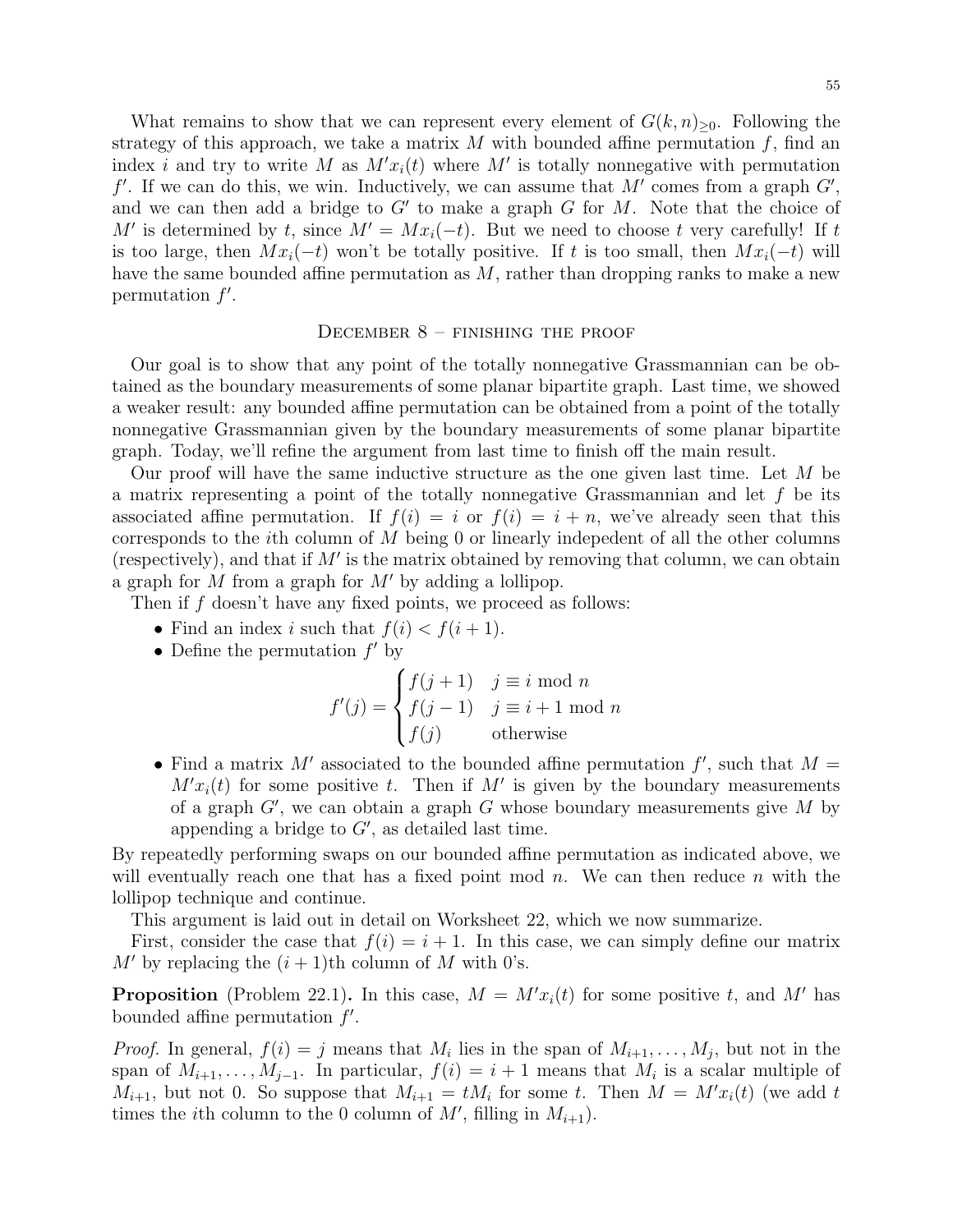Then let  $f''$  be the bounded affine permutation of M'. We have  $f''(i + 1) = i + 1 = f(i)$ (since the column is 0) and  $f''(j) = f(j)$  for  $j \neq i, i + 1$  (since zeroing out column  $i + 1$  does not change the spans relevant to calculating these values). Thus  $f'' = f'$ .

This completes the above steps when  $f(i) = i + 1$ , so we now assume that  $f(i) > i + 1$ . We write  $f(i) = a$  and  $f(i+1) = b$ . By our assumptions, we have  $i+1 < a < b < i+n-1$ . We first nail down precisely how the Grassmann necklace of M behaves.

**Proposition** (Problem 22.2). There is a  $(k-2)$ -element subset R of [n] such that

$$
I_i = R \cup \{i, i+1\}
$$
  

$$
I_{i+1} = R \cup \{i+1, a\}
$$
  

$$
I_{i+2} = R \cup \{a, b\}
$$

*Proof.* Our assumption that  $f(i) > i + 1$  means that i is not a scalar multiple of  $I_{i+1}$ . In particular,  $M_i \neq 0$ , so  $i \in I_i$  and  $M_{i+1}$  (itself nonzero, because  $f(i + 1) > i + 1$ ) is linearly indepdent of  $M_i$ , so  $i + 1 \in I_i$ . Thus we define  $R = I_i \setminus \{i, i + 1\}$ .

We then need to show that  $I_{i+1} = I_i \setminus \{i\} \cup \{a\}$ . If  $i \in I_{i+1}$ , that would imply that  $M_i$ is linearly independent of all other columns of M, or equivalently that  $f(i) = i + n$ , a contradiction. All the elements of  $I_i$  other than i still index pivot columns, so it remains to show that a is in  $I_{i+1}$  but not  $I_i$ . Since  $M_i$  is a linear combination of  $M_{i+1}, \ldots, M_a$  but not of  $M_{i+1}, \ldots, M_{a-1}, M_a$  must be linearly independent of  $M_{i+1}, \ldots, M_{a-1}$ , so it lies in  $I_{i+1}$ , but it is dependent with  $M_i, \ldots, M_{a-1}$ , so it is not in  $I_i$ .

Finally, we show that  $I_{i+2} = I_{i+1} \setminus \{i+1\} \cup \{b\}$ . This follows from the same reasoning as above, with i replaced by  $i + 1$  and a replaced by b.

Knowing these pivot sets, we can then prove that a key minor of  $M$  is nonzero. We adjust notation once more to write  $S = R \cup \{a\}.$ 

Proposition (Problem 22.3).

$$
\Delta^{S\cup\{i\}}(M)>0.
$$

*Proof.* We have the Plücker relation

$$
\Delta^{R \cup \{i,a\}} \Delta^{R \cup \{i+1,b\}} = \Delta^{R \cup \{i,b\}} \Delta^{R \cup \{i+1,a\}} + \Delta^{R \cup \{i,i+1\}} \Delta^{R \cup \{a,b\}}
$$

Then by the previous result, both of the multiplicands of the rightmost term are nonzero (since they're indexed by pivot sets). Since  $M$  is totally nonnegative, the whole expression must then be positive. In particular, since the left side is nonzero,  $\Delta^{R\cup\{i,a\}} = \Delta^{S\cup\{i\}}$  is nonzero (and thus positive).

With this setup, we can now define the matrix  $M'$ . Let

$$
t = \frac{\Delta^{S \cup \{i+1\}}(M)}{\Delta^{S \cup \{i\}}(M)}
$$

(which is well-defined by the previous proposition) and let

$$
M' = Mx_i(-t).
$$

First, we check that our parameter t actually is positive, so that our graph will still have positive edge weights:

Proposition (Problem 22.4).

 $t > 0$ .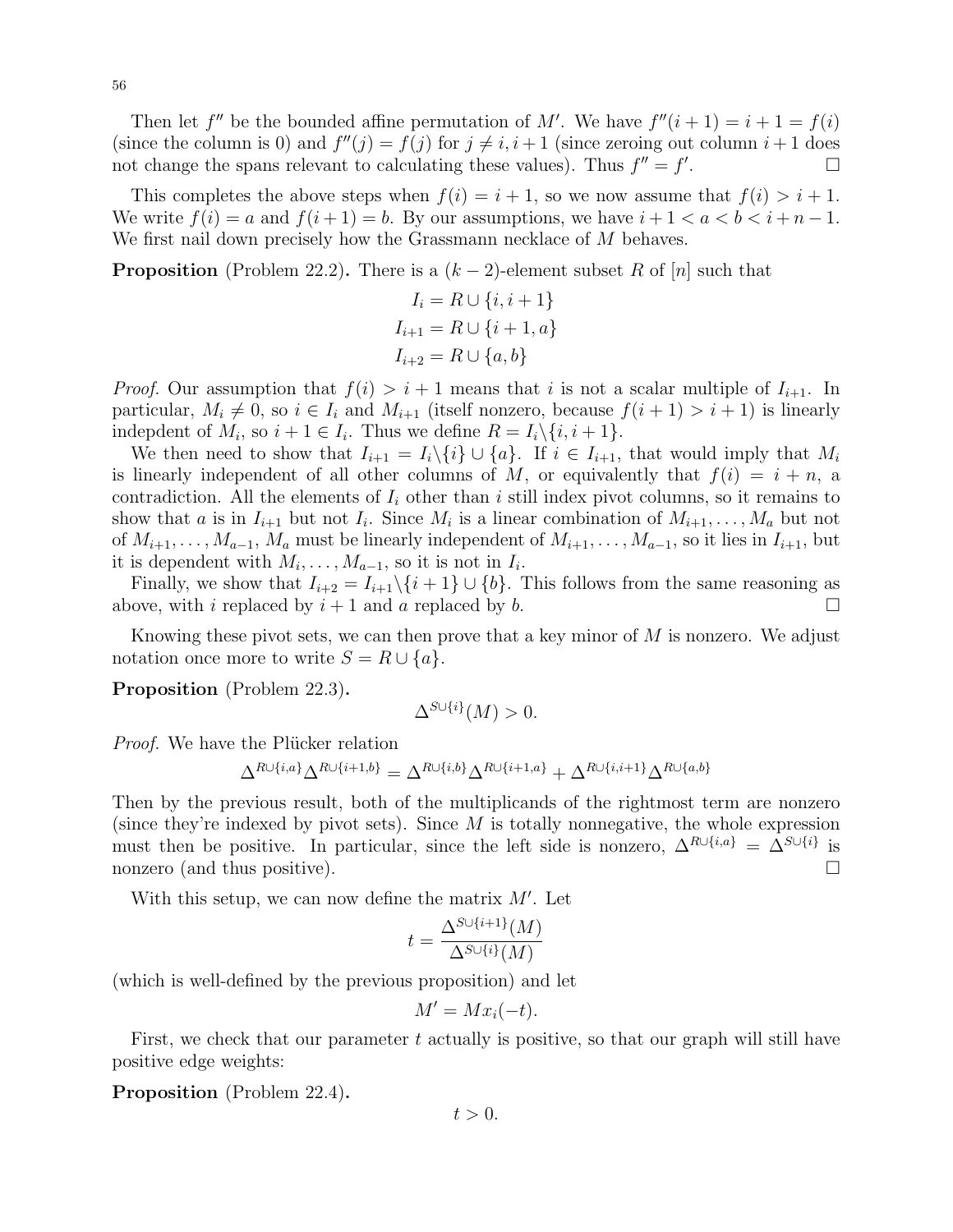*Proof.* We know that  $\Delta^{S\cup \{i\}}(M) > 0$ , and  $\Delta^{S\cup \{i+1\}}(M) = \Delta^{I_{i+1}}(M) > 0$  because it is indexed by a pivot set.

Next, we compute how the  $k \times k$  minors of M' compare to those of M.

**Proposition** (Problem 22.5). Let I be a k-element subset of  $[n]$ . Then

$$
\Delta^{I}(M') = \begin{cases} \Delta^{I}(M) & i+1 \notin I \\ \Delta^{I}(M) - t\Delta^{I\setminus\{i+1\}\cup\{i\}}(M) & i+1 \in I \end{cases}
$$

*Proof.* We obtain M' from M by subtracting t times column i from column  $i + 1$ . Thus, if I does not contain  $i + 1$ , nothing changes, and if it does, by linearity of the determinant we subtract t times the minor with column  $i + 1$  replaced by column i.

Now we verify the properties that we need from  $M'$ . First, we show that it has the bounded affine permutation we expect:

**Proposition** (Problem 22.6). The bounded affine permutation of  $M'$  is  $f'$ .

*Proof.* Let  $f''$  be the bounded affine permutation of  $M'$ .

First, we note that  $M_{i+1} \neq 0$  (since  $f(i + 1) \neq i + 1$ ) and  $M'_{i+1} \neq 0$  (if it were,  $M_i$  and  $M_{i+1}$  would be linearly dependent, in which case  $f(i) = i + 1$  and we return to a previous case). Then

$$
\mathrm{span}(M'_i, M'_{i+1}) = \mathrm{span}(M_i, M_{i+1})
$$

In particular, for  $j \neq i$  and any index c, we have

$$
\mathrm{span}(M'_{j+1},\ldots,M'_c)=\mathrm{span}(M_{j+1},\ldots,M_c).
$$

because  $M'_{i+1}$  is the only column of M' which differs from its counterpart in M. It follows that for  $j \neq i, i + 1, f''(j) = f(j).^6$  $j \neq i, i + 1, f''(j) = f(j).^6$ 

Then we claim that there are only two possibilities for  $f''$ . The bijectivity of  $f''$ , together with the bounds  $i + 1 < a < b < i + n + 1$ , implies that  $f''(i + 1)$  is either  $f(i) = a$  or  $f(i+1) = b$ . Then the condition  $\frac{1}{n} \sum_{i=1}^{n} (f''(i) - i) = k$  implies, respectively, that  $f''(i) = b$ (in which case  $f'' = f'$ ) or  $f''(i) = a$  (in which case  $f'' = f$ .)

If  $f'' = f$ , then the Grassmann necklaces of M' and M are the same. However, setting  $I = I_{i+1} = S \cup \{i+1\}$  in the formula from Problem 22.5, the definition of t implies that

$$
\Delta^{I_{i+1}}(M') = \Delta^{I_{i+1}}(M) - t\Delta^{S \cup \{i\}}(M) = \Delta^{S \cup \{i+1\}}(M) - \Delta^{S \cup \{i+1\}}(M) = 0
$$

That is, we chose t to be the precise value which makes  $\Delta^{I_{i+1}}(M')$  vanish. In particular, columns  $I_{i+1}$  of M' are linearly dependent, so they cannot be pivot columns, and the Grassmann necklace of M' is different from that of M. Thus  $f'' = f'$ .

Next, we show that we haven't subtracted too much from  $M''$ , and it is still totally nonnegative:

**Proposition** (Problem 22.7). If  $i + 1 \notin I$ , then  $\Delta^{I}(M') \geq 0$ .

*Proof.* In this case  $\Delta^{I}(M') = \Delta^{I}(M) \geq 0$ .

**Proposition** (Problem 22.8). If  $I = T \sqcup \{i+1\}$ , then  $\Delta^{I}(M') \geq 0$ .

<span id="page-56-0"></span> $6$ At this point in class, the proof took a different direction, but in retrospect it's unclear whether it works.